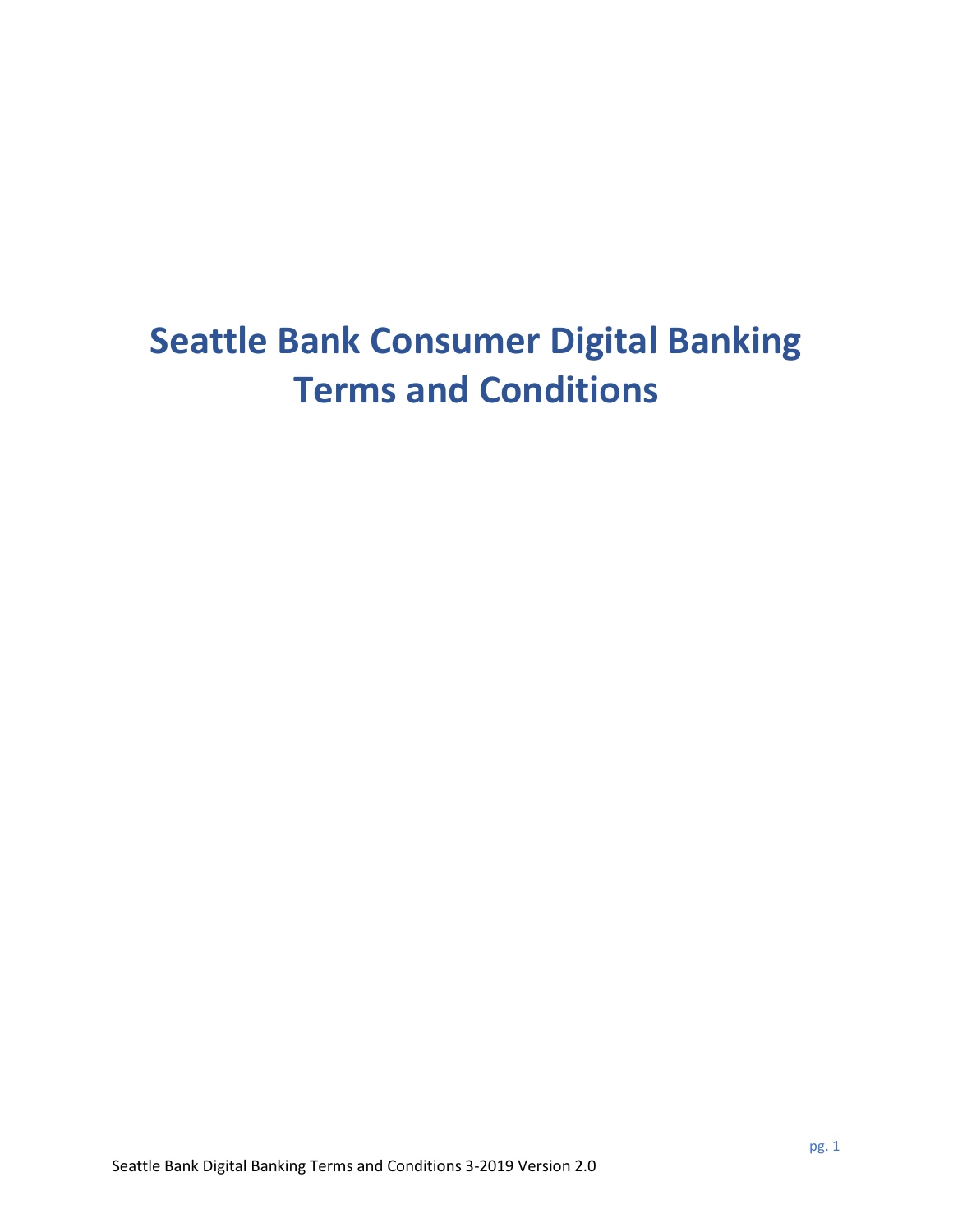# Contents

| BILL PAY, AND PICTURE PAY DIGITAL BANKING BILL PAY SERVICE FOR SEATTLE BANK TERMS AND |  |
|---------------------------------------------------------------------------------------|--|
|                                                                                       |  |
|                                                                                       |  |
|                                                                                       |  |
|                                                                                       |  |
|                                                                                       |  |
|                                                                                       |  |
|                                                                                       |  |
|                                                                                       |  |
|                                                                                       |  |
|                                                                                       |  |
|                                                                                       |  |
|                                                                                       |  |
|                                                                                       |  |
|                                                                                       |  |
|                                                                                       |  |
|                                                                                       |  |
|                                                                                       |  |
|                                                                                       |  |
|                                                                                       |  |
|                                                                                       |  |
|                                                                                       |  |
|                                                                                       |  |
|                                                                                       |  |
|                                                                                       |  |
|                                                                                       |  |
|                                                                                       |  |
|                                                                                       |  |
|                                                                                       |  |
|                                                                                       |  |
|                                                                                       |  |
|                                                                                       |  |
|                                                                                       |  |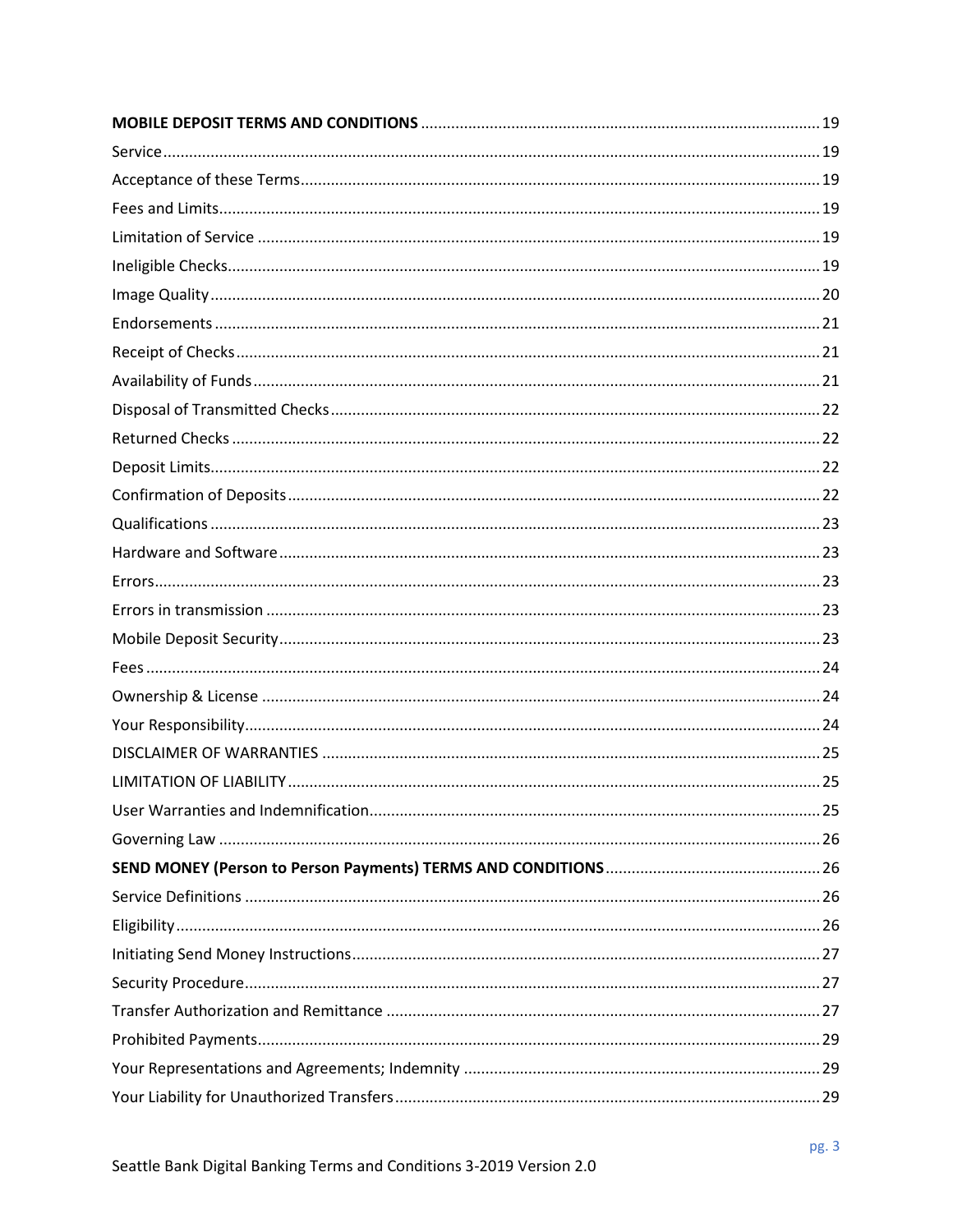| SEATTLE BANK TRANSFER TO EXTERNAL ACCOUNTS AND TRANSFER BETWEEN ACCOUNT SERVICES |  |
|----------------------------------------------------------------------------------|--|
|                                                                                  |  |
|                                                                                  |  |
|                                                                                  |  |
|                                                                                  |  |
|                                                                                  |  |
|                                                                                  |  |
|                                                                                  |  |
|                                                                                  |  |
|                                                                                  |  |
|                                                                                  |  |
|                                                                                  |  |
|                                                                                  |  |
|                                                                                  |  |
|                                                                                  |  |
|                                                                                  |  |
|                                                                                  |  |
|                                                                                  |  |
|                                                                                  |  |
|                                                                                  |  |
|                                                                                  |  |
|                                                                                  |  |
|                                                                                  |  |
|                                                                                  |  |
|                                                                                  |  |
|                                                                                  |  |
|                                                                                  |  |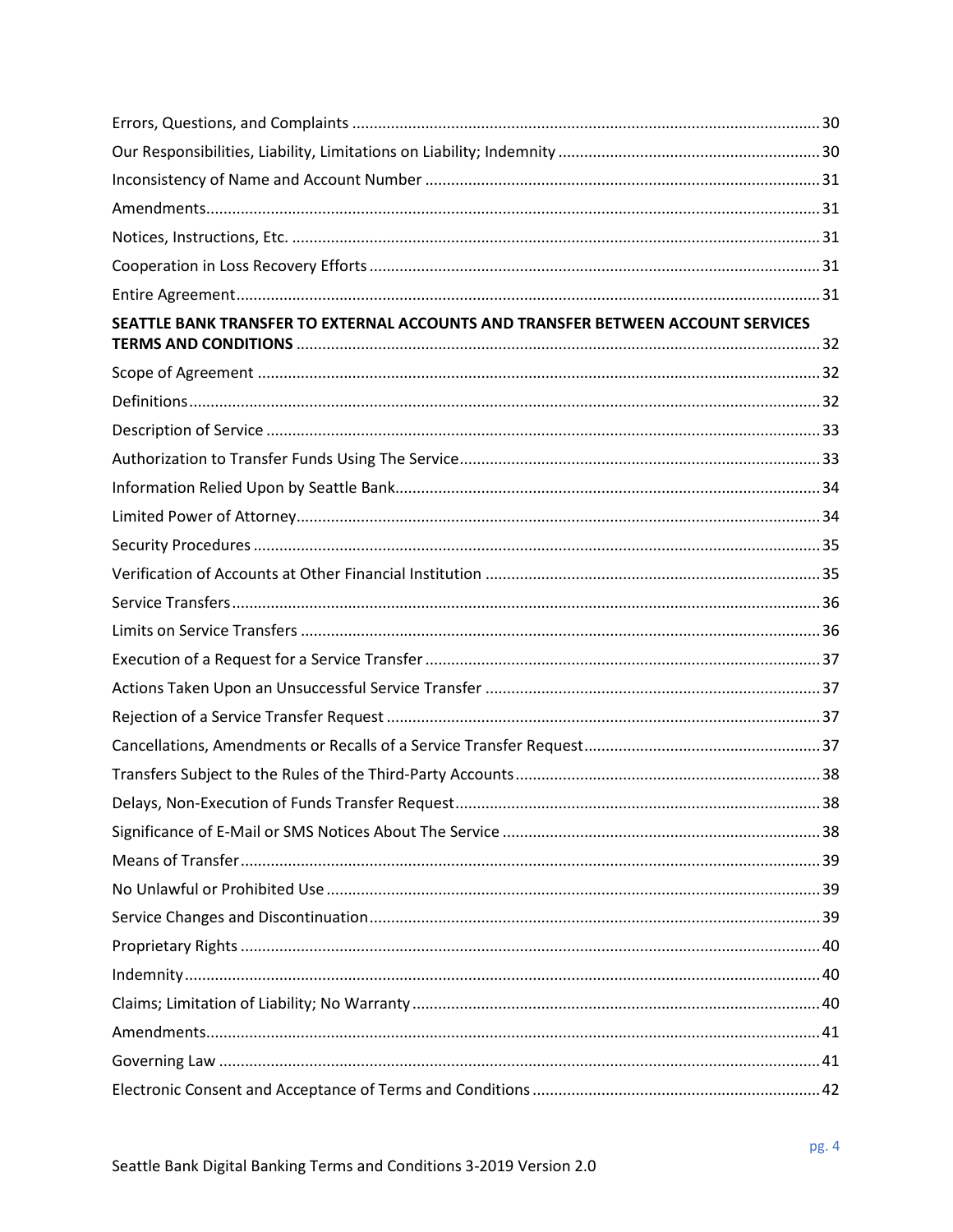Thank you for using Seattle Bank's Digital Banking Platform combined with your mobile device and text messaging capabilities. Your mobile carrier's Message & Data rates may apply. If you have questions, please contact customer service using a method below or visit www.seattlebank.com.

| Telephone:   | (888) 500-2265 during customer service hours |
|--------------|----------------------------------------------|
| Email us at: | mybank@seattlebank.com                       |
| Write us at: | Seattle Bank – Customer Service              |
|              | 600 University Street, Ste 1850              |
|              | Seattle, WA 98101                            |

PLEASE CAREFULLY REVIEW THESE TERMS AND CONDITIONS BEFORE PROCEEDING:

# <span id="page-4-0"></span>**BILL PAY, AND PICTURE PAY DIGITAL BANKING BILL PAY SERVICE FOR SEATTLE BANK TERMS AND CONDITIONS**

<span id="page-4-1"></span>Service Definitions

- a) 'Service' means the bill payment service offered by Bill Pay through Seattle Bank.
- b) 'Agreement' means these terms and conditions of the bill payment service.
- c) 'Biller' is the person or entity to which you wish a bill payment to be directed or is the person or entity from which you receive electronic bills, as the case may be.
- d) 'Payment Instruction' is the information provided by you to the Service for a bill payment to be made to the Biller (such as, but not limited to, Bill Image, Biller name, Biller account number, amount and Scheduled Payment Date).
- e) 'Payment Account' is the checking account from which bill payments will be debited.
- f) 'Billing Account' is the checking account from which all Service fees will be automatically debited. Bill Pay requires the "Payment Account" and "Billing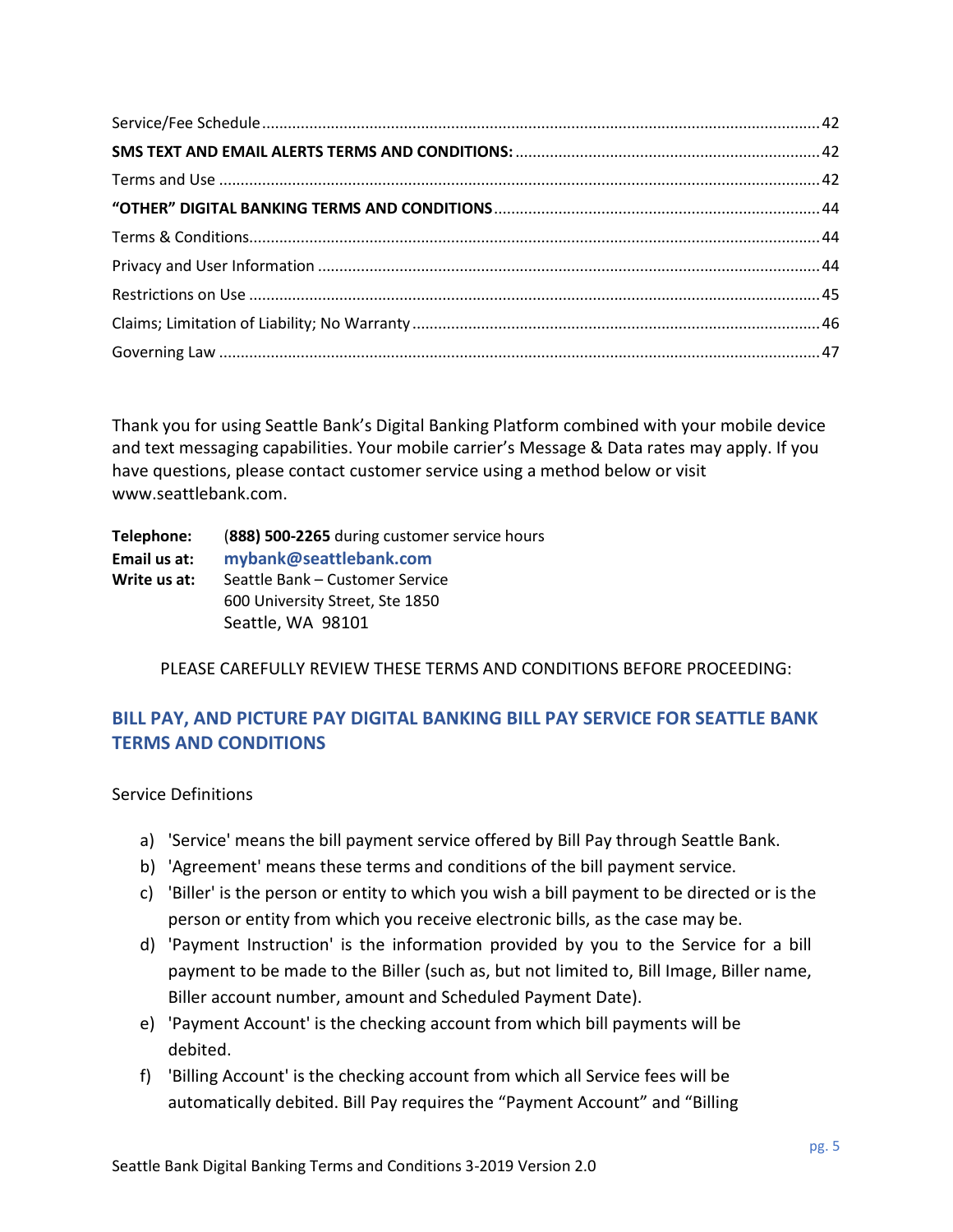Account" be identical.

- g) 'Business Day' is every Monday through Friday, excluding Federal Reserve holidays.
- h) 'Scheduled Payment Date' is the day you want your Biller to receive your bill payment. If your payment is sent electronically, your account may be debited up to two days in advance of the Scheduled Payment Date, unless the Scheduled Payment Date falls on a non-Business Day in which case it will be considered to be the previous Business Day.
- i) 'Due Date' is the date reflected on your Biller statement for which the payment is due; it is not the late date or grace period.
- j) 'Scheduled Payment' is a payment that has been scheduled through the Service but has not begun processing.

#### <span id="page-5-0"></span>Payment Scheduling

k) The earliest possible Scheduled Payment Date for each Biller (typically four (4) or fewer Business Days from the current date) will be designated within the application when you are scheduling the payment. Therefore, the application will not permit you to select a Scheduled Payment Date less than the earliest possible Scheduled Payment Date designated for each Biller. When scheduling payments you must select a Scheduled Payment Date that is no later than the actual Due Date reflected on your Biller statement unless the Due Date falls on a non-Business Day. If the actual Due Date falls on a non-Business Day, you must select a Scheduled Payment Date that is at least one (1) Business Day before the actual Due Date. Scheduled Payment Dates must be prior to any late date or grace period. Please be mindful of any expedited payment options and any additional fees associated with these options before confirming your requests with the Service.

#### <span id="page-5-1"></span>The Service Guarantee

l) Due to circumstances beyond the control of the Service particularly delays in handling and posting payments by Billers or financial institutions, some transactions may take longer to be credited to your account. The Service will bear responsibility for any late payment related charges up to \$50.00 should a payment post after its Due Date as long as the payment was scheduled in accordance with the guidelines described under "Payment Scheduling" in this Agreement.

#### <span id="page-5-2"></span>Payment Authorization and Payment Remittance

a) By providing the Service with images containing names and account information of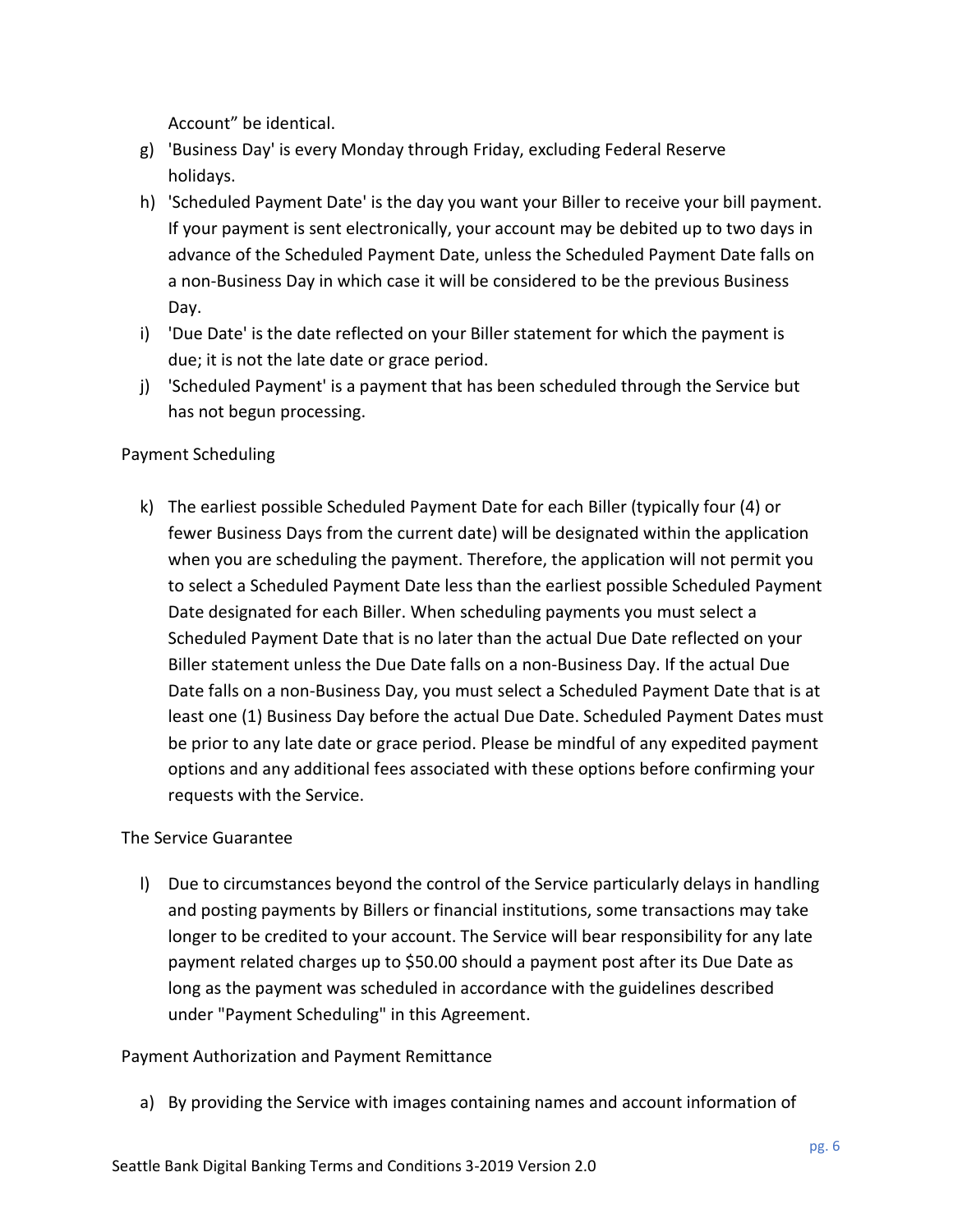Billers to whom you wish to direct payments, you authorize the Service to follow the Payment Instructions that it receives through the payment system. In order to process payments more efficiently and effectively, the Service may edit or alter payment data or data formats in accordance with Biller directives.

- b) When the Service receives a Payment Instruction, you authorize the Service to debit your Payment Account and remit funds on your behalf so that the funds arrive as close as reasonably possible to the Scheduled Payment Date designated by you. You also authorize the Service to credit your Payment Account for payments returned to the Service by the United States Postal Service or Biller, or payments remitted to you on behalf of another authorized user of the Service.
- c) The Service will use commercially reasonable efforts to make all your payments properly. However, the Service shall incur no liability and any Service Guarantee shall be void if the Service is unable to complete any payments initiated by you because of the existence of any one or more of the following circumstances:
	- i) If, through no fault of the Service, your Payment Account does not contain sufficient funds to complete the transaction or the transaction would exceed the credit limit of your overdraft account;
	- ii) The payment processing center is not working properly, and you know or have been advised by the Service about the malfunction before you execute the transaction;
	- iii) You have not provided the Service with the correct Payment Account information, or the correct name, address, phone number, or account information for the Biller; and/or,
	- i) Circumstances beyond control of the Service (such as, but not limited to, fire, flood, or interference from an outside force) prevent the proper execution of the transaction and the Service has taken reasonable precautions to avoid those circumstances.
- <span id="page-6-0"></span>d) Provided none of the foregoing exceptions are applicable, if the Service causes an incorrect amount of funds to be removed from your Payment Account or causes funds from your Payment Account to be directed to a Biller which does not comply with your Payment Instructions, the Service shall be responsible for returning the improperly transferred funds to your Payment Account, and for directing to the proper Biller any previously misdirected transactions, and, if applicable, for any late payment related charges.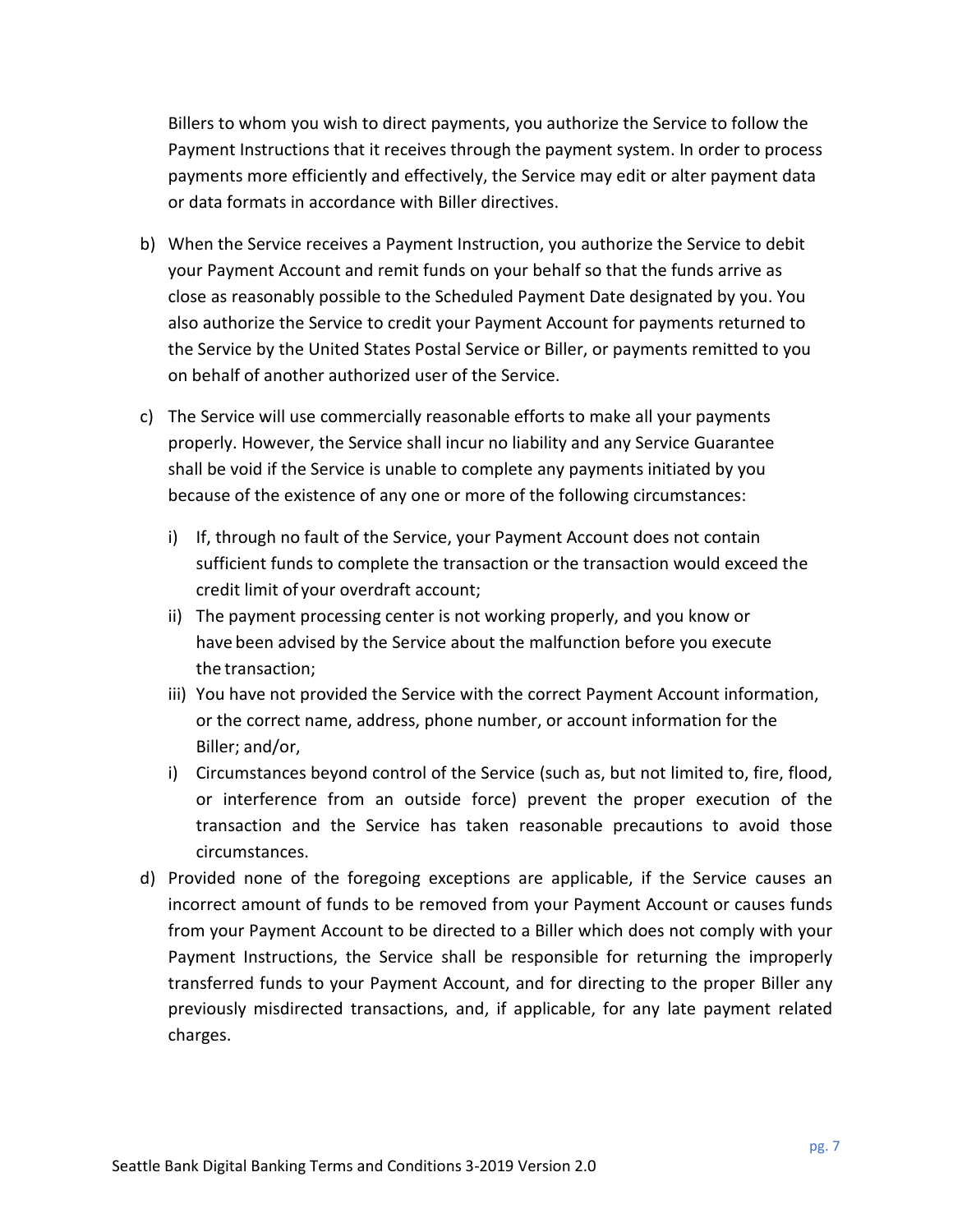#### Payment Methods

m) The Service reserves the right to select the method in which to remit funds on your behalf to your Biller. These payment methods may include, but may not be limited to, an electronic payment, an electronic to check payment, or a draft payment (funds remitted to the Biller are deducted from your Payment Account when the draft is presented to your financial institution for payment).

#### <span id="page-7-0"></span>Payment Cancellation Requests

n) You may cancel or edit any Scheduled Payment (including recurring payments) by following the directions within the application. There is no charge for canceling or editing a Scheduled Payment. Once the Service has begun processing a payment it cannot be cancelled or edited, therefore a stop payment request must be submitted.

#### <span id="page-7-1"></span>Stop Payment Requests

o) The Service's ability to process a stop payment request will depend on the payment method and whether a check has cleared. The Service may also not have a reasonable opportunity to act on any stop payment request after a payment has been processed. If you desire to stop any payment that has already been processed, you must contact Customer Service at (888) 500-2265. Although the Service will make every effort to accommodate your request, the Service will have no liability for failing to do so. The Service may also require you to present your request in writing within fourteen (14) days. The charge for each stop payment request will be the current charge for such service as set out in the applicable deposit account agreement.

#### <span id="page-7-2"></span>Prohibited Payments

p) Payments to Billers outside of the United States or its territories through the Service are prohibited.

#### <span id="page-7-3"></span>Exception Payments

q) Tax payments and court ordered payments may be scheduled through the Service, however such payments are discouraged and must be scheduled at your own risk. In no event shall the Service be liable for any claims or damages resulting from your scheduling of these types of payments. The Service Guarantee as it applies to any late payment related charges is void when these types of payments are scheduled and/or processed by the Service. The Service has no obligation to research or resolve any claim resulting from an exception payment. All research and resolution for any misapplied, mis-posted or misdirected payments will be the sole responsibility of you and not of the Service.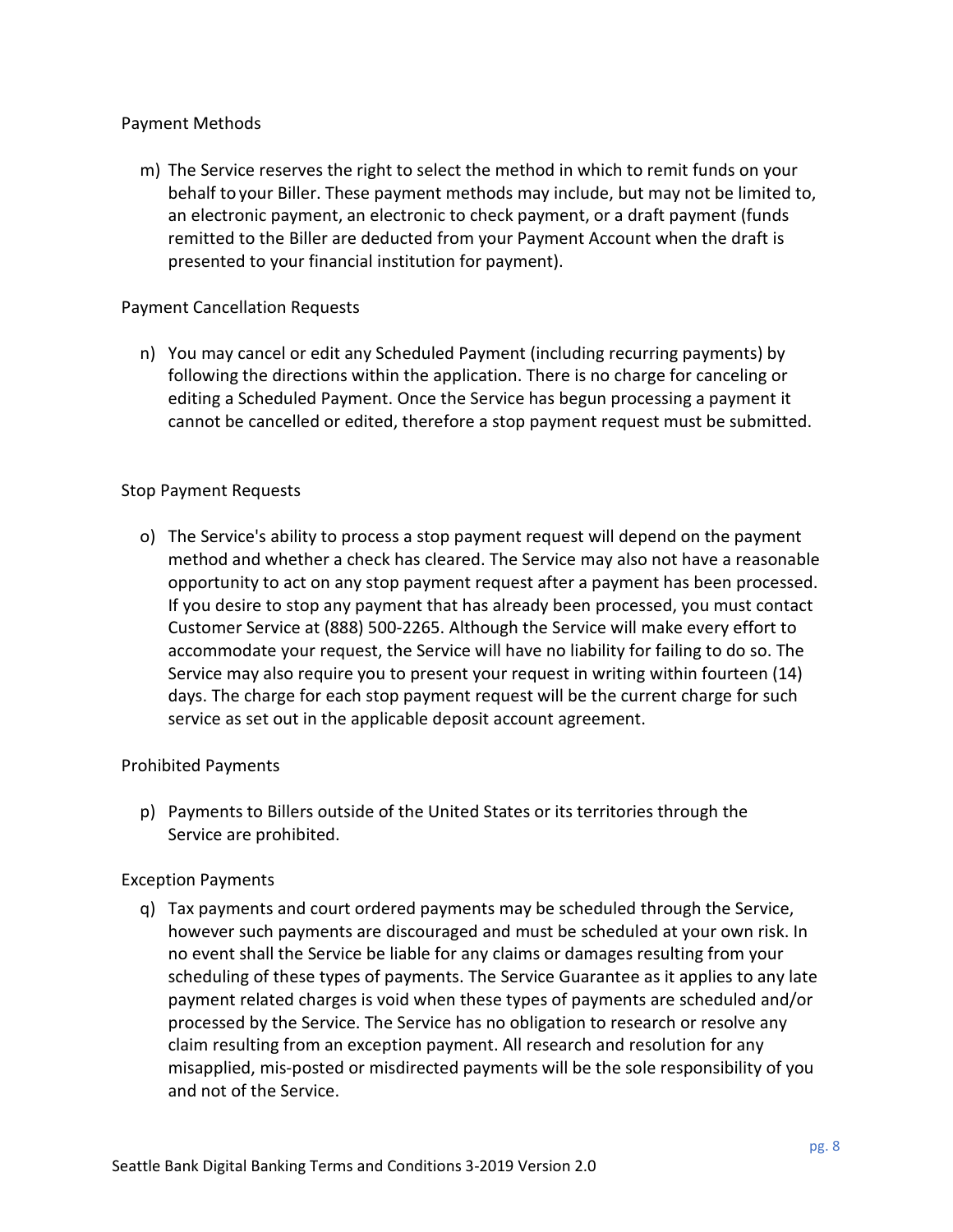#### <span id="page-8-0"></span>Exclusions of Warranties

r) THE SERVICE AND RELATED DOCUMENTATION ARE PROVIDED "AS IS" WITHOUT WARRANTY OF ANY KIND, EITHER EXPRESSED OR IMPLIED, INCLUDING, BUT NOT LIMITED TO, THE IMPLIED WARRANTIES OF MERCHANTABILITY AND FITNESS FOR A PARTICULAR PURPOSE.

#### <span id="page-8-1"></span>Password and Security

- s) You agree not to give or make available your password or other means to access your account to any unauthorized individuals. You are responsible for all payments you authorize using the Service. If you permit other persons to use the Service or your password or other means to access your account, you are responsible for any transactions they authorize. If you believe that your password or other means to access your account has been lost or stolen or that someone may attempt to use the Service without your consent or has transferred money without your permission, you must notify the Bank at once by calling (888) 500-2265 during customer service hours (M-F: 9:00 AM – 5:00 PM excluding bank holidays)**.**
- t) If you authorize anyone to use your password in any manner, that authority will be considered unlimited in amount and manner until you specifically revoke such authority by notifying Seattle Bank and changing your password immediately. You are responsible for any transactions made by such persons until you notify us that transactions and access by that person are no longer authorized and your password is changed. If you fail to maintain or change the security of your password and Seattle Bank suffers a loss, we may terminate your electronic funds transfer and account services immediately

#### <span id="page-8-2"></span>Your Liability for Unauthorized Transfers

u) If you notify us within two (2) Business Days after you discover your password or other means to access your account has been lost or stolen, your liability is no more than \$50.00 should someone access your account without your permission. If you do not notify us within two (2) Business Days after you learn of such loss or theft, and we can prove that we could have prevented the unauthorized use of your password or other means to access your account if you had told us, you could be liable for as much as \$500.00. If your monthly financial institution statement contains transfers that you did not authorize, you must notify us at once. If you do not notify us within sixty (60) days after the statement was sent to you, you may lose any amount transferred without your authorization after the sixty (60) days if we can prove that we could have stopped someone from taking the money had you notified us in time. If a good reason (such as a long trip or a hospital stay) prevented you from notifying us, we may extend the 60 day period in our sole discretion.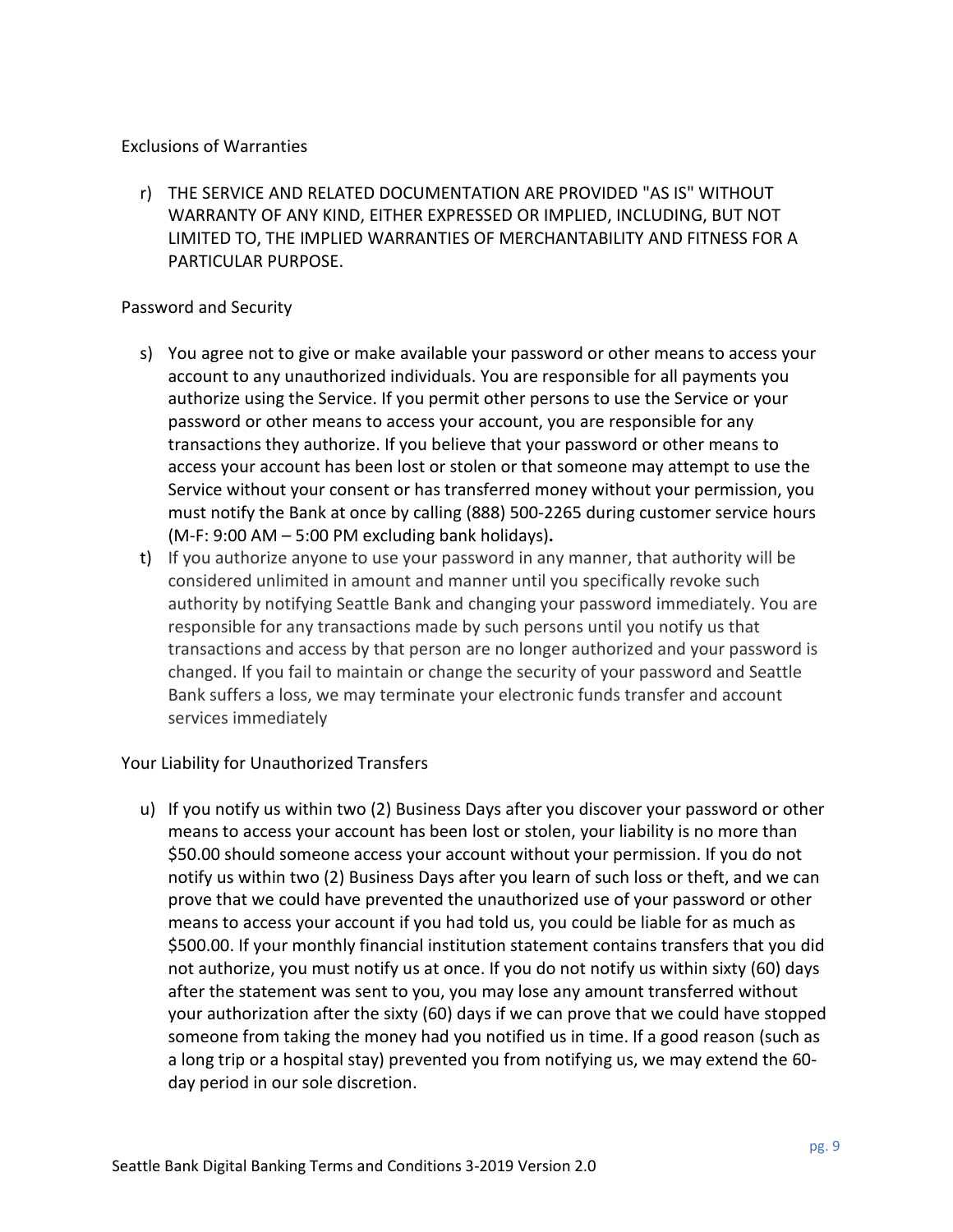<span id="page-9-0"></span>Errors and Questions

- v) In case of errors or questions about your transactions, you should notify us as soon as possible via one of the following:
- w) **Telephone:** (**888) 500-2265** during customer service hours
- x) **Email us at: mybank@seattlebank.com**
- y) **Write us at:** Seattle Bank Customer Service 600 University Street, Ste 1850 Seattle, WA 98101
- z) If you think your statement is incorrect or you need more information about a Service transaction listed on the statement, we must hear from you no later than sixty (60) days after the FIRST statement was provided to you on which the problem or error appears. You must:
	- i) Tell us your name and Service account number;
	- ii) Describe the error or the transaction in question, and explain as clearly as possible why you believe it is an error or why you need more information; and,
	- iii) Tell us the dollar amount of the suspected error.
- aa) If you tell us verbally, we may require that you send your complaint in writing within ten (10) Business Days after your verbal notification. We will communicate the results of our investigation within ten (10) Business Days after we hear from you and will correct any error promptly. However, if we require more time to confirm the nature of your complaint or question, we reserve the right to take up to forty-five (45) days to complete our investigation. If we decide to do this, we will provisionally credit your Payment Account within ten (10) Business Days for the amount you think is in error. If we ask you to submit your complaint or question in writing and we do not receive it within ten (10) Business Days, we may not provisionally credit your Payment Account. If it is determined there was no error, we will mail you a written explanation within three (3) Business Days after completion of our investigation. You may ask for copies of documents used in our investigation. We may revoke any provisional credit provided to you if we find an error did not occur.

<span id="page-9-1"></span>Disclosure of Account Information to Third Parties

- bb) It is our general policy to treat your account information as confidential. However, we encourage you to review our Privacy Policy to understand more.
- cc) To view the Seattle Bank Privacy Policy, please go to:
- dd)Online Banking Privacy Policy: https://www.seattlebank.com/home/privacy-policy.html
- ee) Mobile Banking Online Privacy Policy: https://www.seattlebank.com/home/mobile-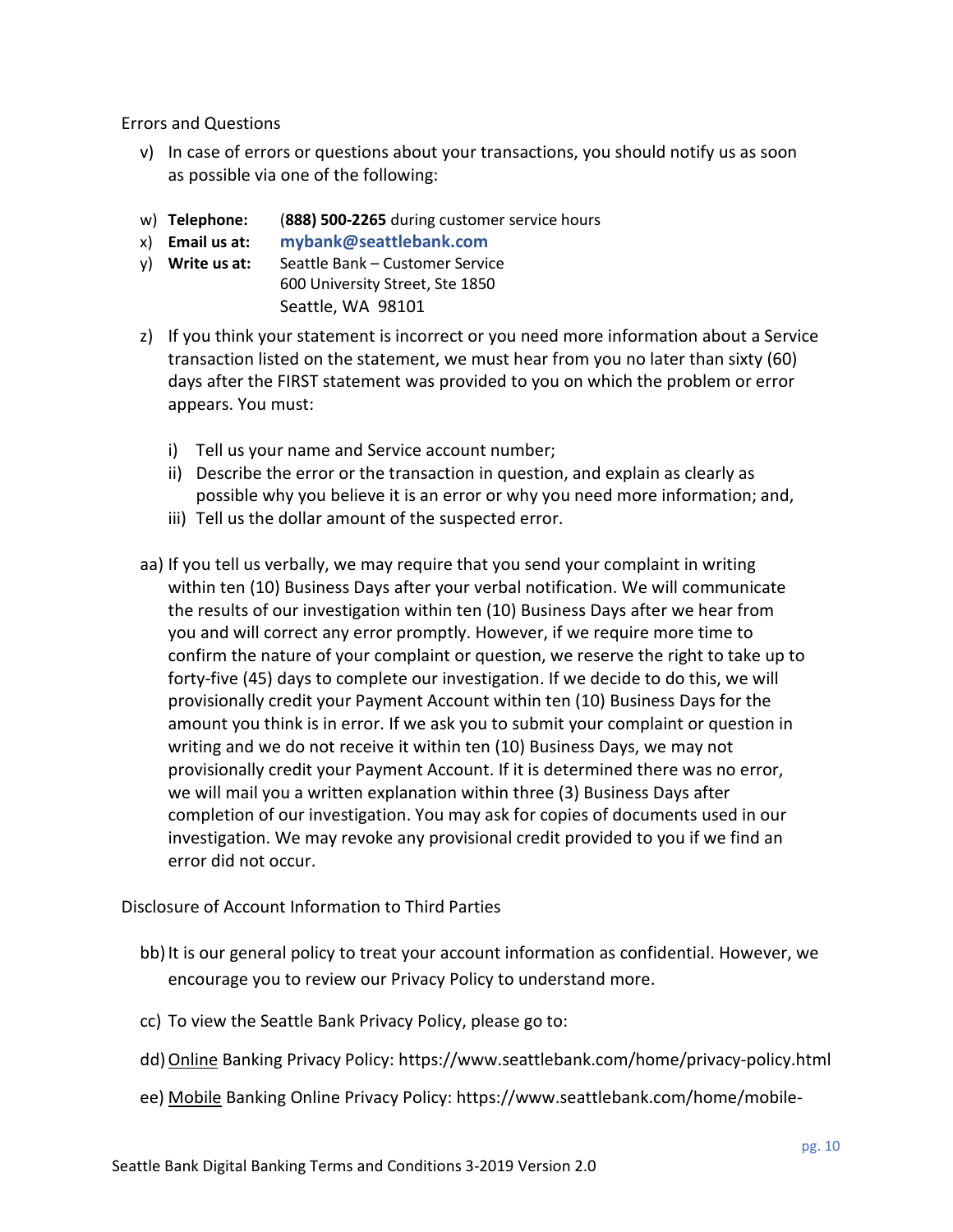privacy-policy.html

#### <span id="page-10-0"></span>Service Fees and Additional Charges

- ff) There are no fees associated with the standard use of the Service. However, there may be a charge for additional transactions and other optional services, most commonly for expedited payment options, if you choose to use specific services offered to you from time to time. You agree to pay such charges and authorize the Service to deduct the calculated amount from your designated Billing Account for these amounts and any additional charges that may be incurred by you. Any financial fees associated with your standard deposit accounts will continue to apply.
- gg) You are responsible for any and all telephone access fees and/or Internet service fees that may be assessed by your telephone and/or Internet service provider.

#### <span id="page-10-1"></span>Failed or Returned Transactions

- hh) In using the Service, you are requesting the Service to make payments for you from your Payment Account. If we are unable to complete the transaction for any reason associated with your Payment Account (for example, there are insufficient funds in your Payment Account to cover the transaction), the transaction will not be completed. In some instances, you will receive a return notice from the Service. In such case, you agree that:
	- i) You will reimburse the Service immediately upon demand the transaction amount that has been returned to the Service;
	- ii) For any amount not reimbursed to the Service within fifteen (15) days of the initial notification, a late charge equal to 1.5% of the monthly interest or the legal maximum, whichever rate is lower, for any unpaid amounts may be imposed;
	- iii) You will reimburse the Service for any fees imposed by your financial institution as a result of the return;
	- iv) You will reimburse the Service for any fees it incurs in attempting to collect the amount of the return from you; and,
	- v) The Service is authorized to report the facts concerning the return to any credit reporting agency.

#### <span id="page-10-2"></span>Alterations and Amendments

ii) This Agreement, applicable fees and service charges may be altered or amended by the Service from time to time. In such event, the Service shall provide notice to you. Any use of the Service after the Service provides you a notice of change will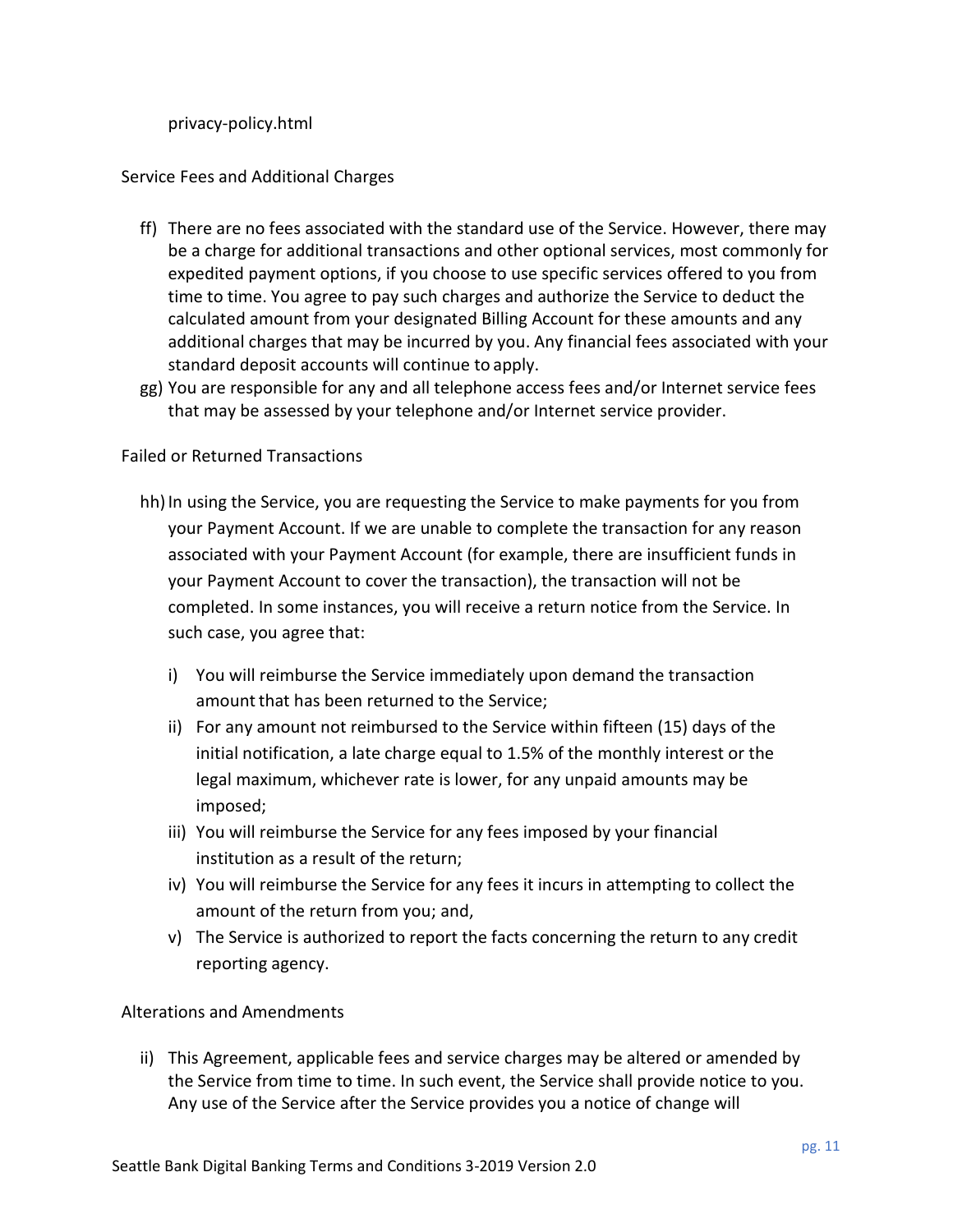constitute your agreement to such change(s). Further, the Service may, from time to time, revise or update the applications, services, and/or related material, which may render all such prior versions obsolete.

jj) Consequently, the Service reserves the right to terminate this Agreement as to all such prior versions of the applications, services, and/or related material and limit access to only the Service's more recent revisions and updates. In addition, as part of the Service, you agree to receive all legally required notifications via electronic means.

#### <span id="page-11-0"></span>Address or Banking Changes

kk) It is your sole responsibility to ensure that your contact information is current and accurate. This includes, but is not limited to, name, address, phone numbers and email addresses. Changes can be made either within the online banking application's change of address form or by contacting Customer Service. All changes made are effective immediately for scheduled and future payments paid from the updated Payment Account information. The Service is not responsible for any payment processing errors or fees incurred if you do not provide accurate Payment Account or contact information.

<span id="page-11-1"></span>Service Termination, Cancellation, or Suspension

ll) In the event you wish to cancel the Service, you may contact customer service via one of the following:

|              | Telephone: (888) 500-2265 during customer service hours |
|--------------|---------------------------------------------------------|
| Email us at: | mybank@seattlebank.com                                  |
| Write us at: | Seattle Bank - Customer Service                         |
|              | 600 University Street, Ste 1850                         |
|              | Seattle, WA 98101                                       |
|              |                                                         |

mm) Any payment(s) the Service has already processed before the requested cancellation date will be completed by the Service. All Scheduled Payments including recurring payments will not be processed once the Service is cancelled. The Service may terminate or suspend Service to you at any time. Neither termination nor suspension shall affect your liability or obligations under this Agreement.

<span id="page-11-2"></span>Biller Limitation

nn) The Service reserves the right to refuse to pay any Biller to whom you may direct a payment. The Service will notify you promptly if it decides to refuse to pay a Biller designated by you. This notification is not required if you attempt to make a prohibited payment or an exception payment under this Agreement.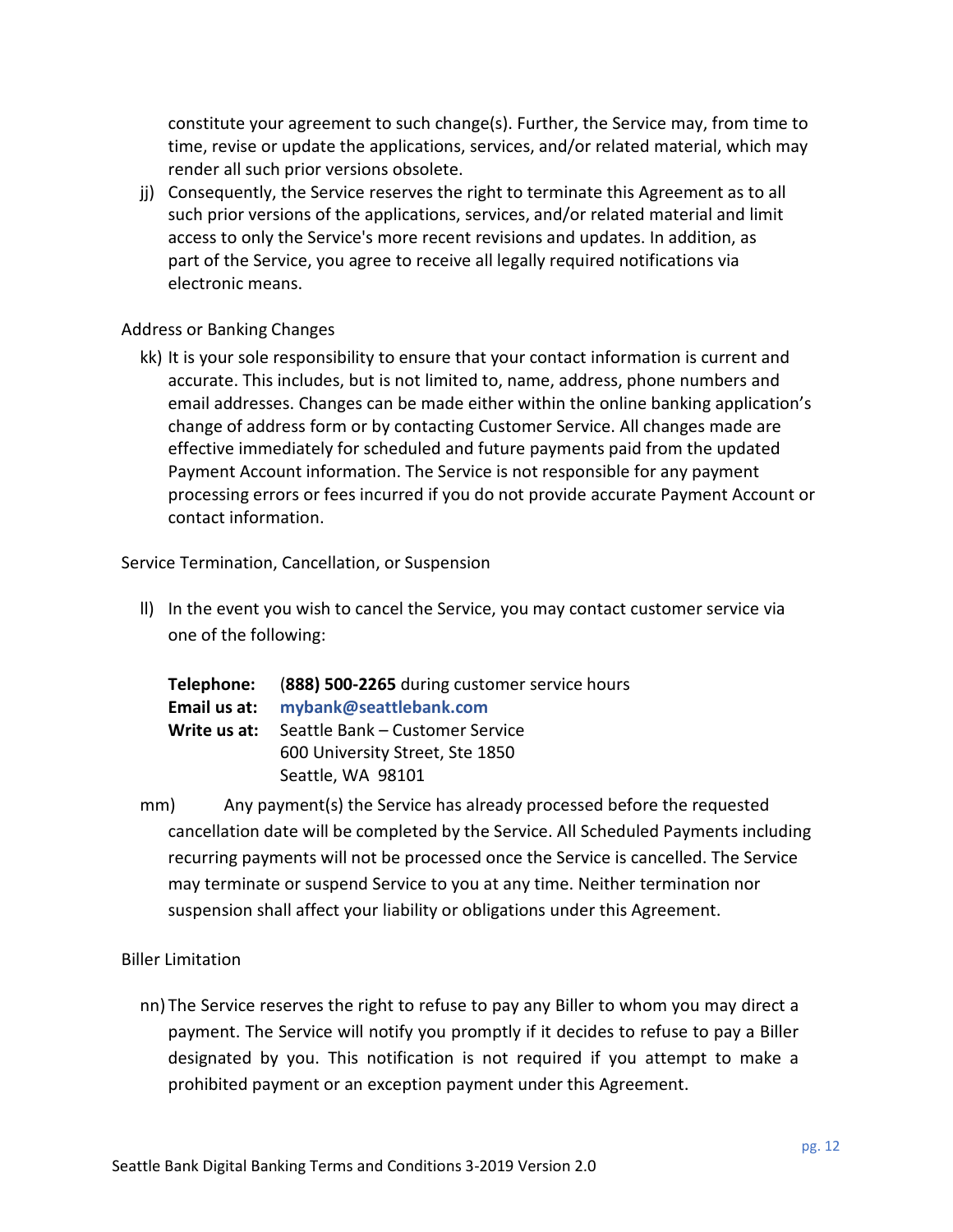#### <span id="page-12-0"></span>Returned Payments

oo) In using the Service, you understand that Billers and/or the United States Postal Service may return payments to the Return Address for various reasons such as, but not limited to, Biller's forwarding address expired; Biller account number is not valid; Biller is unable to locate account; or Biller account is paid in full. In the case of paper payments (physical checks), the Return Address is the address you have provided to Seattle Bank. If you feel you need to verify this address, please contact Seattle Bank at **(888) 500-2265**. You may receive notification from the Service.

#### <span id="page-12-1"></span>Information Authorization

pp) Your enrollment in the Service may not be fulfilled if the Service cannot verify your identity or other necessary information. In order to verify ownership of the Payment Account(s) and/or Billing Account, the Service may issue offsetting debits and credits to the Payment Account(s) and/or Billing Account, and require confirmation of such from you. Through your enrollment in the Service, you agree that the Service reserves the right to request a review of your credit rating at its own expense through an authorized bureau. In addition, you agree that the Service reserves the right to obtain financial information regarding your account from a Biller or your financial institution (for example, to resolve payment posting problems or for verification).

#### <span id="page-12-2"></span>**Disputes**

qq)In the event of a dispute regarding the Service, you and the Service agree to resolve the dispute by looking to this Agreement. You agree that this Agreement is the complete and exclusive statement of the agreement between you and the Service which supersedes any proposal or prior agreement, oral or written, and any other communications between you and the Service relating to the subject matter of this Agreement. If there is a conflict between what an employee of the Service or Customer Service Department says and the terms of this Agreement, the terms of this Agreement will prevail.

#### <span id="page-12-3"></span>Assignment

rr) You may not assign this Agreement to any other party. The Service may assign this Agreement to any future, directly or indirectly, affiliated company. The Service may also assign or delegate certain of its rights and responsibilities under this Agreement to independent contractors or other third parties.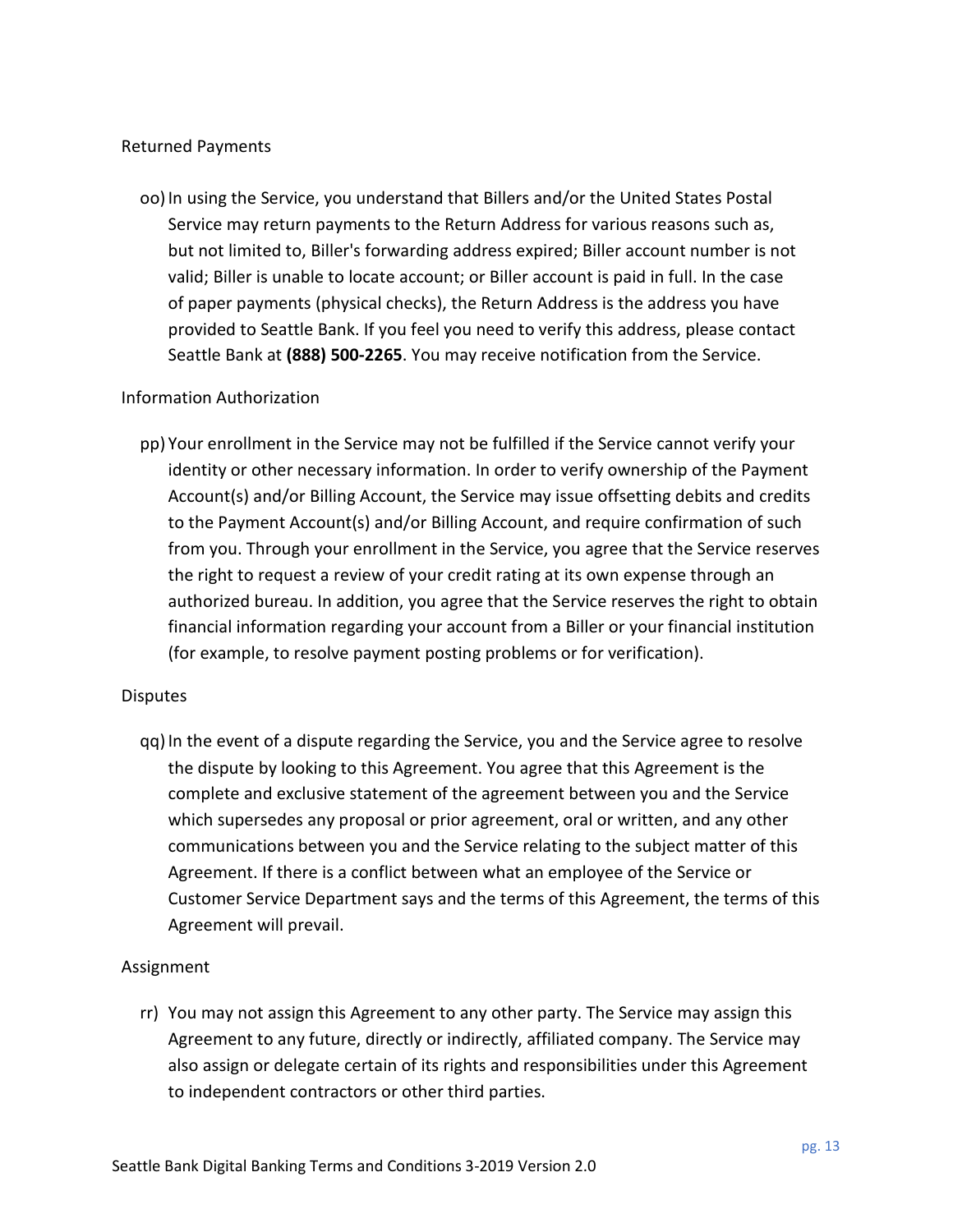#### <span id="page-13-0"></span>No Waiver

ss) The Service shall not be deemed to have waived any of its rights or remedies hereunder unless such waiver is in writing and signed by the Service. No delay or omission on the part of the Service in exercising any rights or remedies shall operate as a waiver of such rights or remedies or any other rights or remedies. A waiver on any one occasion shall not be construed as a bar or waiver of any rights or remedies on future occasions.

#### <span id="page-13-1"></span>**Captions**

tt) The captions of sections hereof are for convenience only and shall not control or affect the meaning or construction of any of the provisions of this Agreement.

#### <span id="page-13-2"></span>Governing Law

uu) This Agreement shall be governed by and construed in accordance with the laws of the State of Washington, without regard to its conflicts of laws provisions. To the extent that the terms of this Agreement conflict with applicable state or federal law, such state or federal law shall replace such conflicting terms only to the extent required by law. Unless expressly stated otherwise, all other terms of this Agreement shall remain in full force and effect.

THE FOREGOING SHALL CONSTITUTE THE SERVICE'S ENTIRE LIABILITY AND YOUR EXCLUSIVE REMEDY. IN NO EVENT SHALL THE SERVICE BE LIABLE FOR ANY DIRECT, INDIRECT, SPECIAL, INCIDENTAL, CONSEQUENTIAL, OR EXEMPLARY DAMAGES, INCLUDING LOST PROFITS (EVEN IF ADVISED OF THE POSSIBILITY THEREOF) ARISING IN ANY WAY OUT OF THE INSTALLATION, USE, OR MAINTENANCE OF THE EQUIPMENT, SOFTWARE, AND/OR THE SERVICE.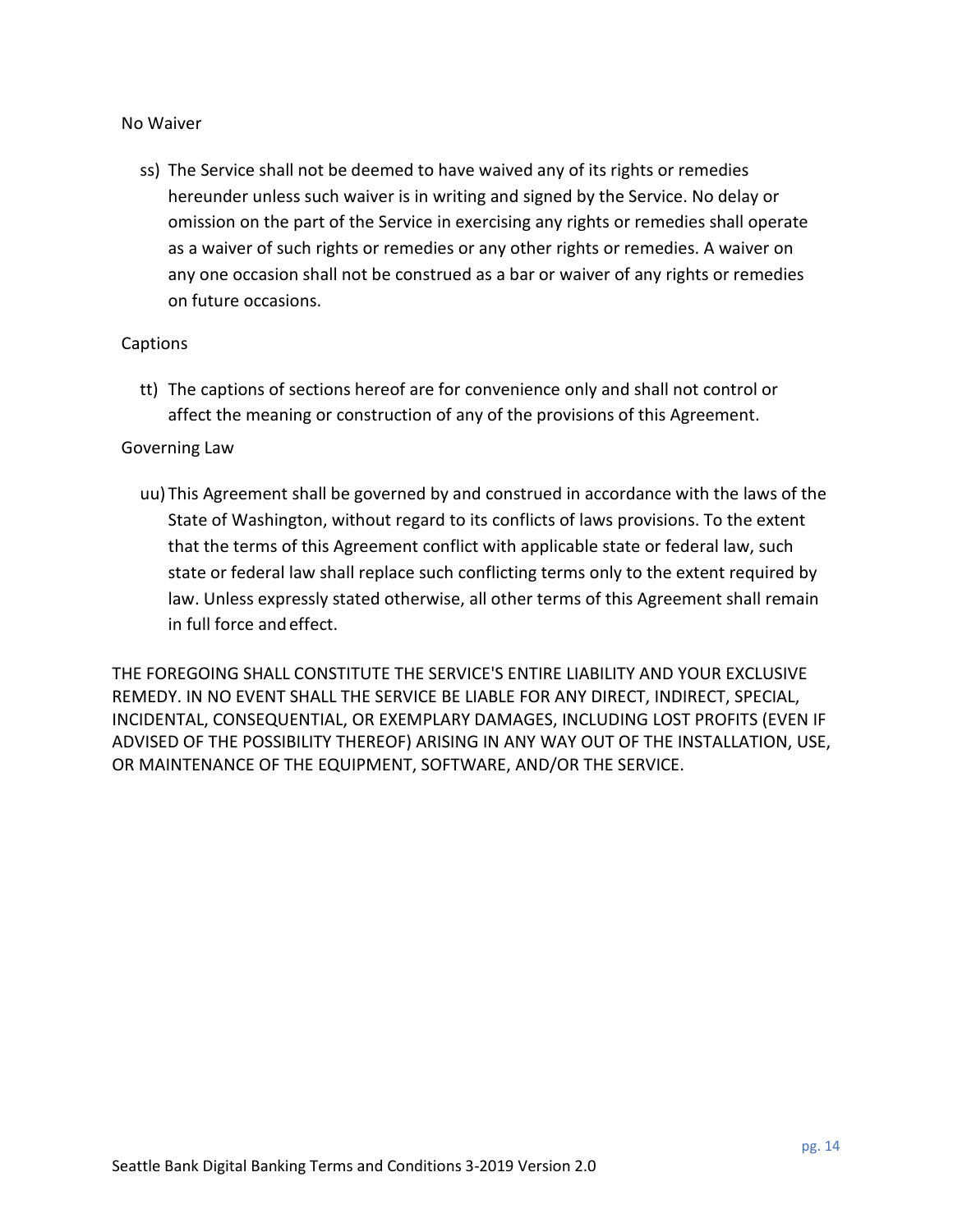## <span id="page-14-0"></span>**SEATTLE BANK BIO-METRIC SIGN IN SERVICE TERMS AND CONDITIONS**

#### <span id="page-14-1"></span>Terms

- 1) These terms and conditions ("Terms") apply to your use of Seattle Bank Bio-Metric sign in service provided by Seattle Bank (the "Bank"). If you do not accept these Terms, please stop accessing and using the Seattle Bank Bio-Metric sign in service.
- 2) These Terms supplement, are in addition to and are to be read together with the Terms and Conditions of Seattle Bank Consumer, Private Banking, and Business Internet Banking, and Seattle Bank Mobile Banking Services.
- 3) In the event of any conflict or inconsistency, these Terms shall prevail over the Terms and Conditions of the Seattle Bank Consumer, Private Banking, and Business Internet Banking, and Seattle Bank Mobile Banking Services in relation to any matter concerning the Seattle Bank Bio-Metric sign in Service to the extent of such conflict or inconsistency.

#### <span id="page-14-2"></span>Use

- 4) Seattle Bank Bio-Metric sign in Service is part of the Seattle Bank Mobile Services, available for the following customers:
	- a) customers using a certified Apple iPhone 7 or newer phones or Apple iPad (7th generation, iPad Pro, iPad Air 2, iPad mini 4 or newer models, operating on Apple iOS 10.3 or newer systems, and with Touch ID or Facial Recognition registered ("Apple Devices"). Touch ID and Facial Recognition are bio-metric recognition features, designed and owned by Apple Inc. Seattle Bank Bio-Metric sign in Service may not work if the phone contains applications not authorized by Apple Inc.; and
	- b) customers using mobile devices (mobile phones or tablets) which operate on the Android API 17 or newer ("Android Devices"), and on which bio-metric recognition software is installed and/or enabled;

(the Apple Devices and the Android Devices are hereinafter collectively referred to as the "Mobile Devices" and each a "Mobile Device").

- 5) To use Seattle Bank Bio-Metric sign in Service, you will need to:
	- a) be a customer of Seattle Bank and be a valid user of the Seattle Bank Consumer, Private Banking, or Business Internet Banking, and/or Seattle Bank Mobile Banking Services;
	- b) have installed the Seattle Bank Mobile Services (the "App") application on your Mobile Device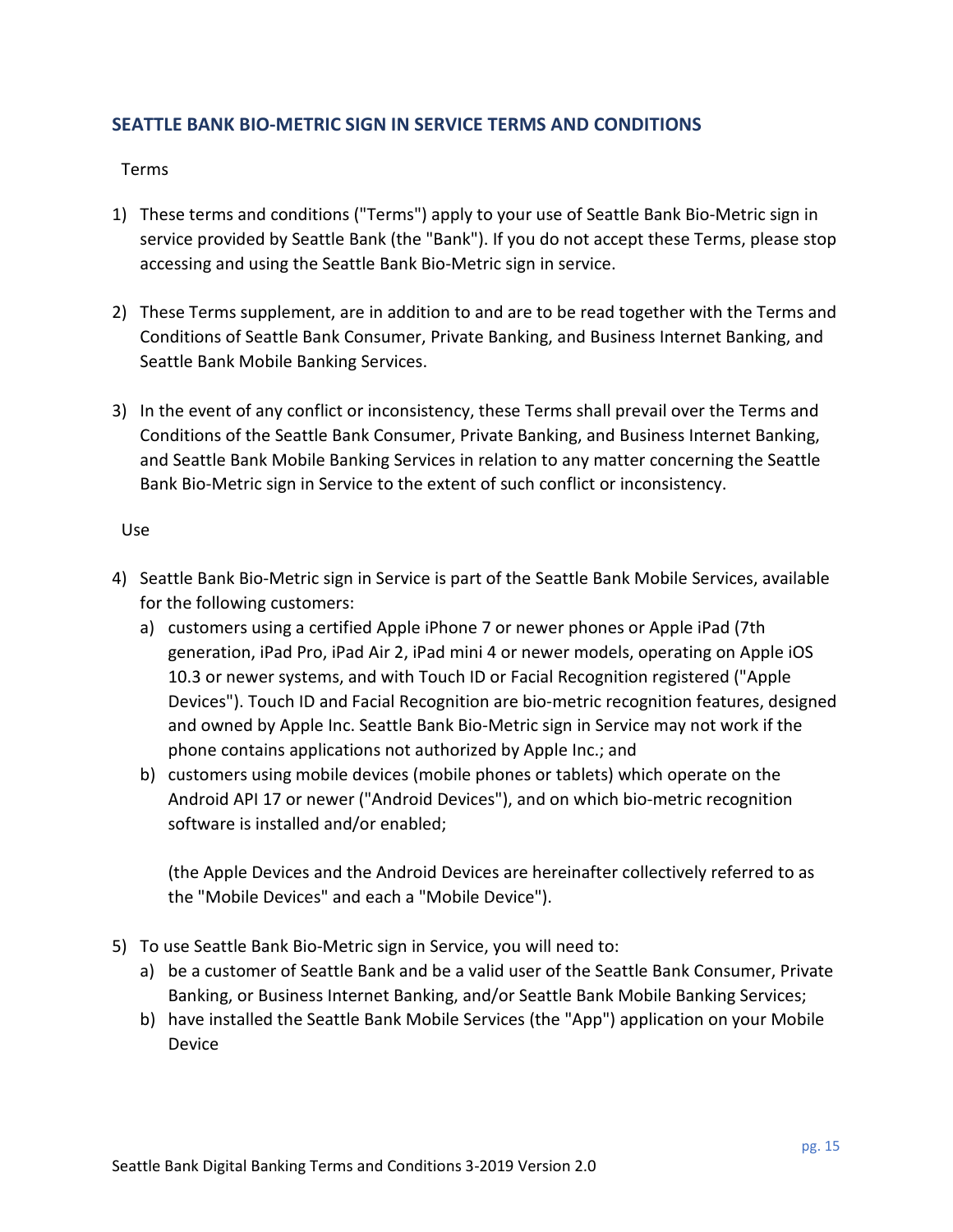- c) register for Seattle Bank Bio-Metric sign in Service by completing the registration process by logging in to the App with your Seattle Bank Consumer, Private Banking, or Business Internet Banking or Mobile Banking username and password;
- d) have at least one fingerprint or another Seattle Bank approved bio-metric signature registered in your Mobile Device; and
- e) agree to and comply with these Terms.

Once your Mobile Device is successfully registered with the Seattle Bank Bio-Metric sign in Service, you may use the Seattle Bank Bio-Metric sign in Service to access the App on your Mobile Device(s) through fingerprint recognition or other Seattle Bank approved bio-metric method as an alternative to logging in to the App with your username and password.

- 6) By enabling the Seattle Bank Bio-Metric sign in Service on the App, you understand the need to protect your Device and shall be responsible for all use of your Mobile Device (whether authorized by you or otherwise) to access Seattle Bank Mobile Services. Once your Mobile Device is successfully registered with the Seattle Bank Bio-Metric sign in Service, your account balance can be accessed with the Touch ID / finger print recognition software registered in your Mobile Device. If persons other than yourself have their fingerprints or other Seattle Bank approved bio-metric method registered as part of the Touch ID / finger recognition software of your Mobile Device, such persons will be able to access your account balance and other account information.
- 7) You agree that you will not allow any fingerprint(s) or other Seattle Bank approved biometric method belonging to anyone besides yourself to be registered in your Mobile Device and agree not to allow such fingerprint(s) or other Seattle Bank approved bio-metric method to be used to access the App. You also acknowledge that the fingerprint or other Seattle Bank approved bio-metric method authentication is performed by the App by interfacing with the Apple Device iOS or Android Device operating system authentication module and/or application and that you agree to the authentication process.
- 8) You can deactivate the Seattle Bank Bio-Metric sign in Service at any time using the settings section in the right of the navigation menu of the App.
- 9) You acknowledge and agree that we make no guarantee, representation, warranty or undertaking of any kind, whether express or implied, statutory or otherwise, relating to or arising from the use of Seattle Bank Bio-Metric sign in Service or the App, including but not limited to:
	- a) whether Seattle Bank Bio-Metric sign in Service or the App will meet your requirements; or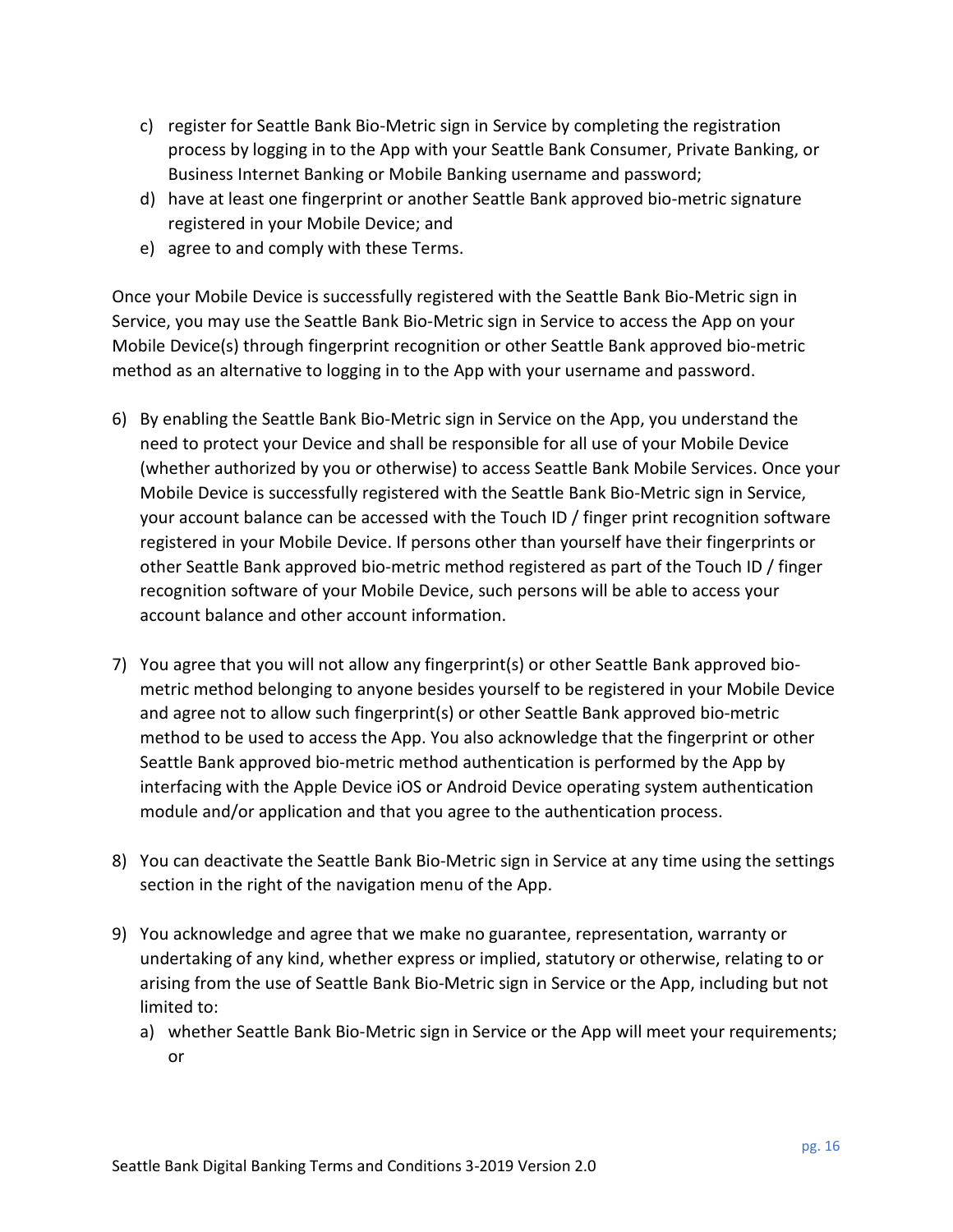b) whether Seattle Bank Bio-Metric sign in Service or the App will always be available, accessible or function with any network infrastructure, system or such other services as we may offer from time to time.

#### <span id="page-16-0"></span>Warranty and Limitations

- 10) We shall not be liable for any loss you may suffer in connection with Seattle Bank Bio-Metric sign in Service howsoever arising (whether reasonably foreseeable or not), even if we have been advised of the possibility of the loss, including loss from:
	- a) the provision by us of and/or your use of the Seattle Bank Bio-Metric sign in Service or the App;
	- b) any unauthorized access and/or use of your Mobile Device;
	- c) the use in any manner and/or for any purpose by any person at any time of any information or data:
		- i) relating to you;
		- ii) transmitted through your use of Seattle Bank Bio-Metric sign in Service or the App; and/or
		- iii) obtained through your use of Seattle Bank Bio-Metric sign in Service or the App;
	- d) access to the App by way of the Seattle Bank Bio-Metric sign in Service by anyone other than yourself;
	- e) any event the occurrence of which we are not able to control or avoid by the use of reasonable diligence; and/or
	- f) the suspension, termination or discontinuance of the Seattle Bank Bio-Metric sign in Service or the App.
- 11) You agree to indemnify us and keep us indemnified against any loss suffered by us in connection with:
	- a) your access and use of the Seattle Bank Bio-Metric sign in Service and the App;
	- b) any improper or unauthorized use of Seattle Bank Bio-Metric sign in Service or the App by you, or any improper use of your Mobile Device (whether authorized by you or otherwise);
	- c) any act or omission by any third party (including a relevant mobile or internet service provider);
	- d) any delay or failure in any transmission, dispatch or communication facilities; or
	- e) any breach by you of these Terms.
- 12) To the extent that any of the limitations set out above are not permitted by law, our liability to you arising from or in respect of your use of Seattle Bank Bio-Metric sign in Service or the App, whether in contract, tort (including negligence or breach of statutory duty) or otherwise for any and all losses, damages or liabilities caused or arising from or in relation to our provision of Seattle Bank Bio-Metric sign in Service or the App shall not exceed the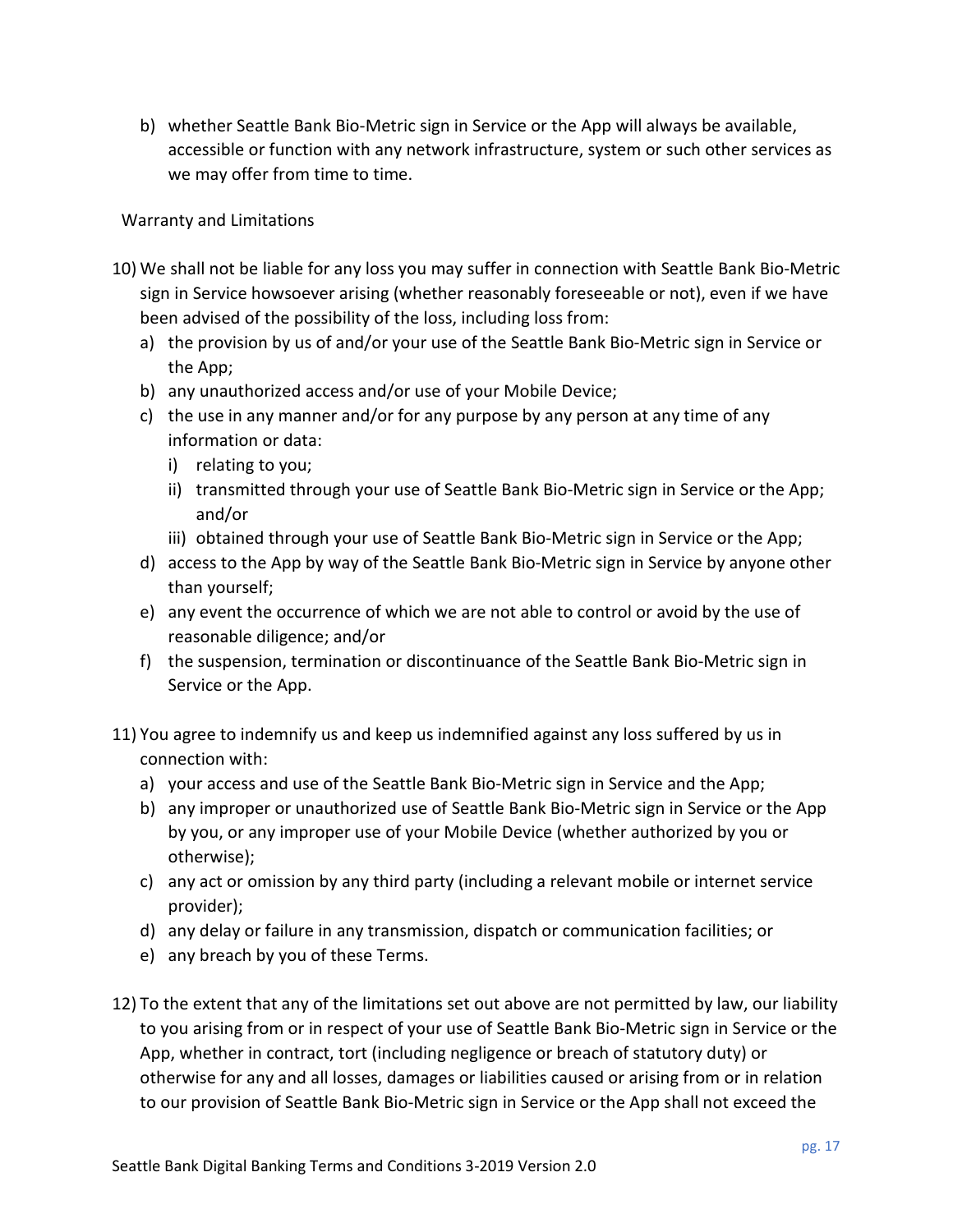fees and charges received by Seattle Bank from you in respect of the your use of Seattle Bank Bio-Metric sign in Service and the App.

- 13) If any of these Terms is invalid, unlawful or unenforceable under the laws of any country, it shall not affect or impair the validity, legality or enforceability of the rest of these Terms and/or these Terms under the laws of any other country.
	- a) Any failure or delay by us in exercising or enforcing any right we have under these Terms does not operate as a waiver of and does not prejudice or affect our right subsequently to act strictly in accordance with our rights.
- 14) In the event we are unable to observe or perform any of these Terms due to or caused by events beyond our reasonable control or events which we cannot reasonably be expected to prevent or avoid, we shall be excused from performing under these Terms for the duration of the disabling event. We shall not be liable for any delay, loss, damage or inconvenience caused or arising from or in connection with such disabling events. Examples of such events include but are not limited to equipment, system or transmission link malfunction or failure, fire, flood, explosion, acts of elements, acts of God, acts of terrorism, wars, accidents, epidemics, strikes, lockouts, power blackouts or failures, labor disputes or acts and demands or requirements of governments.
- 15) Unless we expressly state so, a person who is not a party to these Terms has no right under these Terms to enforce or enjoy the benefit of any of these Terms.

#### <span id="page-17-0"></span>Governing Law

16) This Agreement shall be governed by and construed in accordance with the laws of the State of Washington, without regard to its conflicts of laws provisions. To the extent that the terms of this Agreement conflict with applicable state or federal law, such state or federal law shall replace such conflicting terms only to the extent required by law. Unless expressly stated otherwise, all other terms of this Agreement shall remain in full force and effect.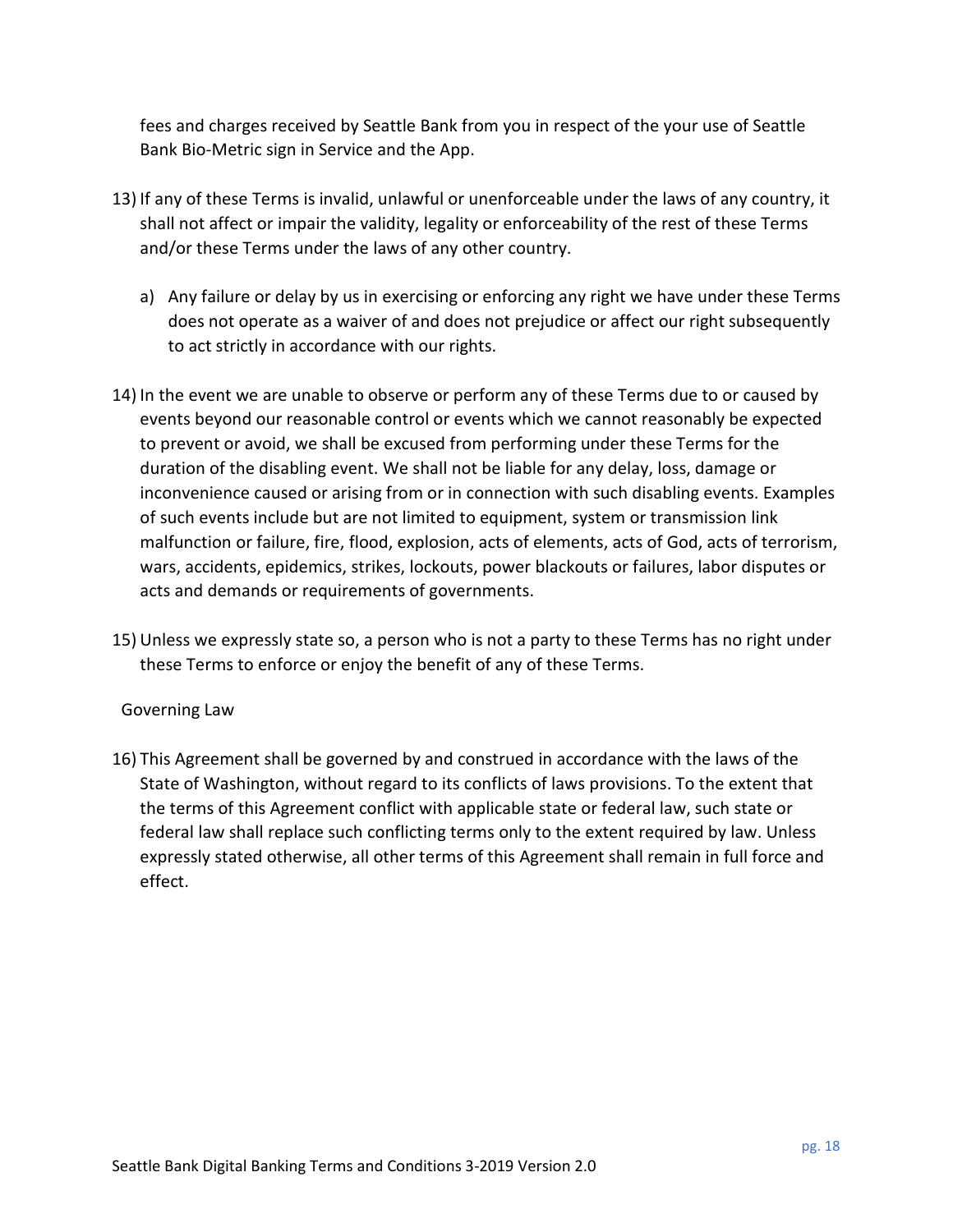## <span id="page-18-0"></span>**MOBILE DEPOSIT TERMS AND CONDITIONS**

#### <span id="page-18-1"></span>Service

1. The Mobile Deposit service ("Service") is designed to allow customers ("You") to deposit checks to their designated checking or savings account ("Account") with Seattle Bank ("Bank") using approved mobile devices. Checks are scanned using the camera on the mobile device and securely transmitted to the Bank for review and deposit. By using the Service, you authorize the Bank to convert checks to images or create substitute checks for the purpose of clearing the check.

#### <span id="page-18-2"></span>Acceptance of these Terms

2. By accepting this agreement (this "Agreement"), you are agreeing to all the terms and conditions outlined within it. Your use of the Service constitutes your acceptance of this Agreement. This Agreement is subject to change. We will provide you with advance notice if any changes to this Agreement are required by applicable law.

#### <span id="page-18-3"></span>Fees and Limits

3. You agree to the following fees and deposit limits by using this service. Deposit limits are subject to change from time to time and exceptions may be configured at the Banks discretion.

| <b>Services</b>       | Fees    |                            |
|-----------------------|---------|----------------------------|
| Mobile Check Deposit  | Waived  |                            |
| <b>Deposit Limits</b> | Amount  | Number of<br><b>Checks</b> |
| Per Day               | \$2,500 | Unlimited                  |

#### <span id="page-18-4"></span>Limitation of Service

4. When using the Service, you may experience technical or other difficulties. We are not liable for or responsible for any technical difficulties or any resulting damages that you may incur. We reserve the right to change, suspend or discontinue the Service, in whole or in part, or your use of the Service, in whole or in part, immediately and at any time without prior notice to you.

#### <span id="page-18-5"></span>Ineligible Checks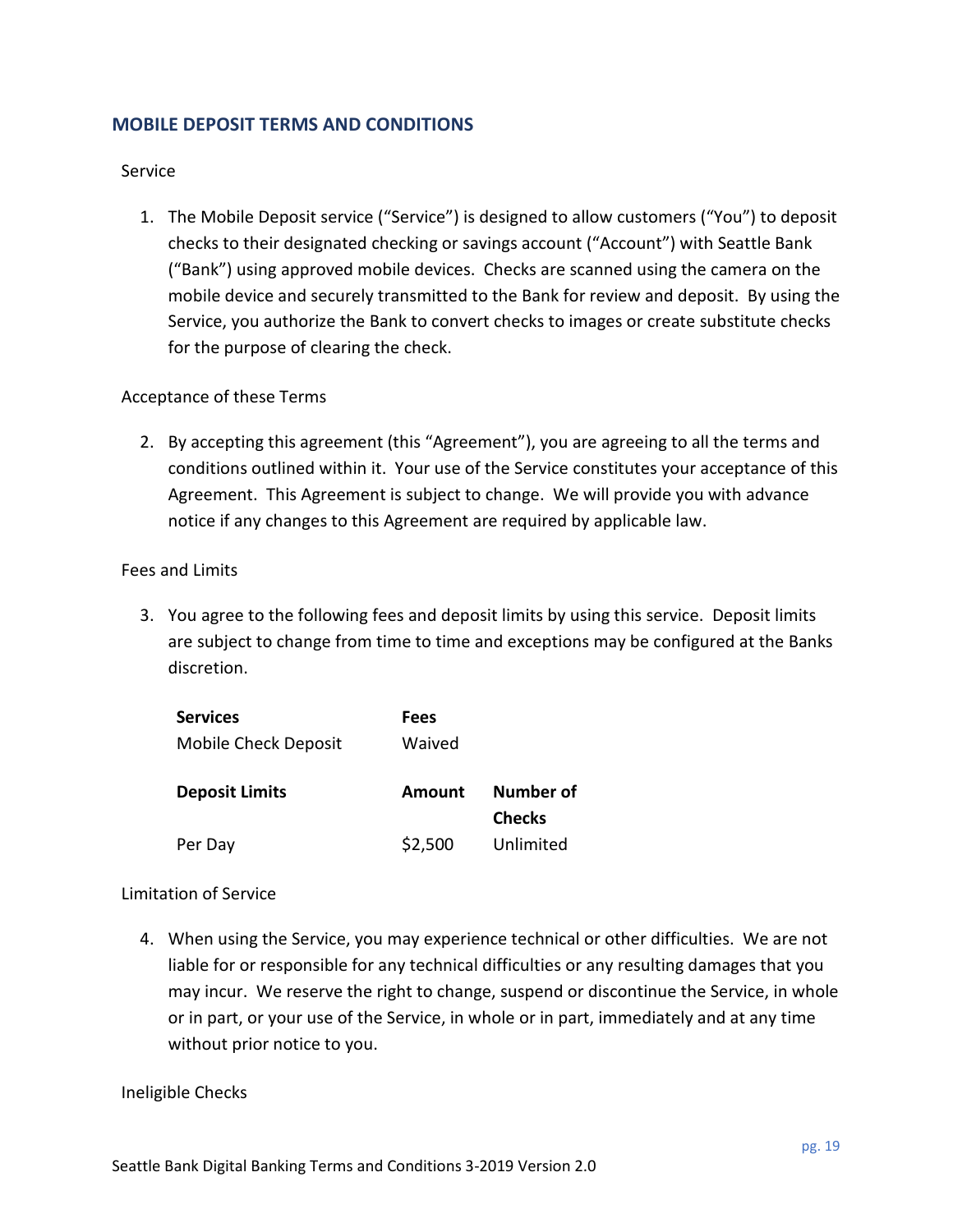- 5. You agree that you will not use the Service to scan and deposit any checks as listed below:
	- a) Checks payable to any person or entity other than the person or entity that owns the account that the check is being deposited into.
	- b) Checks payable jointly, unless deposited into an account in the name of all payees.
	- c) Checks with any endorsement on the back other than that specified in this Agreement.
	- d) Checks containing obvious alteration to any of the fields on the front of the check, or which you know or suspect, or should know or suspect, are fraudulent or otherwise not authorized by the owner of the account on which the check is drawn.
	- e) Checks drawn on a financial institution located outside the United States.
	- f) Checks not payable in United States currency.
	- g) Checks dated more than 6 months prior to the date of deposit or future-dated checks.
	- h) Checks that are in any way incomplete.
	- i) Checks prohibited by the Bank's current procedures relating to the Service or which are otherwise not acceptable under the terms of your Account Agreement.
	- j) Checks on which the numerical and written amount are different.
	- k) Checks that have been previously returned unpaid by the financial institution on which they are drawn, including substitute and remotely created checks.
	- l) Checks that are payable to cash.
	- m) Checks that have previously submitted through the Service or through a remote deposit capture service offered at any other financial institution.

# <span id="page-19-0"></span>Image Quality

- 6. The image of a check transmitted to the Bank using the Service must be legible, as determined by the sole discretion of the Bank. The image that is transmitted must be of such quality that the following information can easily be read:
	- a) The amount of the check.
	- b) The payee.
	- c) The drawer's signature.
	- d) The date of the check.
	- e) The check number.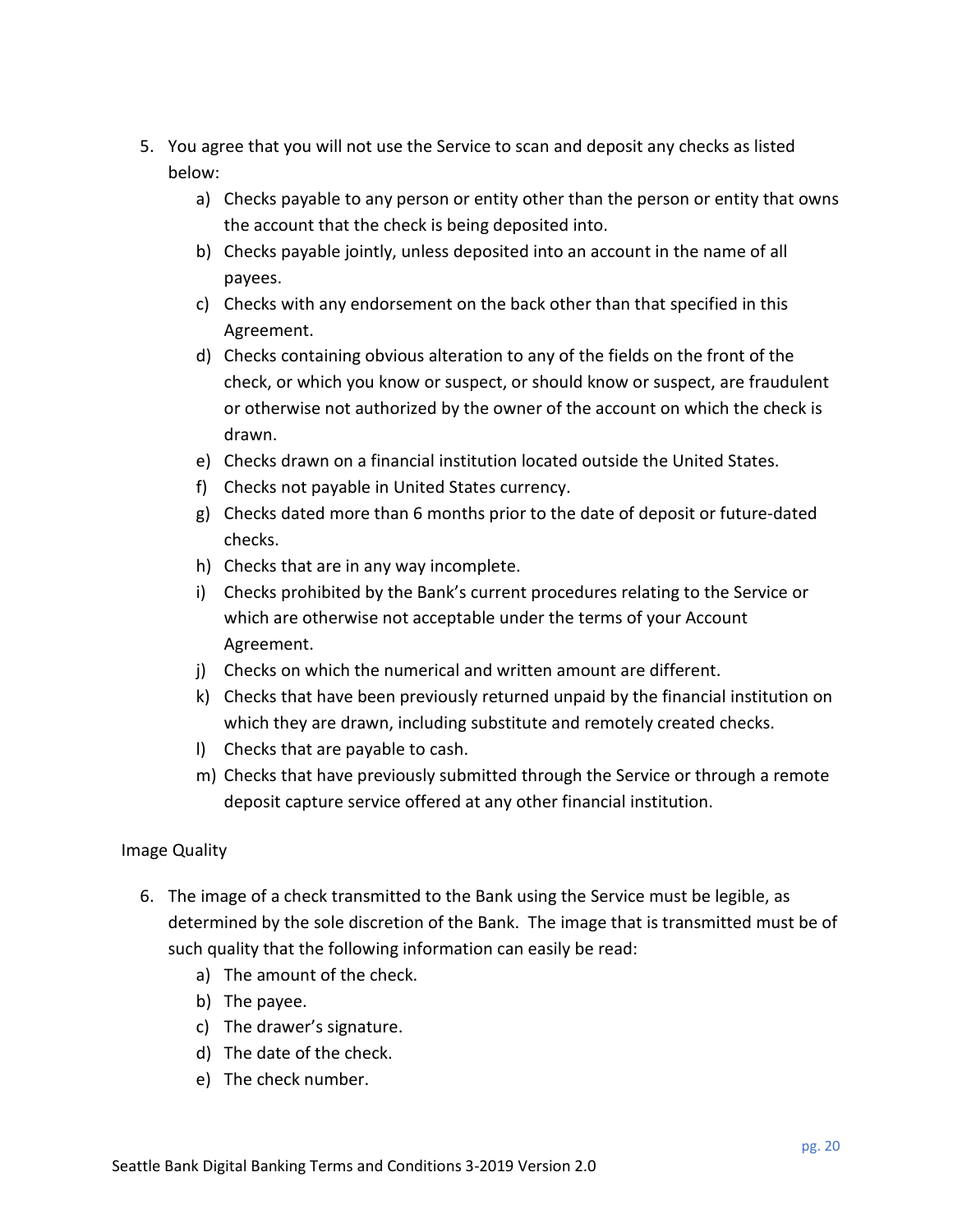f) Information identifying the drawer and the paying bank that is preprinted on the check in a commercially acceptable format, including the routing number, account number and check number.

#### <span id="page-20-0"></span>Endorsements

7. You agree to restrictively endorse any check transmitted through the Service as follows or otherwise instructed by the Bank. Your endorsement must include your signature and a restriction such as 'For Deposit Only'. A check payable to two payees must be endorsed by both payees. If the check is payable to you or your joint owner, either of you can endorse it. If the check is made payable to you and your joint owner, both of you must endorse the check. Any loss we incur from a delay or processing error resulting from an irregular endorsement or other markings by you will be your responsibility.

#### <span id="page-20-1"></span>Receipt of Checks

8. We reserve the right to reject any check transmitted using the Service, at our discretion, without liability to you. We are not responsible for checks we do not receive or for images that are dropped during transmission. An image of a check shall be deemed received when the funds are deposited in your account. Receipt of such confirmation does not mean that the transmission was error free or complete. Receipt of such confirmation or funds does not mean that your Account will not be charged back for the amount of the deposit and any applicable fees under the Account Agreement if the check image presented is dishonored or returned unpaid for any reason by the financial institution on which it is drawn.

#### <span id="page-20-2"></span>Availability of Funds

9. You agree that checks transmitted using the Service are not subject to the funds availability requirements of Federal Reserve Board Regulation CC. For purposes of determining the availability of funds deposited via the Service, you agree that checks transmitted through the Service are classified as "not in-person deposits" as defined in Regulation CC. In general, if an image of a check you transmit through the Service is received and accepted before 4:00 p.m. Pacific Daylight Time ('PDT') on a business day that we are open, we consider that day to be the day of your deposit. Otherwise, we will consider that the deposit was made on the next business day we are open. Funds deposited using the Service will generally be made available in three business days from the day of deposit. Bank may make funds available sooner based on such factors as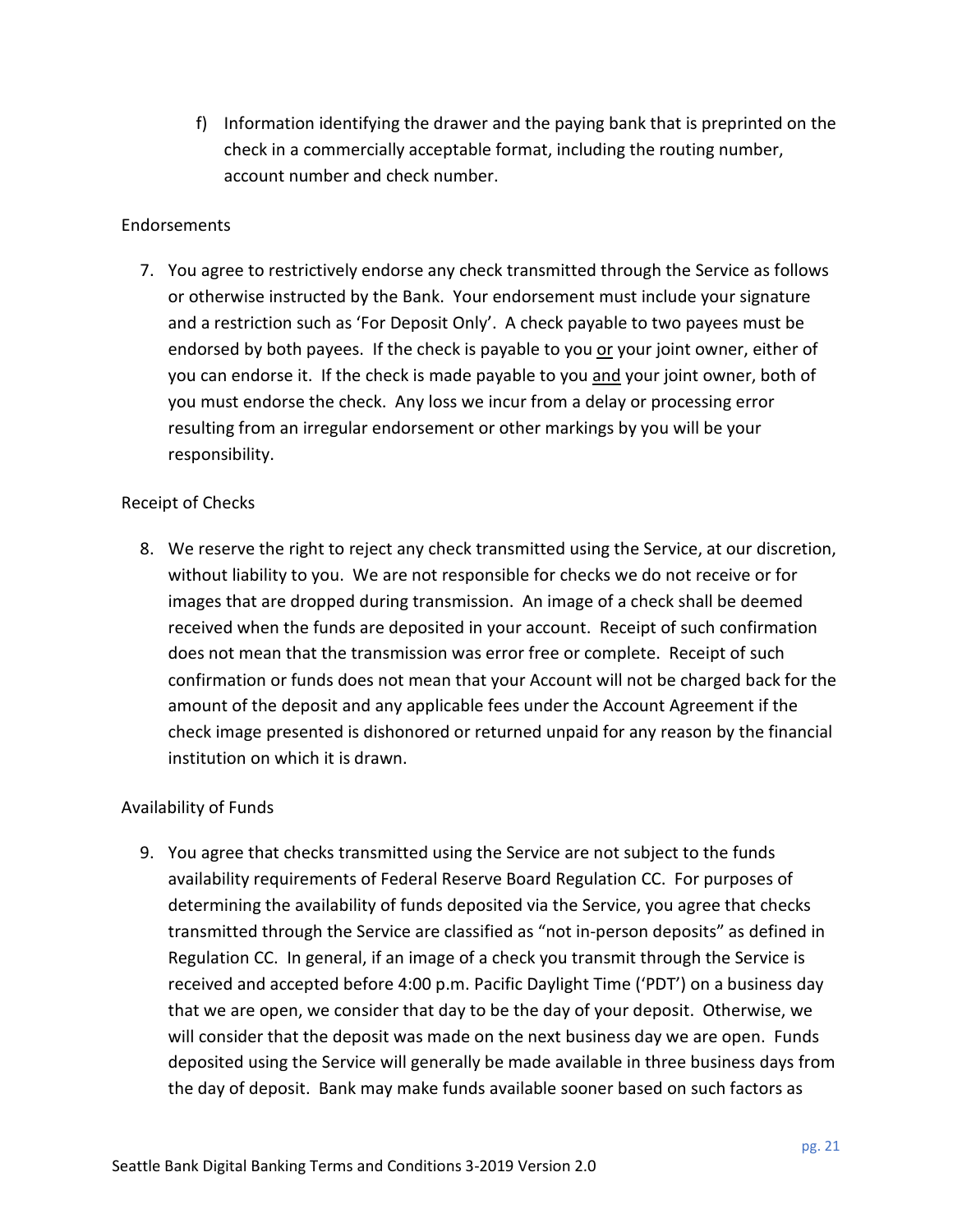credit worthiness, the length and extent of your relationship with us, transaction and experience information, and such other factors as Bank, in its sole discretion, deems relevant.

business day.

Deposits confirmed by us before 4:00 p.m. PDT Credited to your account within three business days. Deposits confirmed by us after 5:00 p.m. PDT Credited to your account within three business days after the following

#### <span id="page-21-0"></span>Disposal of Transmitted Checks

10. Upon proper clearing of funds and confirmation of your deposit from the Bank, you agree to prominently mark the check as "Electronically Presented" and to properly store the check to ensure that it is not presented again for payment. You agree that you will never re-present the check to the Bank or any other financial institution. You agree to retain all checks you have deposited through the Service for at least 14 business days and, following the 14-day retention period, you agree to dispose of your check in a manner which will ensure the check will not be presented again.

#### <span id="page-21-1"></span>Returned Checks

11. Any credit which we deposit into your account immediately following a transaction initiated by you will be a provisional credit. If a check that you deposit using the Service is returned or charged back on your account, it will be deducted in full of your account along with any fees that are incurred due to the check's rejection as described in our Fee Schedule and Account Agreements. We are not responsible for any losses incurred because of deposits returned on your account.

#### <span id="page-21-2"></span>Deposit Limits

12. We reserve the right to impose limits on the amount(s) and/or number of deposits that you transmit using the Service and to modify such limits from time to time. If you attempt to initiate a deposit more than these limits, we may reject your deposit. If we permit you to make a deposit in excess of these limits, such deposit will still be subject to the terms of this Agreement, and we will not be obligated to allow such a deposit at other times. We are not responsible for any losses incurred because of rejecting deposits that you have made through the Service which exceed your deposit limits.

#### <span id="page-21-3"></span>Confirmation of Deposits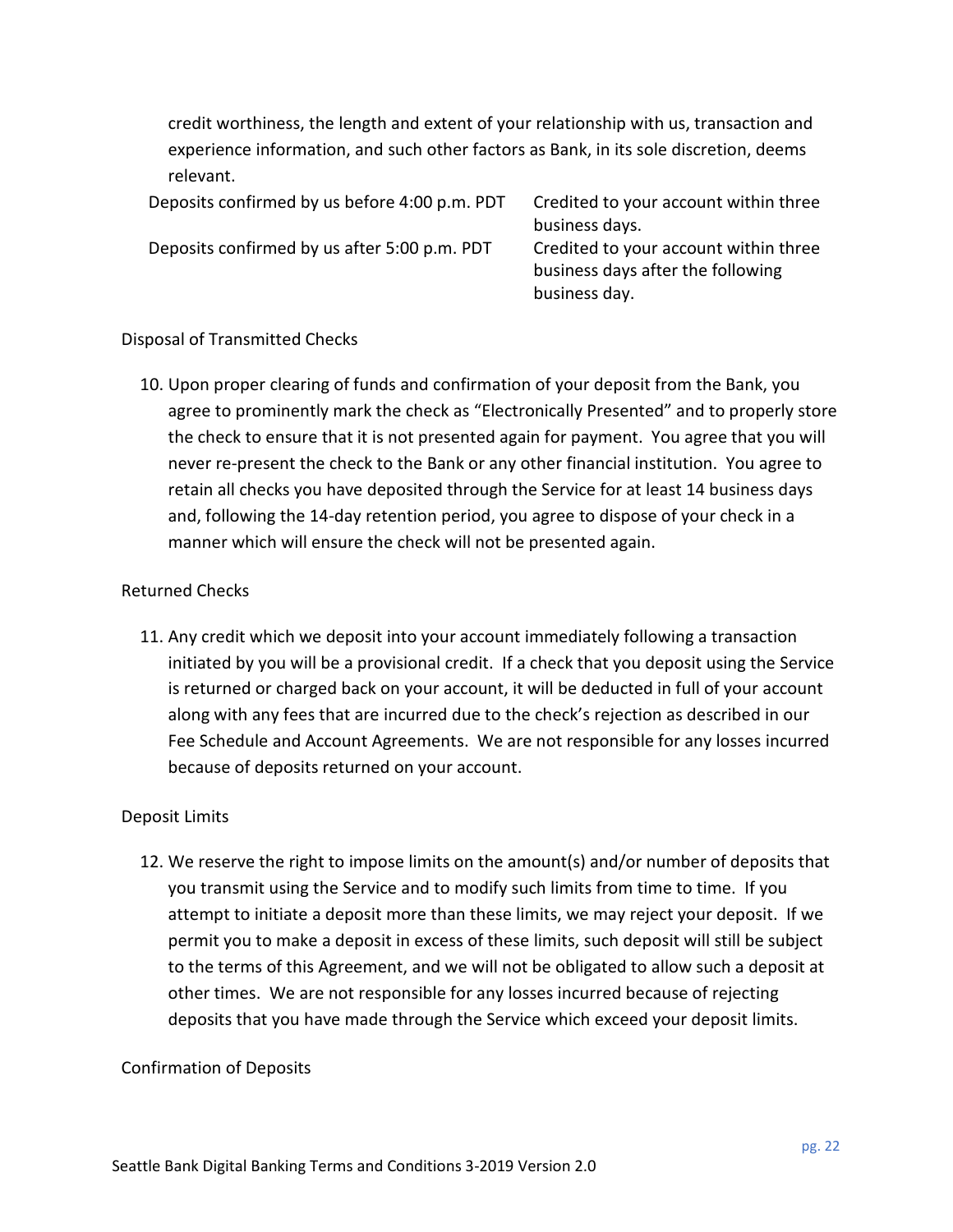13. It is your responsibility to verify that your deposit has been completed successfully by signing into the mobile application, viewing the status of your mobile deposit history and verifying the funds are available in your account.

#### <span id="page-22-0"></span>Qualifications

14. Use of the Service is subject to Bank approval. To be eligible to use the Service, your account(s) must meet qualification criteria set by the Bank. We will review all accounts for which you are a signer to determine your qualification for the Service. If you are not eligible for this Service, we will notify you of our decision. The Bank may, in its sole discretion, revoke your qualification for the Service at any time.

#### <span id="page-22-1"></span>Hardware and Software

15. To use the Service, you must obtain and maintain, at your expense, compatible hardware and software as specified by Bank. The Bank is not responsible for any thirdparty software you may need to use the Service. Any such software is accepted by you "as is" and is subject to the terms and conditions of the software agreement you enter into directly with the third-part software provider at time of download and installation.

#### <span id="page-22-2"></span>Errors

16. You agree to notify Bank of any suspected errors regarding checks deposited through the Service right away, and in no event later than 60 days after the applicable Bank account statement is provided to you. Unless you notify Bank within 60 days, such statement regarding all deposits made through the Service shall be deemed correct, and you are prohibited from bringing a claim against Bank for such alleged error.

#### <span id="page-22-3"></span>Errors in transmission

17. By using the Service, you accept the risk that a check may be intercepted or misdirected during transmission. Bank bears no liability to you or others for any such intercepted or misdirected checks or information disclosed through such errors.

#### <span id="page-22-4"></span>Mobile Deposit Security

18. You will complete each deposit promptly. If you are unable to complete your deposit promptly, you will ensure that your mobile device remains securely in your possession until the deposit has been completed. It is your responsibility to establish and maintain procedures to safeguard against unauthorized access to your device. You will notify us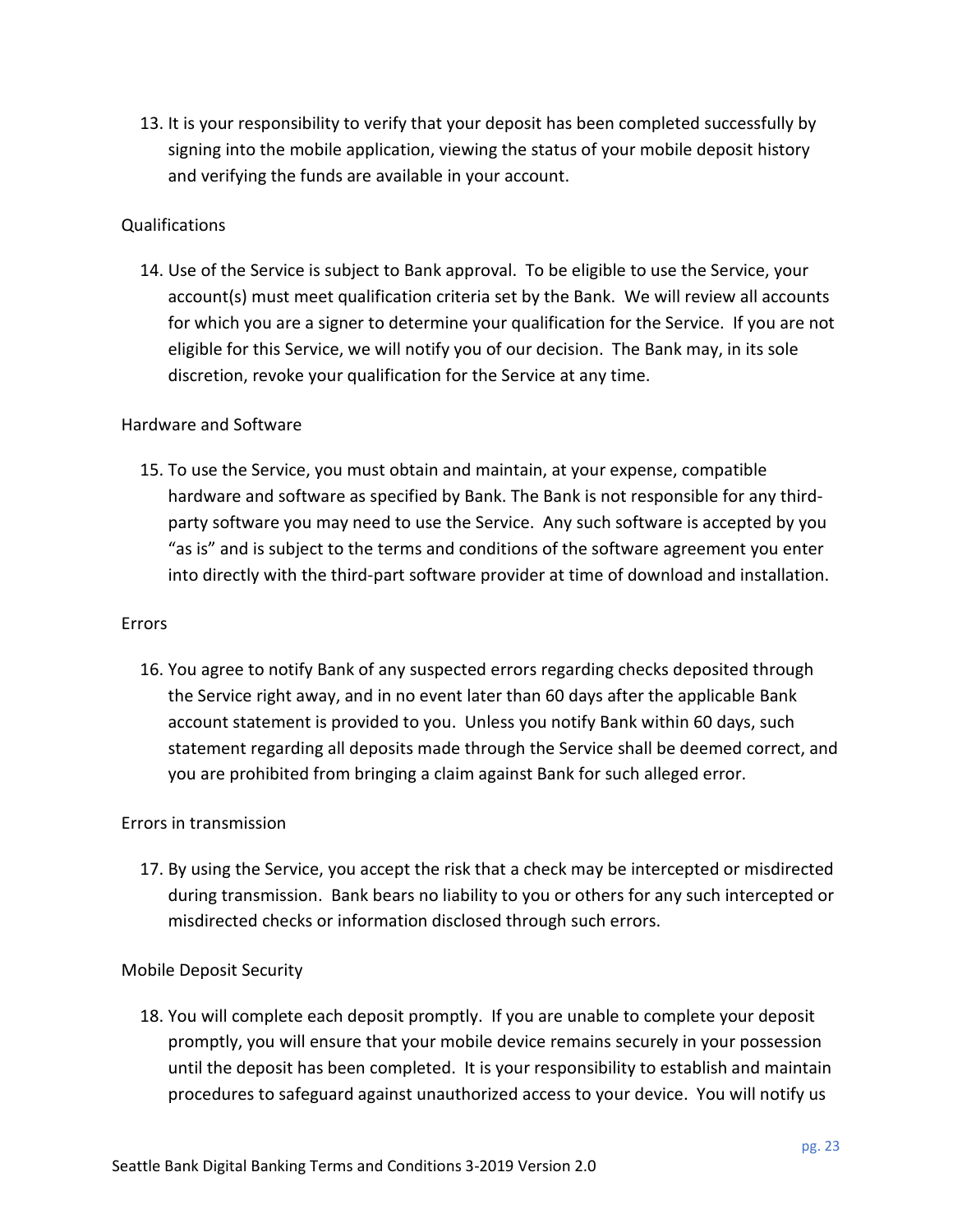immediately by telephone with written confirmation if you learn of any loss or theft of original checks. You will ensure the safety and integrity of original checks from the time of receipt until the time of destruction. If warranted in our reasonable judgment, we reserve the right to monitor your Mobile Deposit activity, and you agree to cooperate with us to permit such monitoring, to confirm that you have satisfied your obligations under this Agreement.

#### <span id="page-23-0"></span>Fees

19. Refer to our Fee Schedule for the current amount of our fee for using this Service ('Service Fee'). This Service Fee will be charged per deposit and all Service Fees will be debited at one time from your Account. Use of the Service indicates your acceptance to pay the Service Fee. This Service Fee can be changed at any time per the Bank's discretion. We will notify you at least 30 days before we increase the Service Fee. Continued use of the service after we provide notice of the change in the fee amount indicates your acceptance to pay the new Service Fee amount.

#### <span id="page-23-1"></span>Ownership & License

20. You agree that the Bank retains all ownership and proprietary rights in the Service, associated content, technology, website(s) and app(s). Your use of the Service is subject to and conditioned upon your complete compliance with this Agreement. Without limiting the effect of the foregoing, any breach of this Agreement immediately terminates your right to use the Service. Without limiting the restriction of the foregoing, you may not use the Service (i) in any anti-competitive manner, (ii) for any purpose which would be contrary to Bank's business interest, or (iii) to Bank's actual or potential economic disadvantage in any aspect. You may not copy, reproduce, distribute or create derivative works form the content and agree not to reverse engineer or reverse compile any of the technology used to provide the Service.

#### <span id="page-23-2"></span>Your Responsibility

21. You are solely responsible for the quality, completeness, accuracy, validity and integrity of the image. You are solely responsible for the security of your mobile device. You are solely responsible if you, intentionally or unintentionally, submit fraudulent, incorrect or illegible images to us or if the Service is used, by authorized or unauthorized persons, to submit fraudulent, unauthorized, inaccurate, incorrect or otherwise improper or unusable images to us. You will promptly provide any retained check, or a sufficient copy of the front and back of the check, to the Bank as requested to aid in the clearing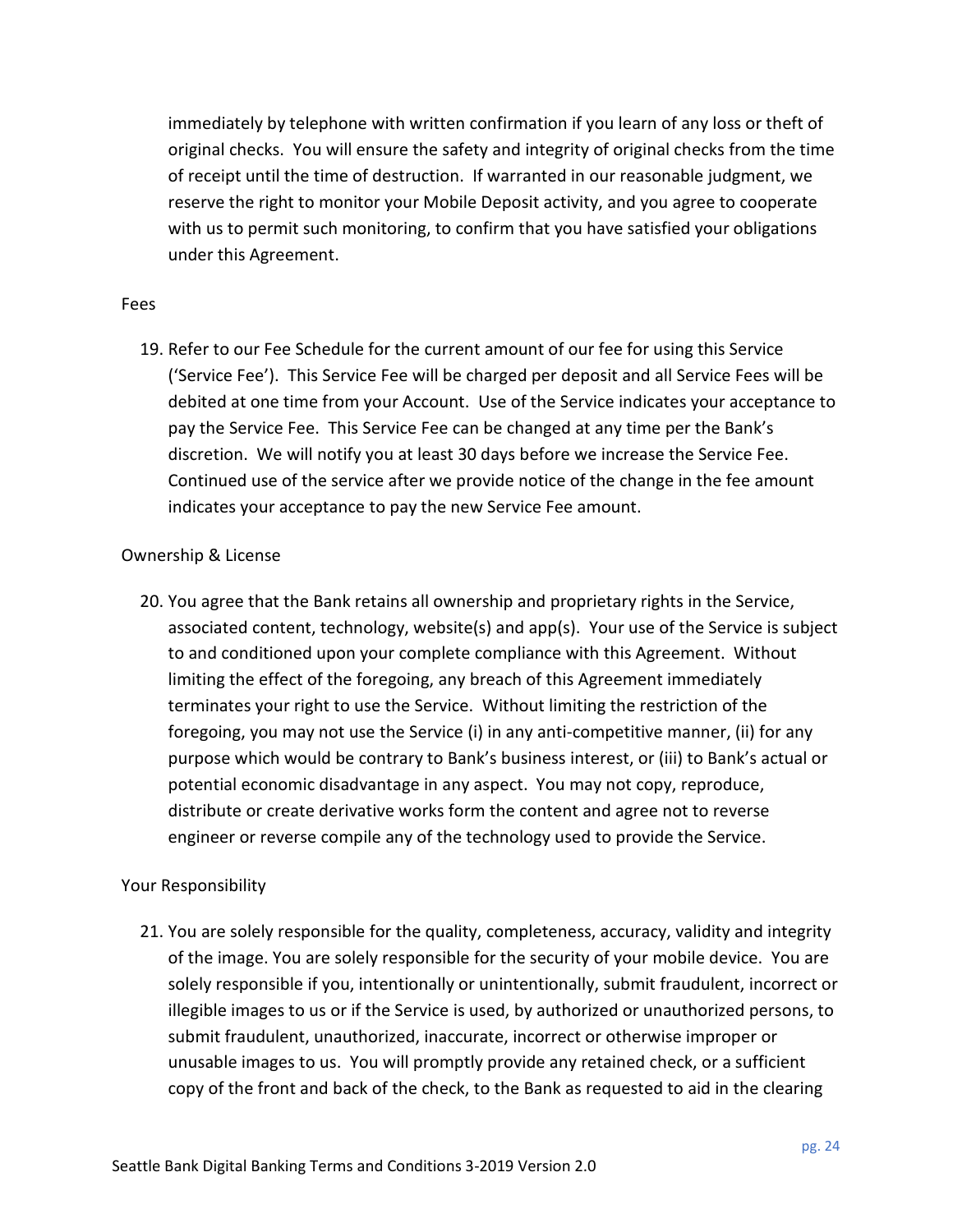and collection process, to resolve claims by third parties with respect to any check or check image, or for the Bank's audit purposes. In addition, you agree that you will not modify, change, alter, translate, create derivative works from, reverse engineer, or disassemble or decompile the technology or Service, copy or reproduce all or any part of the technology or Service; or interfere, or attempt to interfere, with the technology or Service. We and our technology partners retain all rights, title and interests in and to the Service, Software and Development made available to you.

#### <span id="page-24-0"></span>DISCLAIMER OF WARRANTIES

22. YOU AGREE YOUR USE OF THE SERVICES AND ALL INFORMATION AND CONTENT (INCLUDING THAT OF THIRD PARTIES) IS AT YOUR SOLE RISK AND IS PROVIDED ON AN "AS IS" AND "AS AVAILABLE" BASIS. WE DISCLAIM ALL WARRANTIES OF ANY KIND AS TO THE USE OF THE SERVICES, WHETHER EXPRESS OR IMPLIED, INCLUDING, BUT NOT LIMITED TO THE IMPLIED WARRANTIES OF MERCHANTABILITY, FITNESS FOR A PARTICULAR PURPOSE AND NONINFRINGEMENT. WE MAKE NO WARRANTY THAT (i) THE SERVICES WILL MEET YOUR REQUIREMENTS, (ii) THE SERVICES WILL BE UNINTERRUPTED, TIMELY, SECURE, OR ERROR-FREE, (iii) THE RESULTS THAT MAY BE OBTAINED FROM THE SERVICE WILL BE ACCURATE OR RELIABLE, AND (iv) ANY ERRORS IN THE SERVICES OR TECHNOLOGY WILL BE CORRECTED. YOU AGREE AND ACKNOWLEDGE THAT NO EXPRESS WARRANTIES HAVE BEEN GIVEN.

#### <span id="page-24-1"></span>LIMITATION OF LIABILITY

23. YOU AGREE THAT WE WILL NOT BE LIABLE FOR ANY DIRECT, INDIRECT, INCIDENTAL, SPECIAL, CONSEQUENTIAL OR EXEMPLARY DAMAGES, INCLUDING, BUT NOT LIMITED TO DAMAGES FOR LOSS OF PROFITS, GOODWILL, USE, DATA OR OTHER LOSSES RESULTING FROM THE USE OR THE INABILITY TO USE THE SERVICES INCURRED BY YOU OR ANY THIRD PARTY ARISING FROM OR RELATED TO THE USE OF, INABILITY TO USE, OR THE TERMINATION OF THE USE OF THIS SERVICES, REGARDLESS OF THE FORM OF ACTION OR CLAIM (WHETHER CONTRACT, TORT, STRICT LIABILITY OR OTHERWISE), EVEN IF BANK HAS BEEN INFORMED OF THE POSSIBILITY THEREOF.

<span id="page-24-2"></span>User Warranties and Indemnification

- 24. You warrant to Bank that:
	- a) You will only transmit eligible checks.
	- b) Images will meet the image quality standards.
	- c) You will not transmit duplicate checks or checks previously deposited at a financial institution.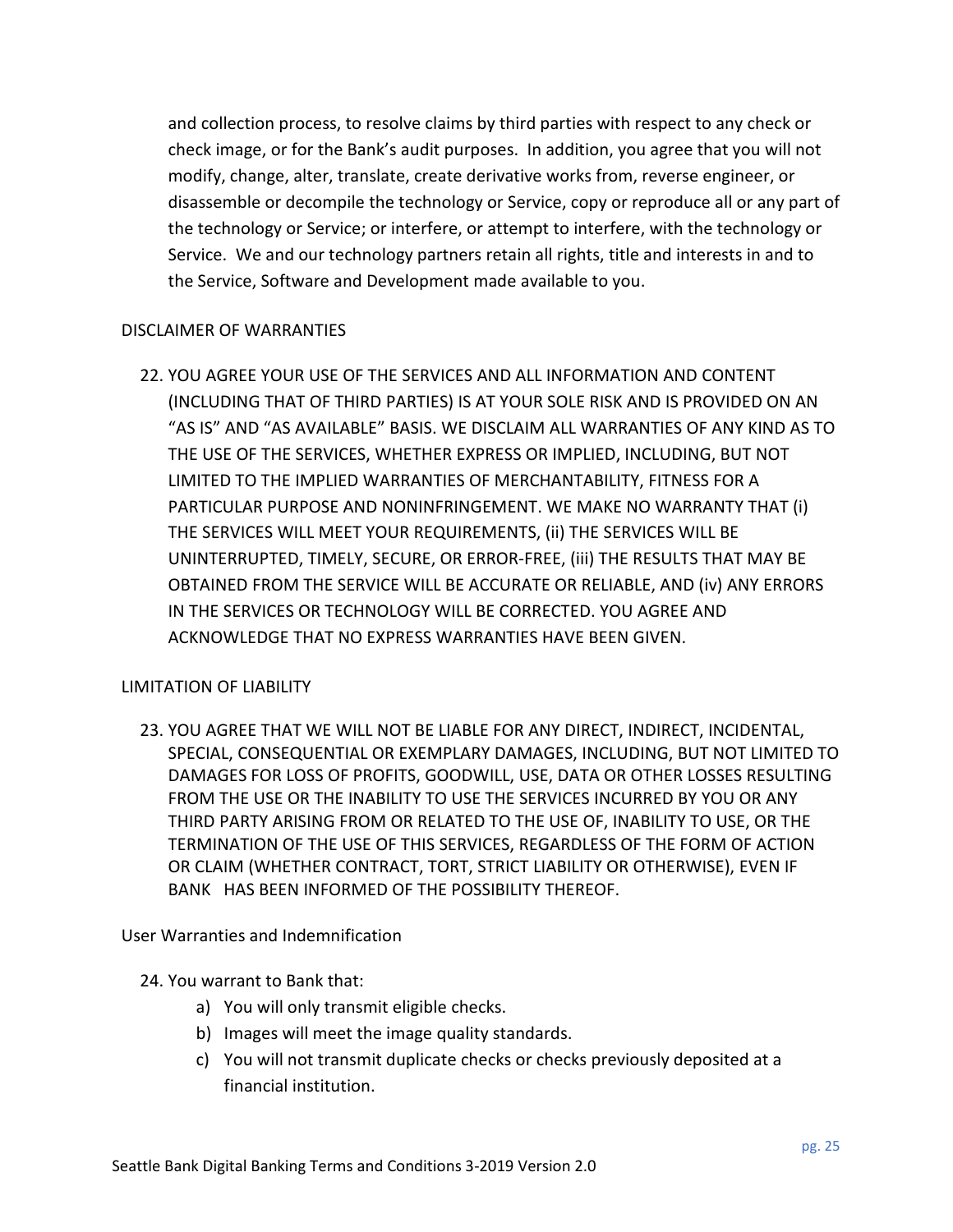- d) You will not deposit or represent the original check.
- e) All information you provide to Bank is accurate and true.
- f) You will comply with this Agreement and all applicable rules, laws and regulations.

You agree to indemnify and hold harmless the Bank from any loss for breach of this warranty provision.

#### <span id="page-25-0"></span>Governing Law

25. This agreement shall be governed by and construed in accordance with the laws of the State of Washington, without regard to its conflicts of laws provisions. To the extent that the terms of this Agreement conflict with applicable state or federal law, such state or federal law shall replace such conflicting terms only to the extent required by law. Unless expressly stated otherwise, all other terms of this Agreement shall remain in full force andeffect.

# <span id="page-25-1"></span>**SEND MONEY (Person to Person Payments) TERMS AND CONDITIONS**

#### <span id="page-25-2"></span>Service Definitions

1) These terms and conditions (the "Agreement") constitute a contract between you, the depositor (hereafter "You") and Seattle Bank ( the "Bank") or its designated third party processor or service provider ("We", "Us"), in connection with Send Money Service, (the "Service") offered through the Bank's online and mobile banking web site or app. ( "Digital Banking"). This Agreement applies to your use of the Service and any portion of Digital Banking through which the Service is offered. The Service enables you to initiate a Send Money Transfer from one of your Eligible Transaction Accounts at the Bank, to a Recipient's account at any U.S. financial institution. Although the Service Network is often used to execute Send Money payments for the Service, other Transfer Networks may be used to facilitate the execution and transmission of Transfer Instructions. (Send Money payments executed through The Service network shall be evidenced by a request initiated electronically as described herein, and will be initiated on your behalf pursuant to the terms of this Agreement and the rules of the National Automated Clearing House Association [the "Rules"]).

<span id="page-25-3"></span>Eligibility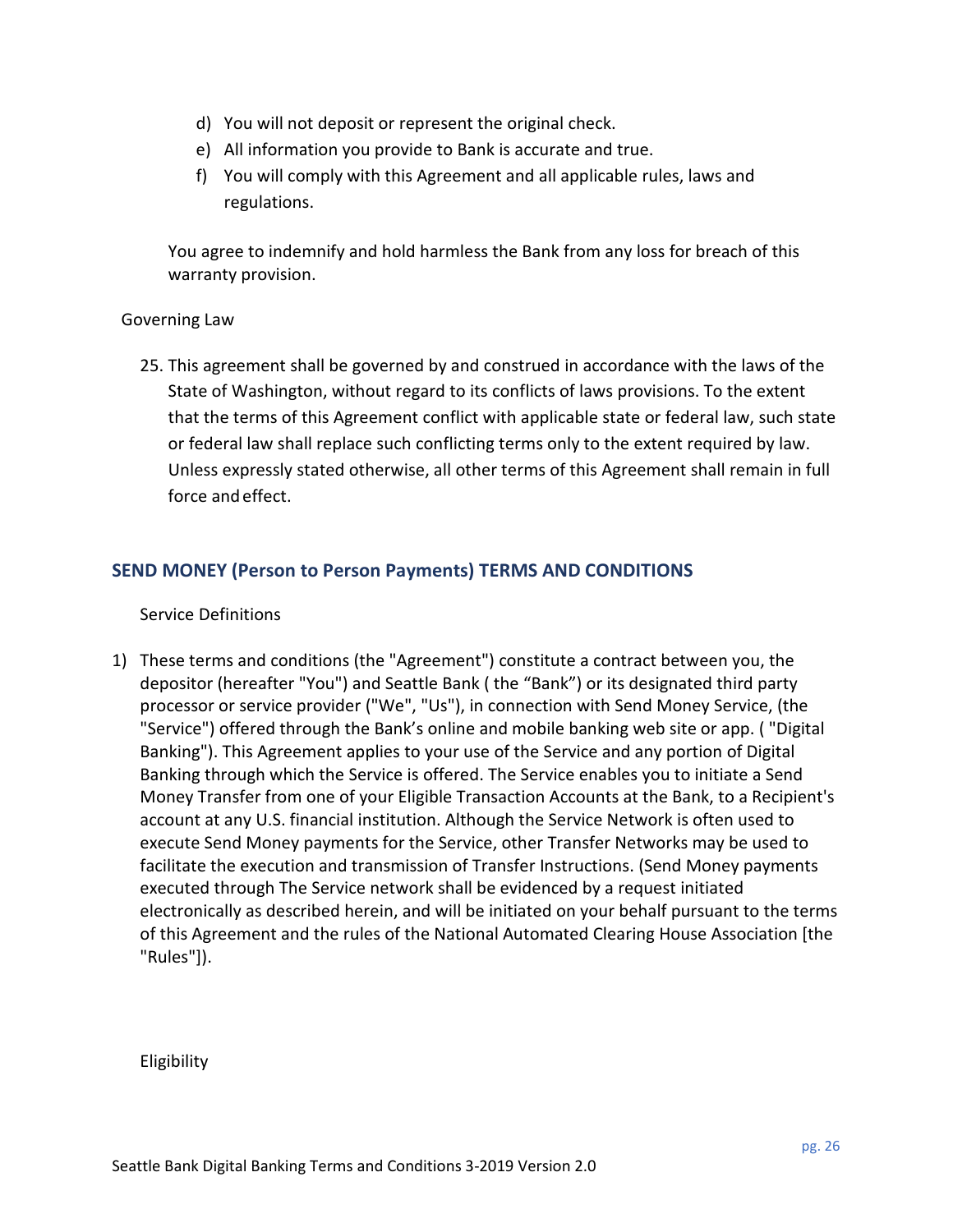2) The Service is offered only to individual residents of the United States who can form legally binding contracts under applicable law. Without limiting the foregoing, the Service is not offered to minors unless the minor is using an Eligible Transaction Account in the name of the minor with a parent or guardian as a co-signor or guarantor. By using the Service, you represent that you meet these requirements and that you agree to be bound by this Agreement.

#### <span id="page-26-0"></span>Initiating Send Money Instructions

3) All Send Money Transfer Instructions must be initiated through Digital Banking and are subject to the terms of this Agreement and applicable laws and regulations, in each case as in effect from time to time. Before You will be permitted to initiate a Send Money payment, you will be required to agree to this Agreement, and follow the procedures set forth in Digital Banking.

#### <span id="page-26-1"></span>Security Procedure

- 4) a) You shall comply with the security requirements with respect to Send Money payments initiated by You, as well as those required in connection with Digital Banking generally. You agree to take full and final responsibility for any and all errors relating to or concerning Send Money payments.
	- a) You are strictly responsible to establish and maintain the procedures to safeguard against unauthorized access to your account and transmission of Send Money payments. You warrant that no individual will be allowed to initiate Send Money payments on Your behalf, in the absence of proper supervision and safeguards, and agree to take all reasonable steps to maintain the confidentiality of the security procedures and all passwords, codes, security devices, and related instructions relating to your account, Digital Banking Services, or otherwise provided by Us. If You believe or suspect that any such information or instructions have been known or accessed by unauthorized persons, you agree to notify the Bank immediately. The occurrence of unauthorized access will not affect any Send Money payments made in good faith by the Bank prior to receipt of such notification plus a reasonable time period thereafter for the Bank to act on such notice.

#### <span id="page-26-2"></span>Transfer Authorization and Remittance

5) It is the responsibility of the Sender and the recipient ("Recipient") to ensure the accuracy of any information that they enter into the Service (including, but not limited, to the Send Money Transfer Instructions and name, mobile phone number and/or email address for the Recipient to whom you are attempting to send the Send Money payment), and for informing us as soon as possible if they become aware that this information is inaccurate. We will make a reasonable effort to stop or recover a Transfer made to the wrong person or entity once informed, but we do not guarantee such stoppage or recovery and will bear no responsibility or liability for damages resulting from incorrect information entered by the Sender or Recipient.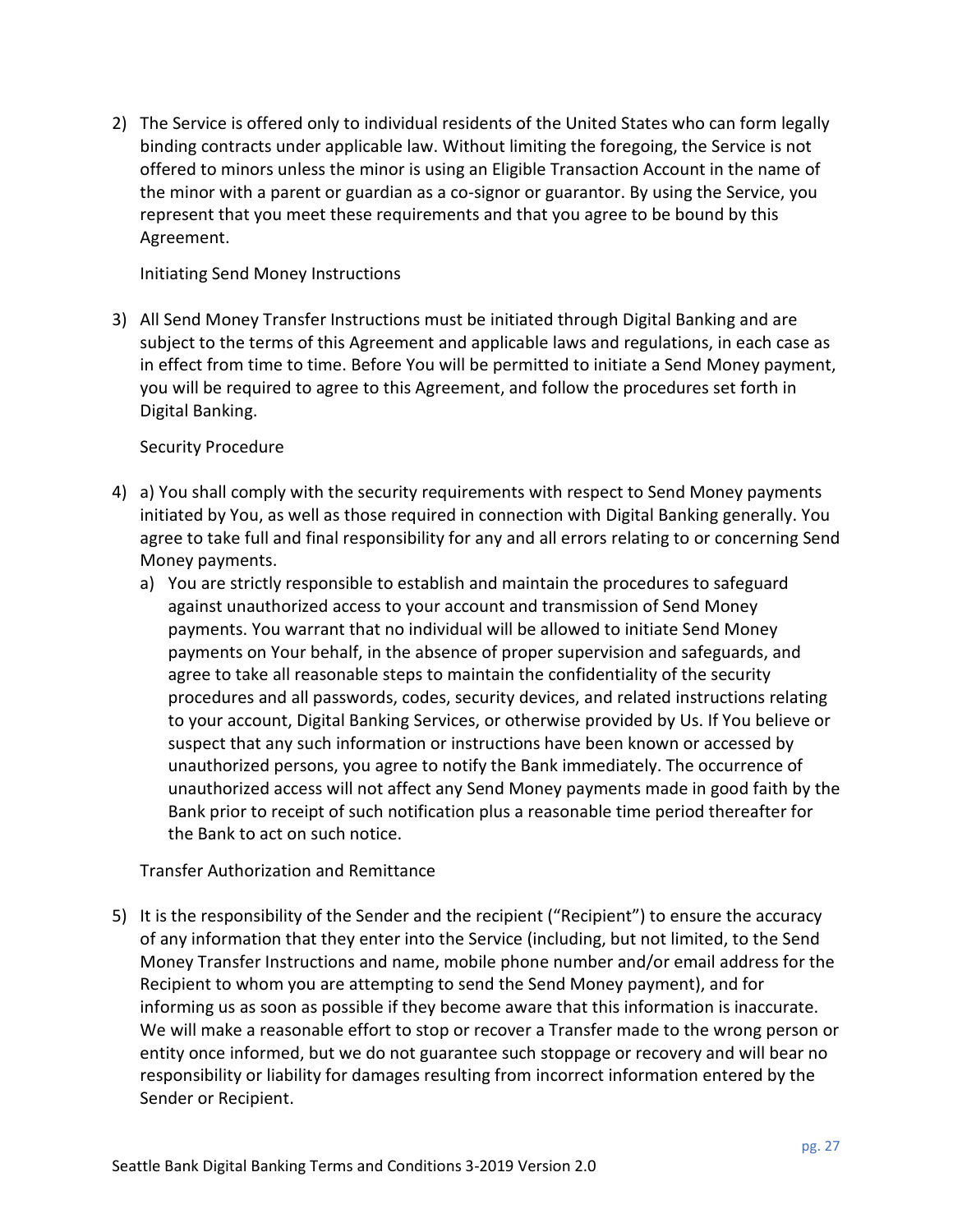- a) By providing us with names and mobile phone numbers and/or email addresses of the Recipients to whom you wish to direct payments, you authorize us to follow the Send Money Transfer Instructions that we receive through this Service.
- b) When we receive a Send Money Transfer Instruction from you, you authorize us to debit your Eligible Transaction Account and remit funds on your behalf. You also authorize us to credit your Eligible Transaction Account for the receipt of payments returned to us because the processing of your Send Money Transfer could not be completed.
- c) Send Money payments enable you to initiate a Send Money Transfer from one of your Eligible Transaction Accounts at Seattle Bank to another Recipient's account at any U.S. financial institution, limits may apply.
- d) The recipient must accept the transaction within 10 calendar days. Failure to accept the transaction within the 10-calendar day window will result in an unsuccessful transaction attempt, and another Send Money Transfer will need to be initiated.
- e) The recipient has three attempts to accurately answer the security question that they need to answer to receive the funds. Once they have reached the maximum number of attempts, the transaction status will be updated as failed, and another Send Money Transfer will need to be initiated.
- <span id="page-27-0"></span>f) We will use reasonable efforts to complete all your Send Money Transfer Instructions properly. However, we shall incur no liability if we are unable to complete any transaction because of the existence of any one or more of the following circumstances:
	- i) If through no fault of ours, the Eligible Transaction Account does not contain sufficient funds to complete the Send Money Transfer or the Send Money Transfer would exceed the credit limit of your overdraft account;
	- ii) The service is not working properly, and you know or have been advised by us about the malfunction before you execute the Send Money Transfer Instruction;
	- iii) The Transfer is refused or returned by the Recipient or the Recipient's Financial Institution;
	- iv) You have not provided us with the correct information, including but not limited to the correct Send Money Transfer Instructions or Eligible Transaction Account information, or the correct name, mobile phone number or email address of the Recipient to whom you are initiating a Send Money payment; and/or
	- v) Circumstances beyond our control (such as, but not limited to, fire, flood, network or system down time, issues with the financial institution or interference from an outside force) which prevent the proper execution of the Send Money payment.
	- vi) You agree that your authorization provided in Digital Banking is conclusive evidence that with regard to each Send Money payment, You authorize and are empowered to authorize Us to submit the Send Money payments on your behalf.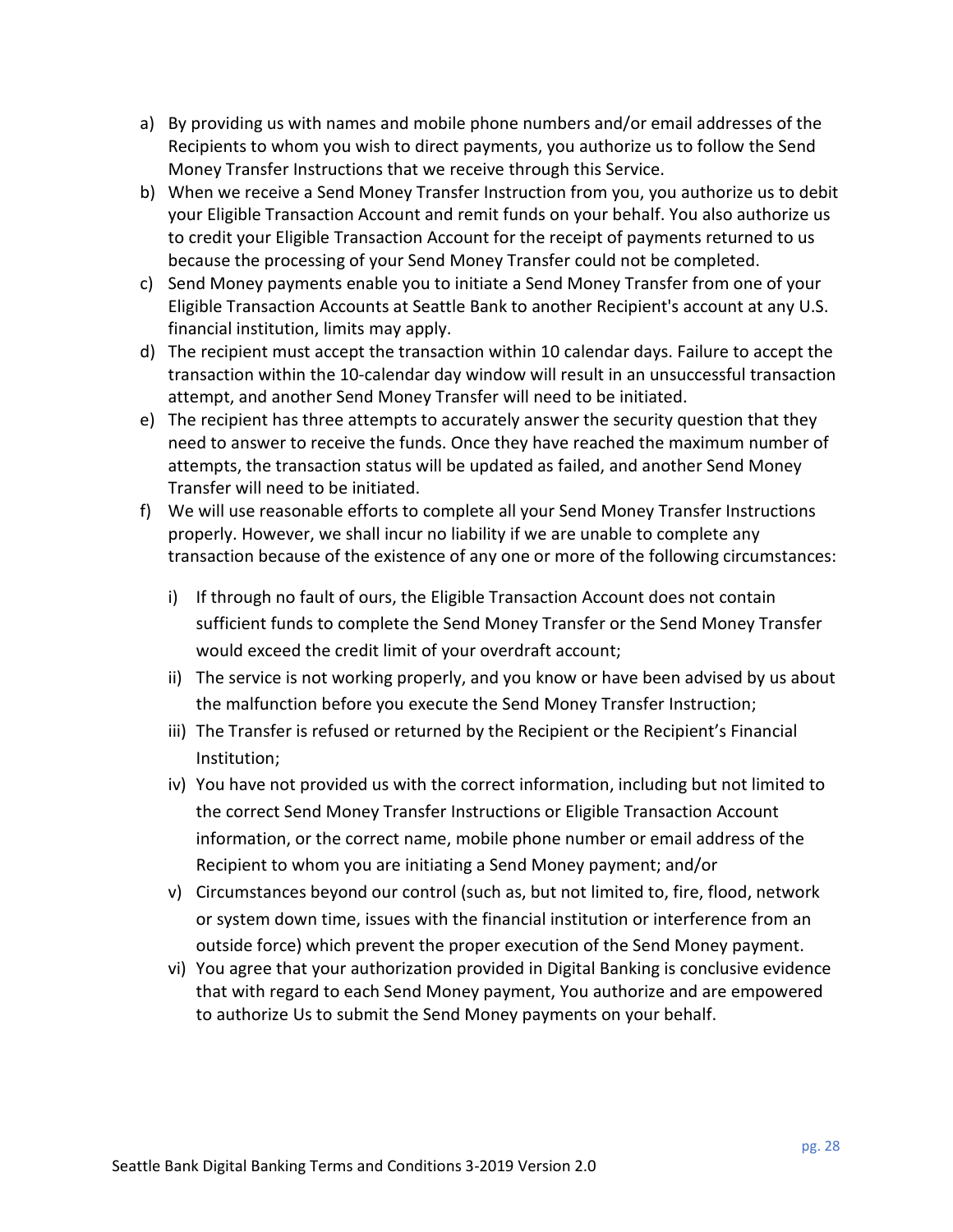Prohibited Payments

- 6) The following types of payments are prohibited through the Service, and we have the right, but not the obligation to, monitor for, block, cancel and/or reverse such payments.
	- a) Payments to persons located in prohibited territories (including any territory outside of the United States);
	- b) Payments that violate any law, statute, ordinance or regulation;
	- c) Payments that violate the terms and conditions of this Agreement;
	- d) Payments related to gambling, gaming, and/or any other activity with an entry fee and a prize, including, but not limited, to casino games, sports betting, horse or greyhound racing, lottery tickets, other ventures that facilitate gambling, games of skill (whether or not it is legally defined as a lottery) and sweepstakes;
	- e) Tax payments and court ordered payments including, but not limited to, Alimony and Child Support;
	- f) Payments to a Collections Agency.

<span id="page-28-0"></span>Your Representations and Agreements; Indemnity

- 7) With respect to each and every request for a Send Money Transfer initiated by You, you represent and agree to the following:
	- a) You are authorized to initiate such request for a Send Money Transfer and hereby authorize US to initiate each Send Money Transfer requested by you in the amount provided in the Transfer instruction.
	- b) Such authorization is operative at all relevant times, including without limitation;
		- i) At the time you establish the pre-authorization in Digital Banking.
		- ii) At the time you initiate a Send Money payment.
		- iii) At the time of transmittal or debiting by US as provided herein:
			- (1) Your Send Money payments are not prohibited as set forth in Section 6,
			- (2) You shall perform Your obligations under this Agreement in accordance with all applicable laws and regulations, including the sanctions laws administered by OFAC, and
			- (3) You shall comply with and perform all your obligations described in any other Agreement. You shall indemnify Us against any loss, liability or expense (including attorney's fees and expenses) resulting from or arising out of any breach or any of the foregoing representations or agreements.

<span id="page-28-1"></span>Your Liability for Unauthorized Transfers

8) Notify Us AT ONCE if you believe your password and user ID have been lost, stolen or if you believe that an electronic fund transfer has been made without your permission. Telephoning is the best way to keep your possible losses down. If you think your password and user ID have been lost or stolen or that someone has transferred or may transfer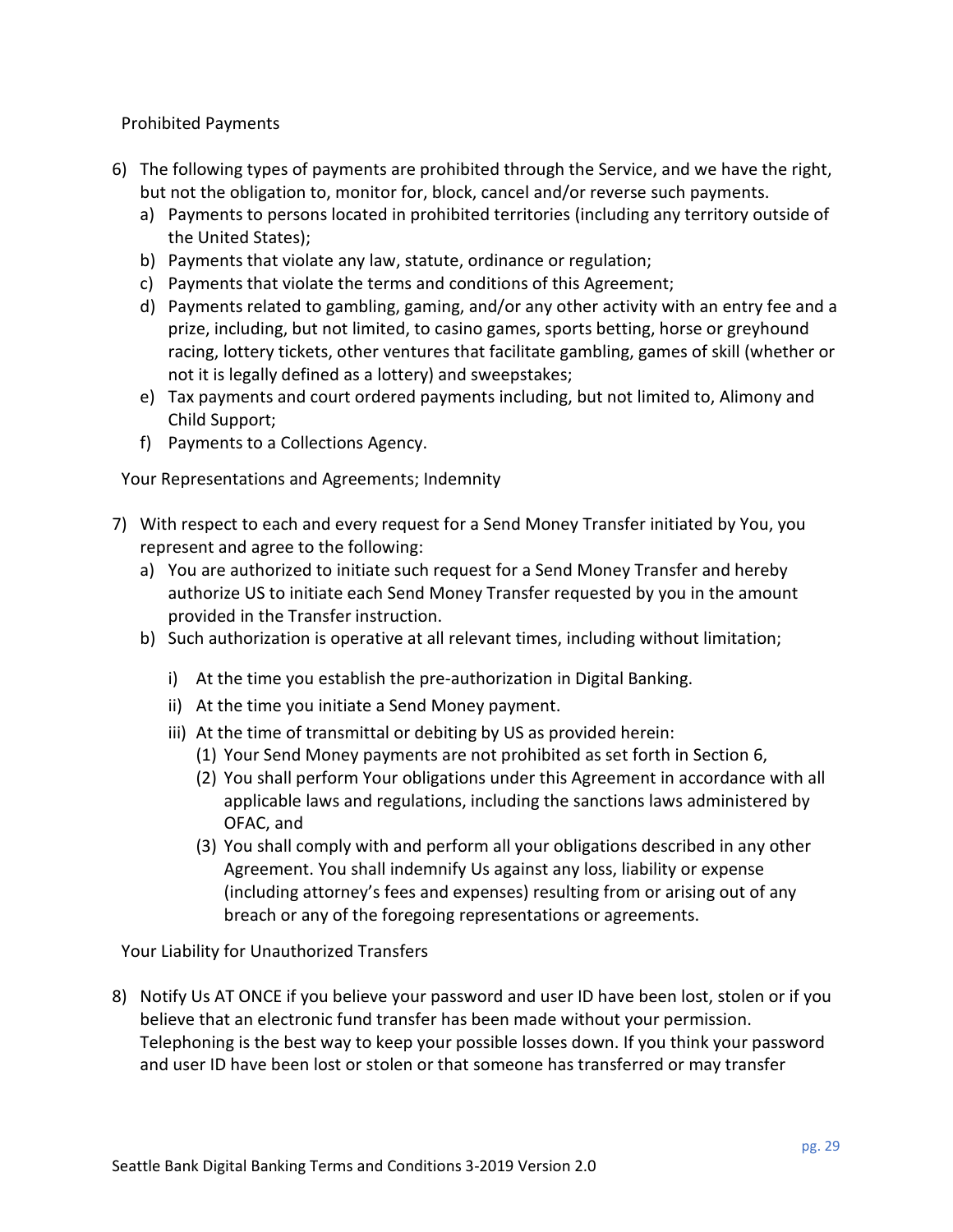money from your account without your permission, contact us immediately using one of the following methods:

| Telephone:   | (888) 500-2265 during customer service hours |  |
|--------------|----------------------------------------------|--|
| Email us at: | mybank@seattlebank.com                       |  |
| Write us at: | Seattle Bank - Customer Service              |  |
|              | 600 University Street, Ste 1850              |  |
|              | Seattle, WA 98101                            |  |

#### <span id="page-29-0"></span>Errors, Questions, and Complaints

- 9) In case of errors or questions about your electronic transfers, telephone or write us at the telephone number or address listed above as soon as you can, if you think your statement or receipt is wrong or if you need more information about a transfer listed on the statement or receipt. We must hear from you no later than 30 days after we provided you the FIRST statement on which the problem or error appeared.
	- (1) Tell Us your name and account number (if any),
	- (2) Describe the error or the transfer You are unsure about, and explain as clearly as You can why you believe it is an error or why You need more information, and
	- (3) Tell Us the dollar amount of the suspected error.

<span id="page-29-1"></span>Our Responsibilities, Liability, Limitations on Liability; Indemnity

10) In the performance of the services required by this Agreement, We shall be entitled to rely solely on the information, representations and warranties provided by You pursuant to this Agreement, and any other applicable agreement or authorization provided by You, and shall not be responsible for the accuracy or completeness thereof. We shall be responsible only for performing the services expressly provided for in this agreement and shall be liable only for its gross negligence or willful misconduct in performing those services. We shall not be responsible for Your acts or omissions (including, without limitation, the amount, accuracy, timeliness or transmittal or authorization of any Send Money Payments initiated by You) or those of any other person, including without limitation any Federal Reserve Bank, Automated Clearing House or Receiving Depository Financial Institution (including without limitation the return of a Send Money Transfer by the applicable Recipient or Receiving Depository Financial Institution), and no such person shall be deemed Our agent. You agree to indemnify Us against any loss, liability or expense (including attorneys' fees and expenses) resulting from or arising out of any claim or any person that We are responsible for any act or omission of You or any other person described in this Agreement. In the event of Our liability, we shall be liable only for Your actual damages; in no event shall We be liable for any consequential, special, incidental, punitive or indirect loss or damage which you may incur or suffer in connection with this Agreement, whether or not the likelihood of such damages was known or contemplated by Us and regardless of the legal or equitable theory of liability which you may assert, including, without limitation, loss or damage from subsequent wrongful dishonor resulting from Our acts or omissions pursuant to this agreement.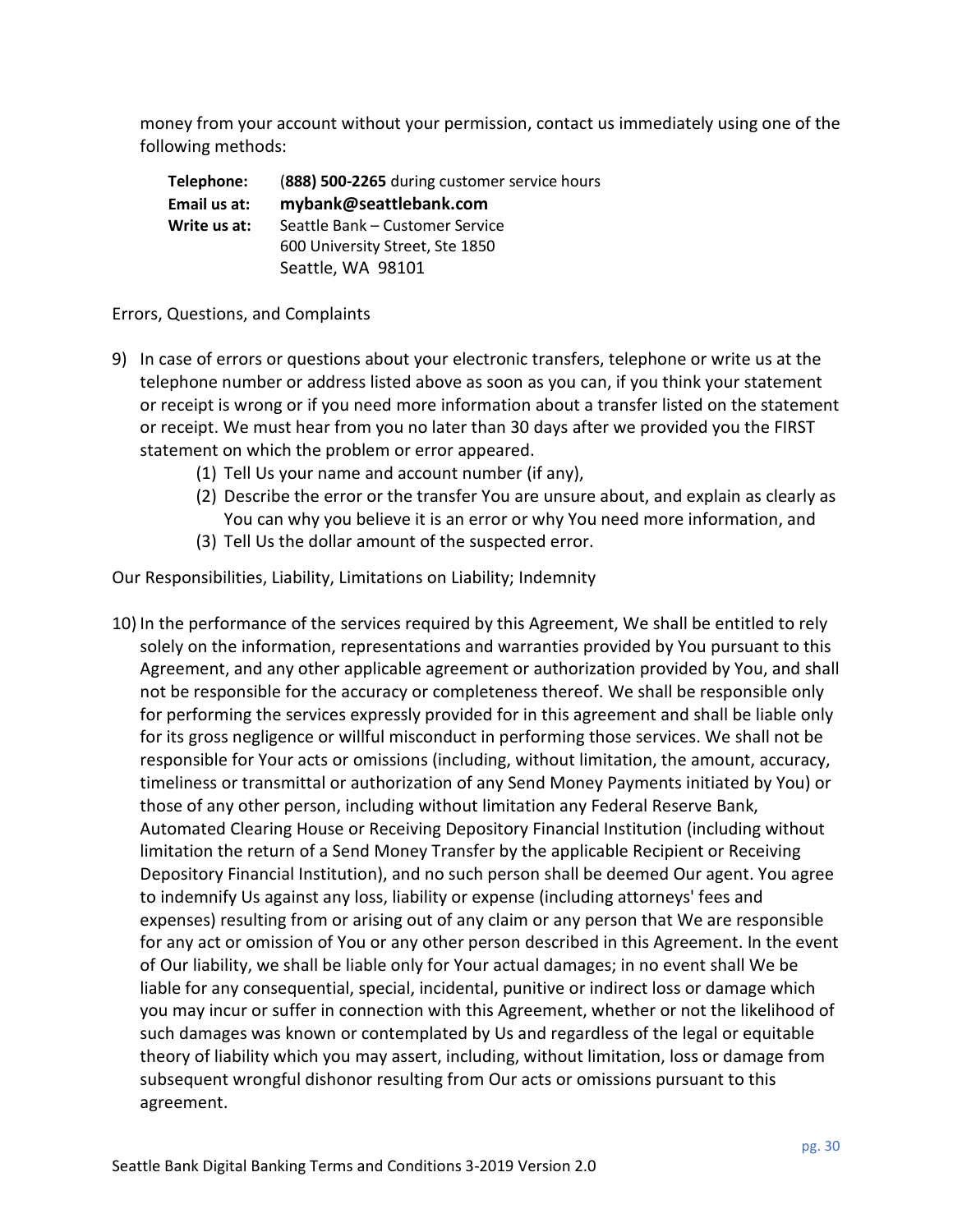<span id="page-30-0"></span>Inconsistency of Name and Account Number

11) You acknowledge and agree that, if a Send Money describes the Recipient inconsistently by name and/or account number, Send Money Transfer may be made by the Receiving Depository Financial Institution on the basis of the account number supplied by the Recipient, even if it identifies a person different from the named Recipient, and that Your obligation to pay the amount of the Send Money Transfer to Us is not excused in such circumstances.

#### <span id="page-30-1"></span>Amendments

12) From time to time We may amend any of the terms and conditions contained in this Agreement, including without limitation, any cut-off time, any business day. Such amendments shall become effective at the time they are posted unless a delayed effective date is expressly stated in the revision. Any use of the Service after a notice of change or after the posting of a revised version of this Agreement in Digital Banking will constitute your agreement to such changes and revised versions. Additionally, we may, from time to time, revise or enhance the Service and/or related applications, which may render all such prior versions obsolete. Consequently, We reserve the right to terminate this Agreement as to all such prior versions of the Service, and/or related applications, and limit access to only the Service's more recent revisions or enhancements.

<span id="page-30-2"></span>Notices, Instructions, Etc.

13) We shall be entitled to rely on written notice or other written communication (including without limitation electronic information entered in Digital Banking) believed by it in good faith to be genuine and to have been authorized by You, and any such communication shall be conclusively deemed to have been signed by You.

#### <span id="page-30-3"></span>Cooperation in Loss Recovery Efforts

14) In the event of any damages for which We or You may be liable to each other or a third party pursuant to the services provided under this Agreement, We and You will undertake reasonable efforts to cooperate with each other, as permitted by applicable law, in performing loss recovery efforts and in connection with any actions that the relevant party may be obligated to defend or elect to pursue against a third party.

#### <span id="page-30-4"></span>Entire Agreement

15) This Agreement is the complete and exclusive statement of the agreement between Us and You with respect to the subject matter hereof and supersedes any prior agreement(s) between Us and You with respect to the subject matter hereof. In the event performance of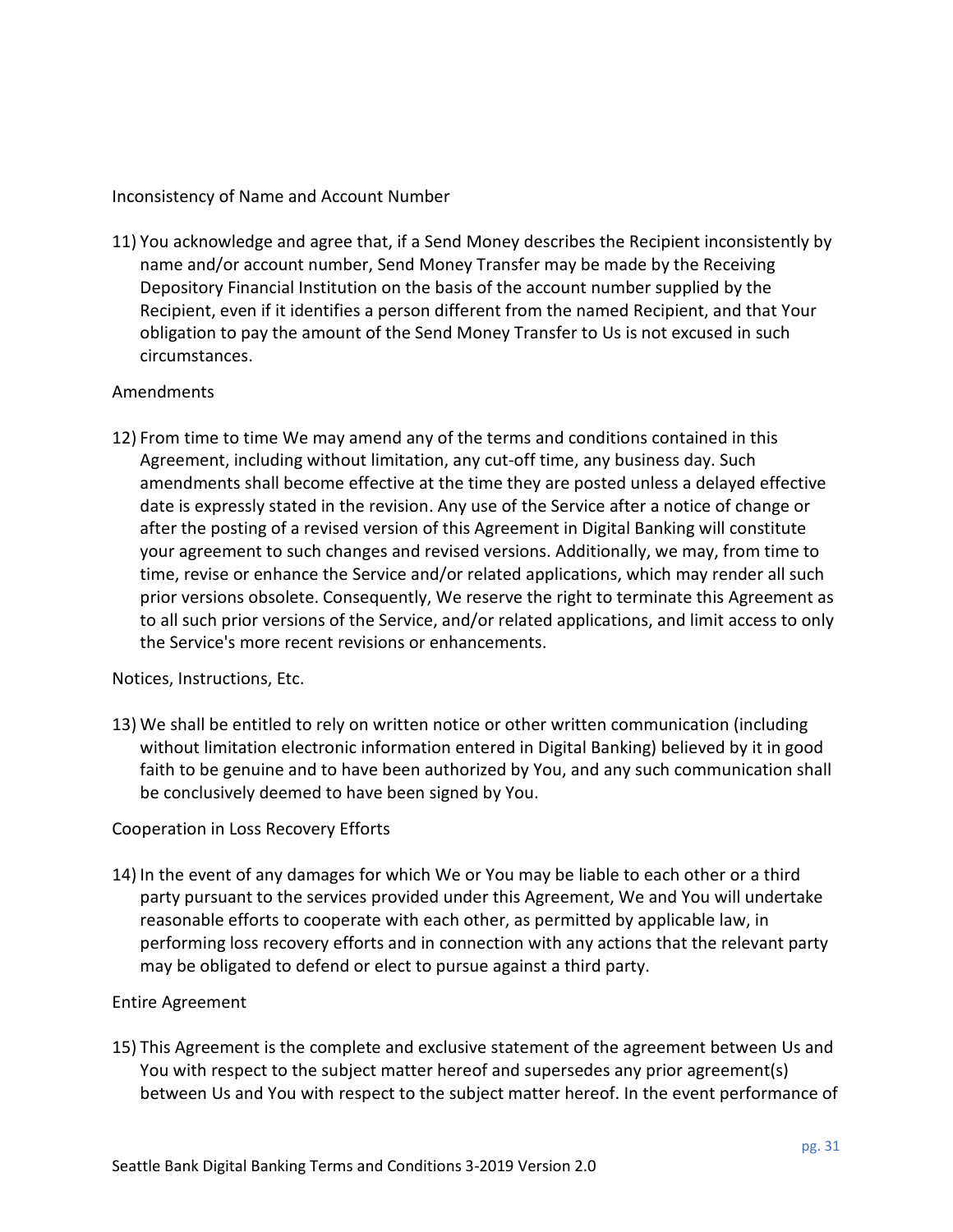the Services provided herein in accordance with the terms of this Agreement would result in a violation of any present or future statute, regulation or government policy to which We are subject, and which governs or affects the transactions contemplated by this Agreement, then this Agreement shall be deemed amended to the extent necessary to comply with such statue, regulation or policy, and We shall incur no liability to You as a result of such violation or amendment. No course of dealing between Us and You will constitute a modification of this Agreement, the Rules, or the security procedures or constitute an agreement between Us and You regardless of whatever practices and procedures We and You may use.

# <span id="page-31-0"></span>**SEATTLE BANK TRANSFER TO EXTERNAL ACCOUNTS AND TRANSFER BETWEEN ACCOUNT SERVICES TERMS AND CONDITIONS**

"Service" or "The Service" means the Transfer to External Account and Transfer Between Accounts transfer service offered by Seattle Bank, through our designated service provider.

IMPORTANT: TO ENROLL IN THE SERVICES YOU MUST CONSENT TO RECEIVE NOTICES AND INFORMATION ABOUT THE SERVICE ELECTRONICALLY. YOU MUST HAVE THE ABILITY TO RECEIVE AND RETAIN ELECTRONIC COMMUNICATIONS BEFORE YOU ACCEPT THE TERMS OF THE USER AGREEMENT FOR THE SERVICE ("AGREEMENT"). THE AGREEMENT SETS FORTH THE TERMS AND CONDITIONS UNDER WHICH YOU MAY FROM TIME TO TIME REQUEST A TRANSFER OF FUNDS IN YOUR SEATTLE BANK ACCOUNT(S) TO AN ACCOUNT YOU OWN AT ANOTHER FINANCIAL INSTITUTION OR A TRANSFER FROM THAT ACCOUNT TO YOUR SEATTLE BANK ACCOUNT. THESE TERMS AND CONDITIONS AFFECT YOUR RIGHTS AND YOU SHOULD READ THEM CAREFULLY. SEATTLE BANK RESERVES THE RIGHT TO PROVIDE INFORMATION AND NOTICES ABOUT THE SERVICES TO YOU BY NON-ELECTRONIC MEANS.

<span id="page-31-1"></span>Scope of Agreement

1) This Agreement covers all funds transfers using The Services initiated by me from time to time through a Seattle Bank Digital Banking service.

<span id="page-31-2"></span>**Definitions** 

- a) "ACH Network" means the funds transfer system, governed by the NACHA Rules, that provides funds transfer services to participating financial institutions.
- b) "ACH Rules" means the NACHA Operating Rules and NACHA Operating Guidelines, as in effect from time to time.
- c) "Business Day" means any day that is not a Saturday, Sunday or bank holiday.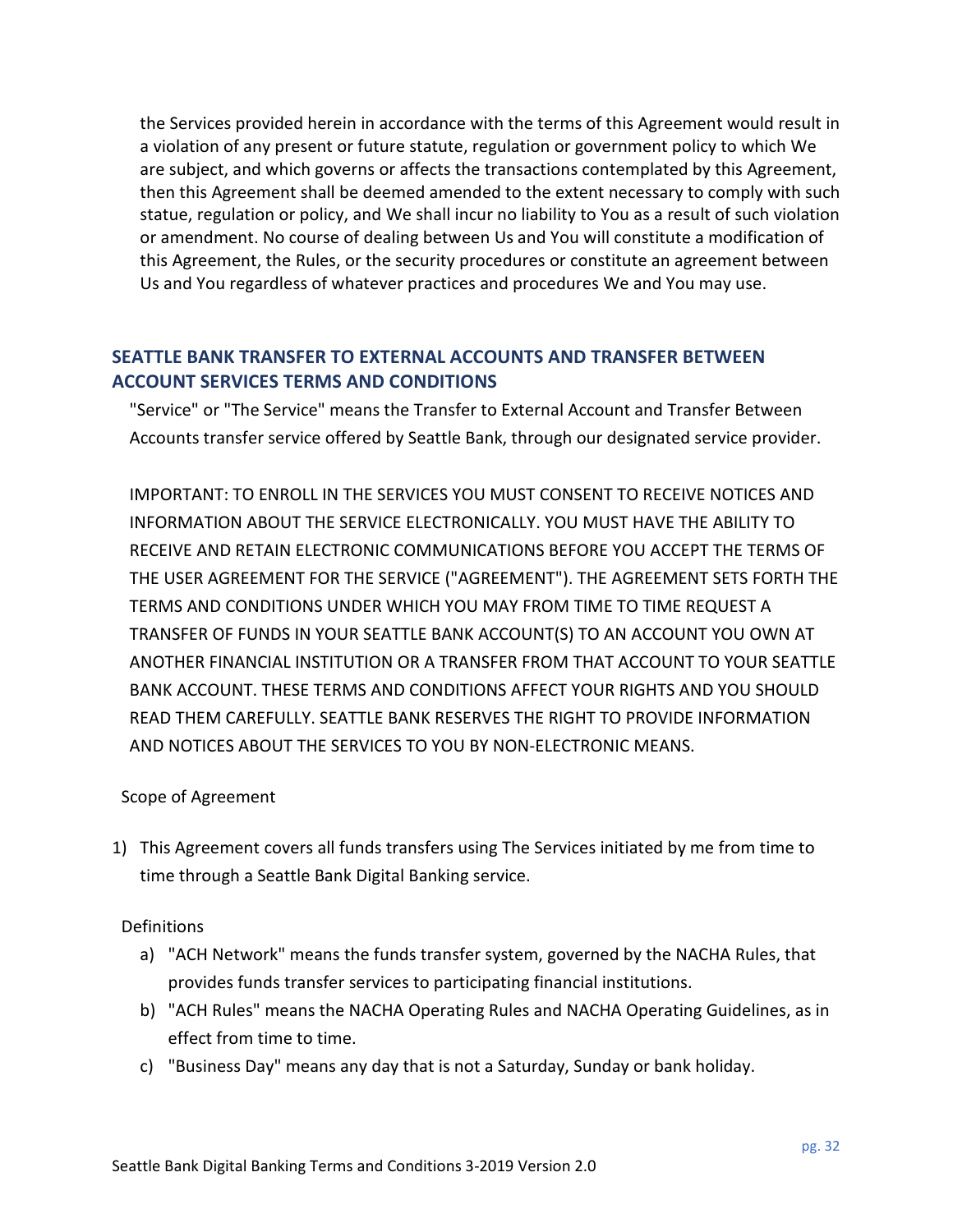- d) "FI" or "bank" refer to Seattle Bank, including its agents and service providers, depending on the home financial center of the account(s) from which a funds transfer using the Service is requested.
- e) "Eligible Seattle Bank Account" means my Seattle Bank account that is eligible to be used with The Service and is enrolled in the service.
- f) "l", "me" and "my" refer to the client who agrees below to the terms and conditions of this Agreement.
- g) "NACHA" means the National Automated Clearinghouse Association.
- h) "Verified Account" means an account that I own at another financial institution located in the United States that is enrolled in The Service.
- i) "Agreement" means these terms and conditions of The Service.
- j) "Customer Service" means the Customer Service department of Seattle Bank.
- k) "Scheduled Transfer Date" is the day you want your To receive your funds transfer and is also the day your Transfer Account will be debited, unless the Scheduled Transfer Date falls on a non-Business Day in which case it will be considered to be the previous Business Day.
- l) "Sent Date" is the date reflected on your statement for which the transfer is Sent; it is not the date it is delivered.

#### <span id="page-32-0"></span>Description of Service

2) The Service enables me to request a transfer of funds: (1) from my Eligible Seattle Bank Account to a Verified Account (I hold at Seattle Bank or another financial institution); or (2) from a Verified Account to my Eligible Seattle Bank Account. Seattle Bank uses The Service Network to execute my Service requests, but other methods of transfer may also be used. All requests must be made through Seattle Bank and are subject to the terms of my Customer Agreement, this Agreement, each as in effect from time to time, other agreements and applicable laws and regulations.

#### <span id="page-32-1"></span>Authorization to Transfer Funds Using the Service

3) I hereby represent and warrant to Seattle Bank and its directors, officers, employees and agents that I own each Eligible Seattle Bank Account, Verified Account and have full right and authority to all the funds on deposit therein. In addition, I authorize Seattle Bank to execute and charge my Eligible Seattle Bank Account(s) for any Service transfer request to a Verified Account and from a Verified Account to my Eligible Seattle Bank Account, including any related fee, subject to any applicable limit as to dollar amount, time delays to complete certain types of transfers (i.e., Next Day or Standard transfers) when my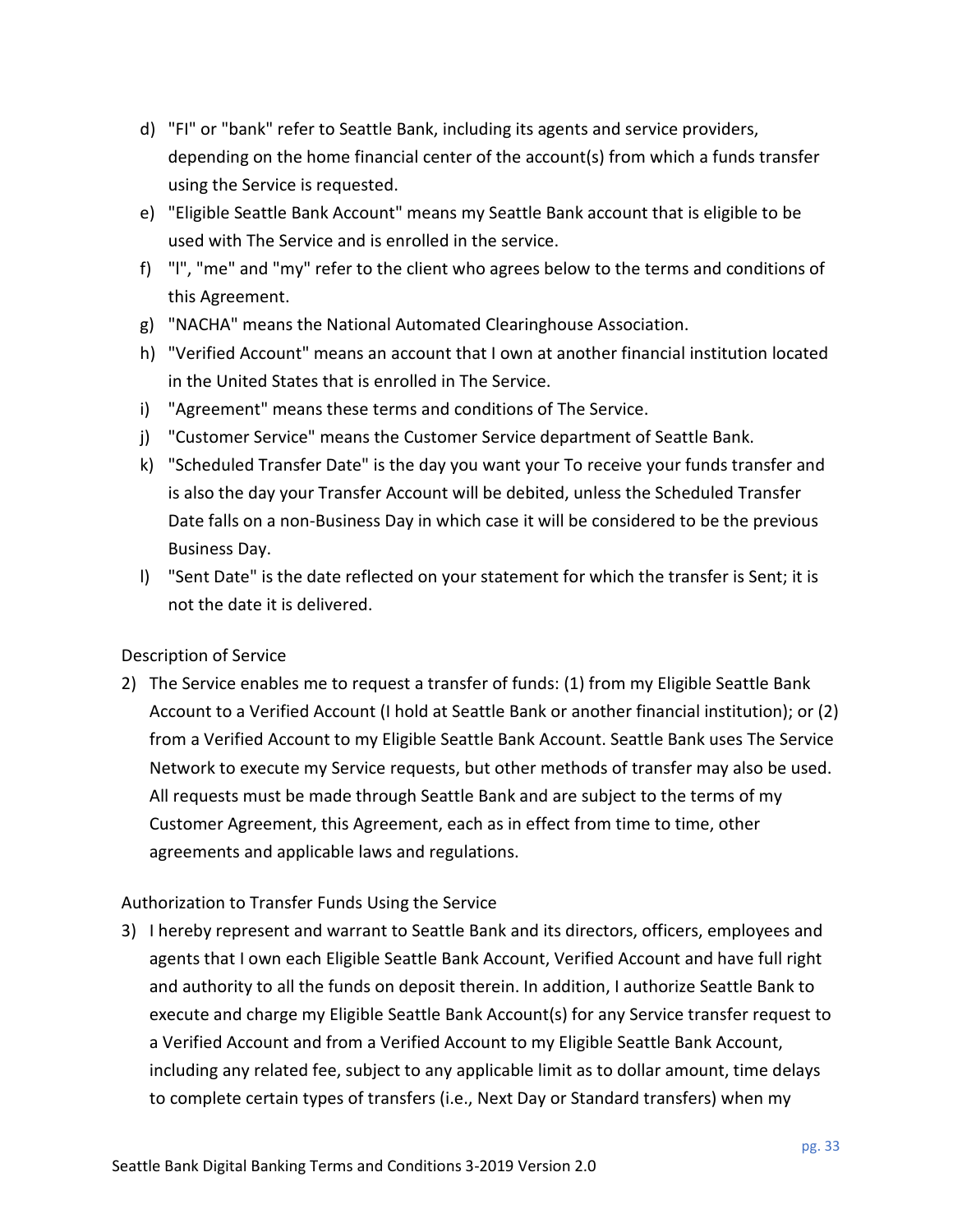Service transfer requests are made in accordance with the procedures established by Seattle Bank. I understand and acknowledge that Seattle Bank has no obligation to execute any request for a transfer using The Service that is not initiated in accordance with such procedures. I further acknowledge that the acceptance and processing of a Service transfer request is subject to the terms and conditions stated in this Agreement, as amended from time to time. This authorization shall remain in full force and effect until I have informed an Electronic Service Provider by telephone at (888)500-2265 that I have revoked my authorization and you have a reasonable opportunity to act on it.

#### <span id="page-33-0"></span>Information Relied Upon by Seattle Bank

4) I acknowledge and agree that Seattle Bank is relying upon the information I provide in originating a Service transfer on my behalf. Any errors in the information, including Incorrect or inconsistent account names and numbers or the ABA number or name of the financial institution holding my Verified Account are my responsibility. Although I represent and warrant to you that I am the owner of each Verified Account and describe it to you by name and account number (or any other number), I understand and agree that if the Service transfer instructions identify a Verified Account by name and account number, the relevant financial institution may execute those instructions by reference to the account number only, even if such number does not correspond to the name. I understand that financial institutions holding my Verified Accounts may not investigate discrepancies between names and numbers. In addition, I agree that Seattle Bank has no responsibility to investigate discrepancies between names and account numbers.

#### <span id="page-33-1"></span>Limited Power of Attorney

5) In connection with any request to transfer funds using The Service, I hereby give Seattle Bank a limited power of attorney and appoint Seattle Bank as my true and lawful attorneyin-fact and agent, with full power of substitution and re-substitution, for you and in your name, place and stead, in any and all capacities, to originate deposits into or withdrawals from my Verified Accounts, with full power and authority to do and perform each and every act and thing requisite and necessary to be done in connection with effecting such funds transfers, verifying the content and authenticity of any Service transfer instruction, complying with all applicable security procedures applicable to such transfers, as fully to all intents and purposes as I might or could in person. Once Seattle Bank has actual knowledge that I wish to cease using the Service as provided in this Agreement or as otherwise permitted in this Agreement and has a reasonable opportunity to act on such knowledge, this limited power of attorney shall be deemed revoked; provided, however,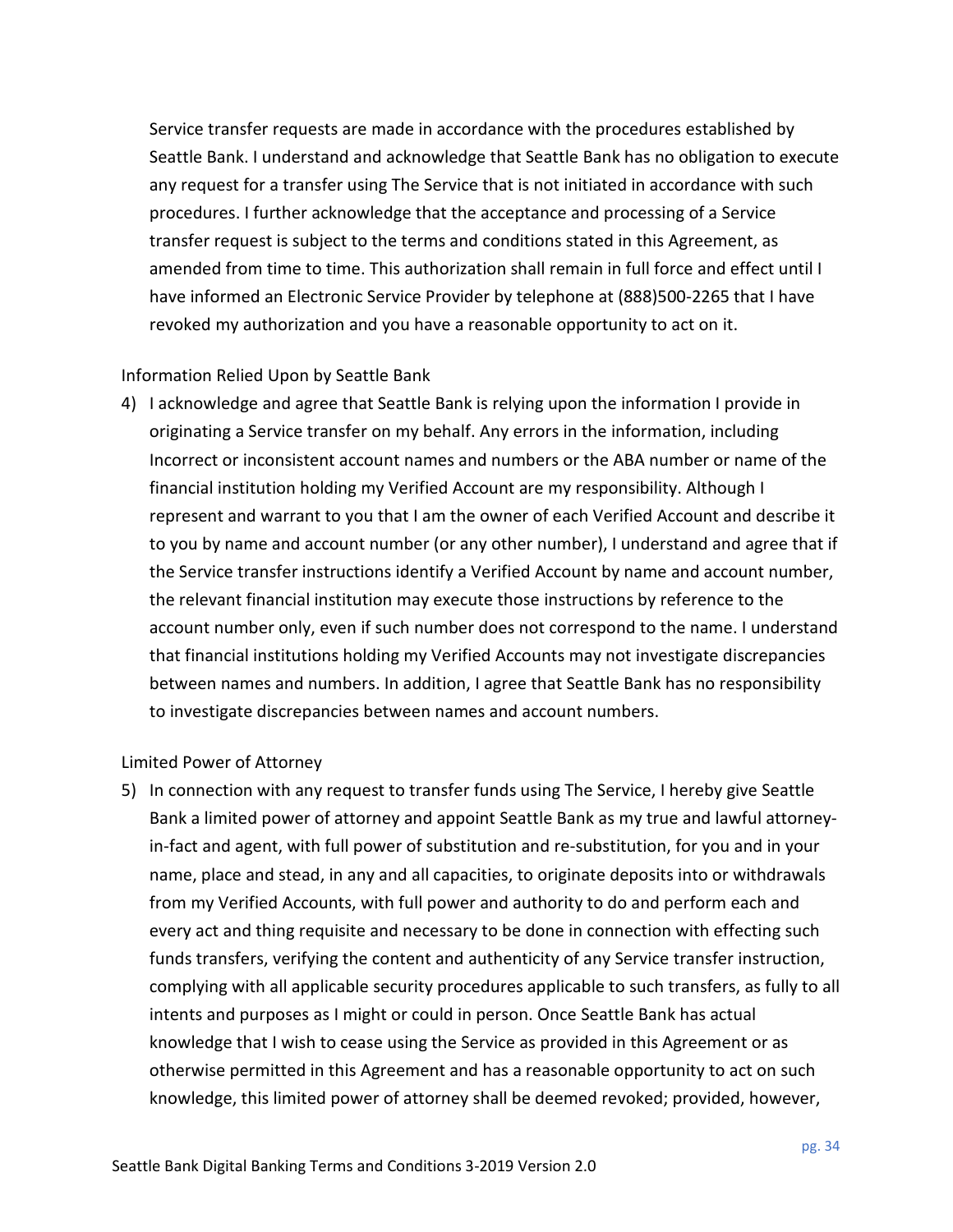that any act done by Seattle Bank in good faith before you have actual knowledge of termination by me and a reasonable opportunity to act on such knowledge shall be deemed to be authorized by me. I always understand and agree that my relationship with the financial institution that maintains each Verified Account is independent of Seattle Bank and my use of The Service. I shall not hold Seattle Bank responsible for any acts or omissions by the financial institution maintaining a Verified Account with respect to it, including without limitation any modification, interruption or discontinuance of it. I ACKNOWLEDGE AND AGREE THAT WHEN SEATTLE BANK ORIGINATES A REQUEST FOR A TRANSFER USING THE SERVICE, SEATTLE BANK IS ACTING AS MY AGENT. I AGREE TO INDEMNIFY AND HOLD HARMLESS SEATTLE BANK AS MY AGENT UNDER THIS LIMITED POWER OF ATTORNEY AS MORE FULLY DESCRIBED BELOW.

#### <span id="page-34-0"></span>Security Procedures

6) I agree that Seattle Bank will initiate a funds transfer request for me only after I access my Eligible Seattle Bank Account(s) through its Digital Banking service using the appropriate login credentials. Seattle Bank shall not be liable for any delay in processing my Service transfer request if I fail to comply with this security procedure (or any other that may be established by Seattle Bank from time to time). I acknowledge and agree that Seattle Bank has established commercially reasonable security procedure for The Service. I understand that the security procedure is designed to authenticate my identity before accepting a request for a Service transfer and not to detect errors in the content of my instruction.

#### <span id="page-34-1"></span>Verification of Accounts at Other Financial Institution

7) After agreeing to this Agreement and providing any additional information requested, I may enroll accounts that I hold at other financial institutions (each, a "Third Party Account") in The Service. I hereby authorize you to verify a Third-Party Account by one of two means:

1. Confirmation of Trial Deposits. I authorize you to verify my Third-Party Account using a trial transfer, in which one or more low value payments will be credited to the account. Sometimes, a low value payment will be both credited to and debited from the account. The trial credit will always occur before the trial debit and will always be of the same or lesser amount. In either case, you will then ask me to verify the amount of each deposit made into such account.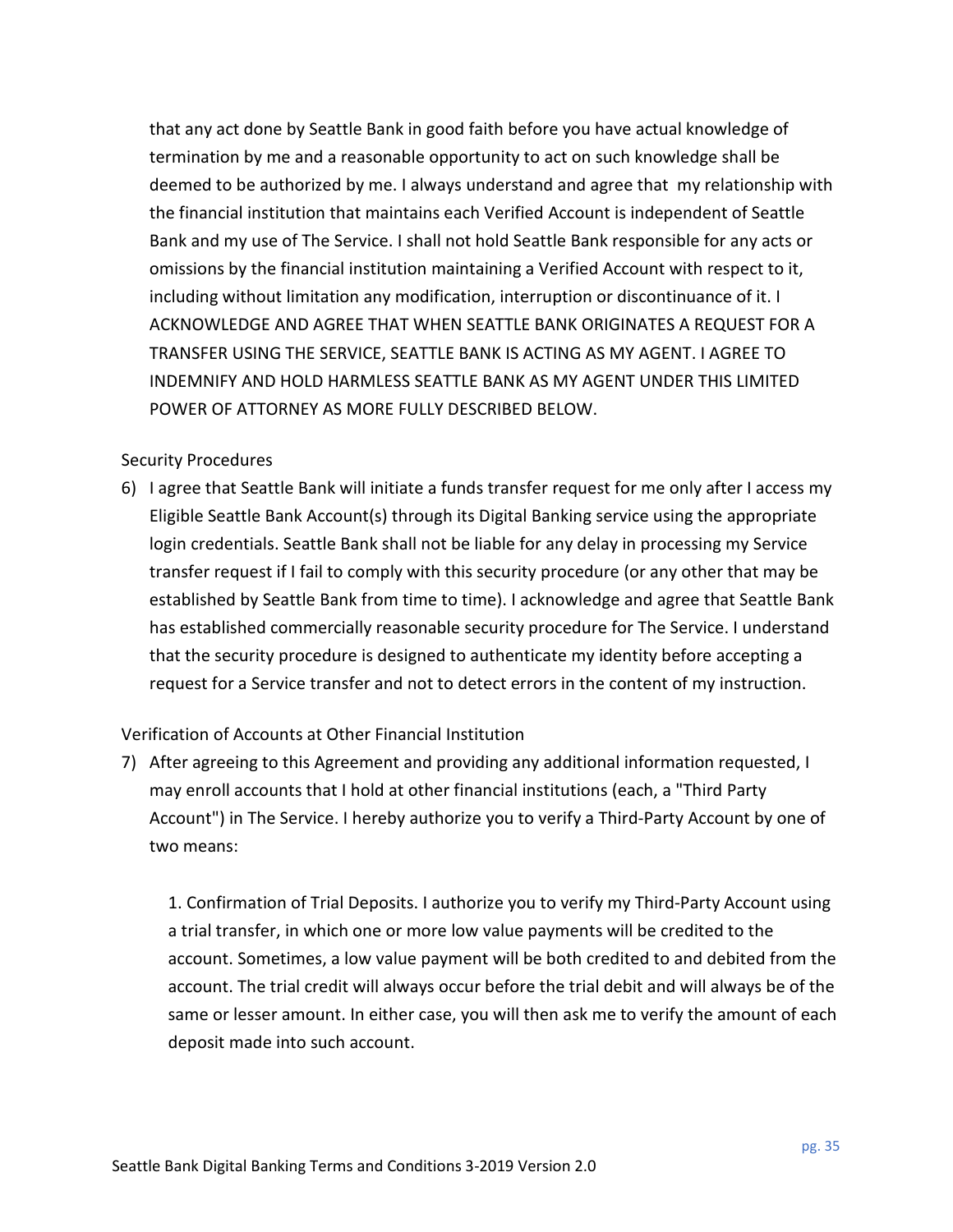2. Online Verification. If my Third-Party Account is accessible online, I authorize you to validate the account by providing you with my online access credentials, so you can confirm my ownership of such account online. I understand and agree that:

(a) I am under no obligation to provide you with my access credentials for my Third-Party Account,

(b) you will use this information to verify my ownership of the Third-Party Account only; and (c) you will not retain the information about my access credentials, except during the period necessary to complete the verification process, after which it will be destroyed. Once the verification process is successful, each Third-Party Account will become a Verified Account.

#### <span id="page-35-0"></span>Service Transfers

8) Funds are typically credited to my account within 3 Business Days ("Business Day" means Monday through Friday, excluding Federal holidays) provided that ACH posting times are met at outside financial institutions. The Business Day on which a request for a transfer is made begins at 5:00 p.m. Pacific Standard Time ("PDT") and ends at 4:00 p.m. PDT of the following Business Day.

#### <span id="page-35-1"></span>Limits on Service Transfers

9) The following limits on transfer amounts are calculated against all outstanding transfers, which are transfers that have been requested but not yet paid.

# 1. **Transfer Amounts**:

| Minimum                   | \$1.00   |
|---------------------------|----------|
| Maximum (one way) \$3,000 |          |
| Daily Limit               | \$3,000  |
| Monthly Limit**           | \$15,000 |

\*\* For purposes of the "monthly" transfer limits for The Service, a month means the thirty (30) calendar days immediately prior to the date on which a Service transfer request is executed (i.e., originated) by Seattle Bank on my behalf.

Service Fees and Charges. I understand and agree that I am responsible for paying all fees associated with my use of The Service. I authorize Seattle Bank to charge my Eligible Seattle Bank Account (or any other of my accounts at Seattle Bank) for any service fees and charges applicable to transfers requested through The Service in accordance with Seattle Bank's fee schedule in effect at the time I make a Service transfer request. Seattle Bank reserves the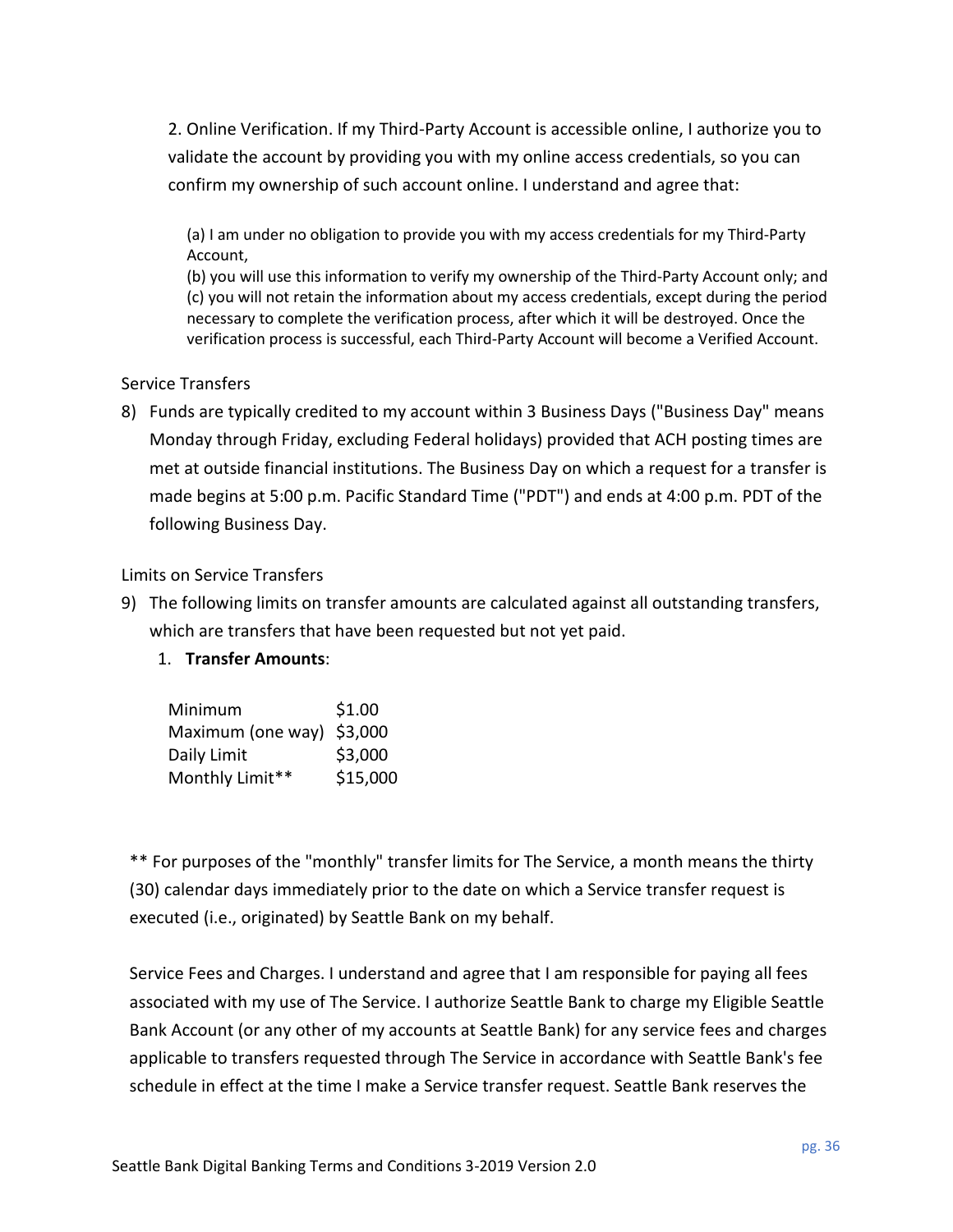right to change the fees charged for the use of The Service. A copy of the Fee Schedule for the Service is provided at the end of the Agreement.

#### <span id="page-36-0"></span>Execution of a Request for a Service Transfer

10) My request for a Service transfer will be executed on the current Business Day. The business Day on which a request for a Service transfer is made begins at 5:00 p.m. Pacific Standard Time ("PDT") and ends at 4:00 p.m. PDT of the following Business Day. If my request for a SERVICE transfer is received by Seattle Bank on a day that is not a Business Day or on a Business Day after the established cut-off hour, you will not process my request until the next Business Day.

#### <span id="page-36-1"></span>Actions Taken Upon an Unsuccessful Service Transfer

11) If a requested funds transfer could not be completed, I understand that Seattle Bank, upon learning that The Service transfer has failed, will make reasonable effort to complete the transfer again. If the second attempt is successful, the additional processing could delay the completion of the funds transfer by one or more Business Days. If the funds transfer fails a second time, you will notify me by e-mail so that I may contact the financial institution where my Verified Account is held in order to understand the reason for such failure.

# <span id="page-36-2"></span>Rejection of a Service Transfer Request

12) You reserve the right to reject my funds transfer request. You may reject my request if the dollar value of one or more of my transfer requests exceed my daily or monthly transfer limit (as more fully described above), if I have insufficient available funds in my Eligible Seattle Bank Account for the amount of The Service transfer, plus any applicable fee, if my request is incomplete or unclear, if you identify a security risk related to a requested transfer or if you are unable to fulfill my request for any other reason. I understand and agree that if you reject a request for a Service transfer for one or more of the reasons set forth above, I will be informed of the rejection during my online session or by e-mail as soon thereafter as you have determined to reject the request.

<span id="page-36-3"></span>Cancellations, Amendments or Recalls of a Service Transfer Request

13) I may cancel or amend a funds transfer request only if you receive my request prior to your execution of the funds transfer request and at a time that provides you with a reasonable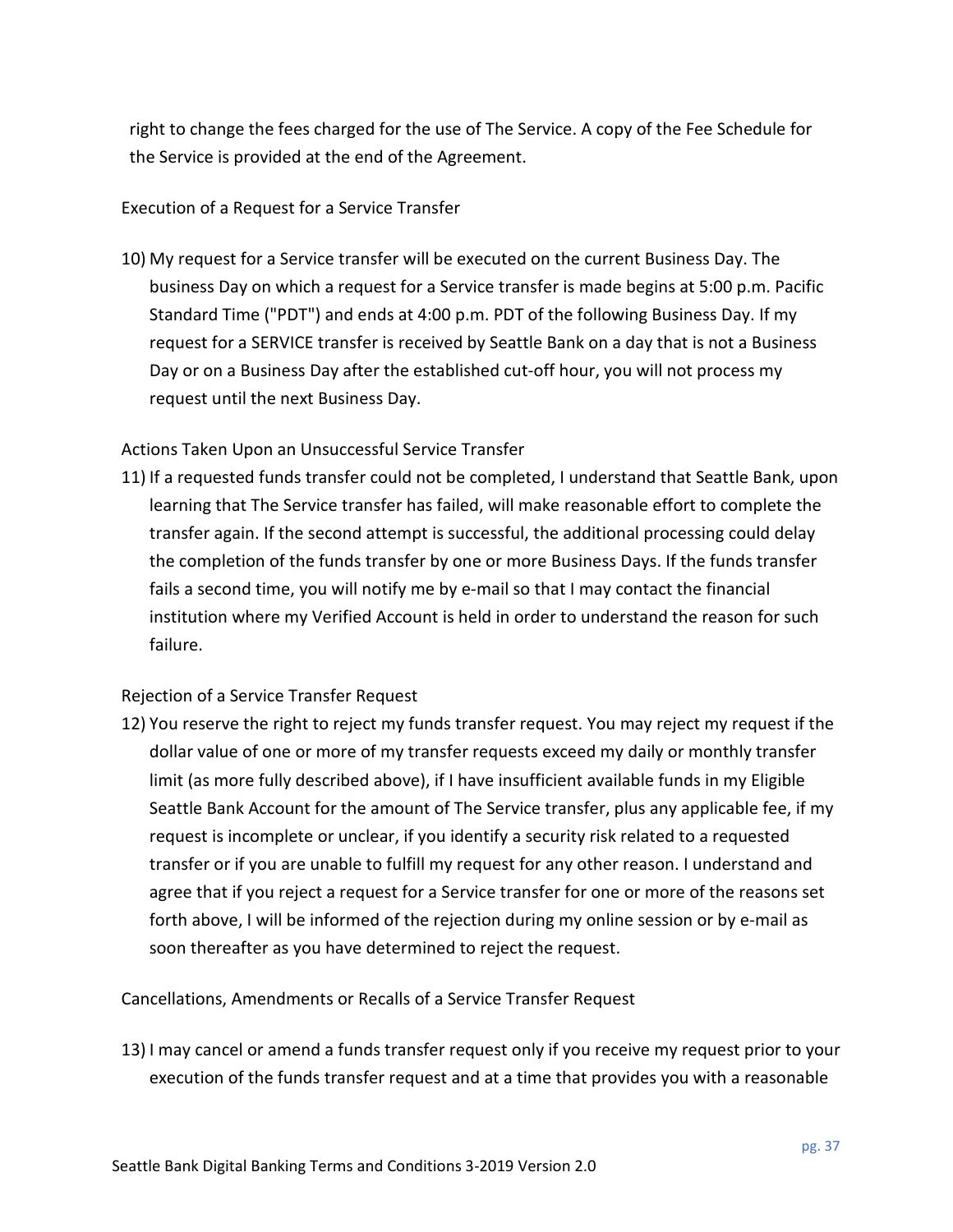opportunity to act upon that request. If my funds transfer request has been executed by Seattle Bank, I understand I have no right to cancel or amend the payment.

<span id="page-37-0"></span>Transfers Subject to the Rules of the Third-Party Accounts

14) Additionally, all funds transfers are also subject to the rules and regulations governing the relevant Third-Party Accounts. I agree not to request any Service transfers from or to Verified Accounts that are not allowed under the rules or regulations applicable to such accounts.

<span id="page-37-1"></span>Delays, Non-Execution of Funds Transfer Request

15) I agree that Seattle Bank shall not be responsible for any delay, failure to execute, or misexecution of my funds transfer request due to circumstances beyond Seattle Bank's reasonable control- including, without limitation, any inaccuracy, interruption, delay in transmission, or failure in the means of transmission of my funds transfer request to the bank or execution of such request by the bank, whether caused by strikes, power failures, equipment malfunctions, or acts or omissions of any intermediary bank or beneficiary bank. SEATTLE BANK MAKES NO WARRANTIES, EXPRESS OR IMPLIED -INCLUDING THE FAILURE OF ANY INTERMEDIARY BANK OR BENEFICIARY BANK TO CREDIT MY BENEFICIARY WITH THE AMOUNT OF THE FUNDS TRANSFER AFTER RECEIPT OF SAME WITH RESPECT TO ANY MATTER.

Unauthorized Service Transfers I understand that if I think that someone else has learned my access credentials for Digital Banking or an unauthorized Service transfer or other type of online transaction has been made from one of my accounts, I must notify you immediately by telephone at (888) 500-2265 or, if I am unable to telephone you, in writing to: Seattle Bank, 600 University Street, Ste 1850 or email mybank@seattlebank.com. By providing such prompt notice, I may limit my personal liability for unauthorized transfers.

<span id="page-37-2"></span>Significance of E-Mail or SMS Notices About the Service

16) I agree that all e-mail or SMS notices sent to me regarding status of my Service transfer requests are simply service messages and will not constitute a transaction receipt or an official bank record with respect to a Service transfer. I acknowledge and agree that these notices will be sent to the e-mail address or phone number I provide during my enrollment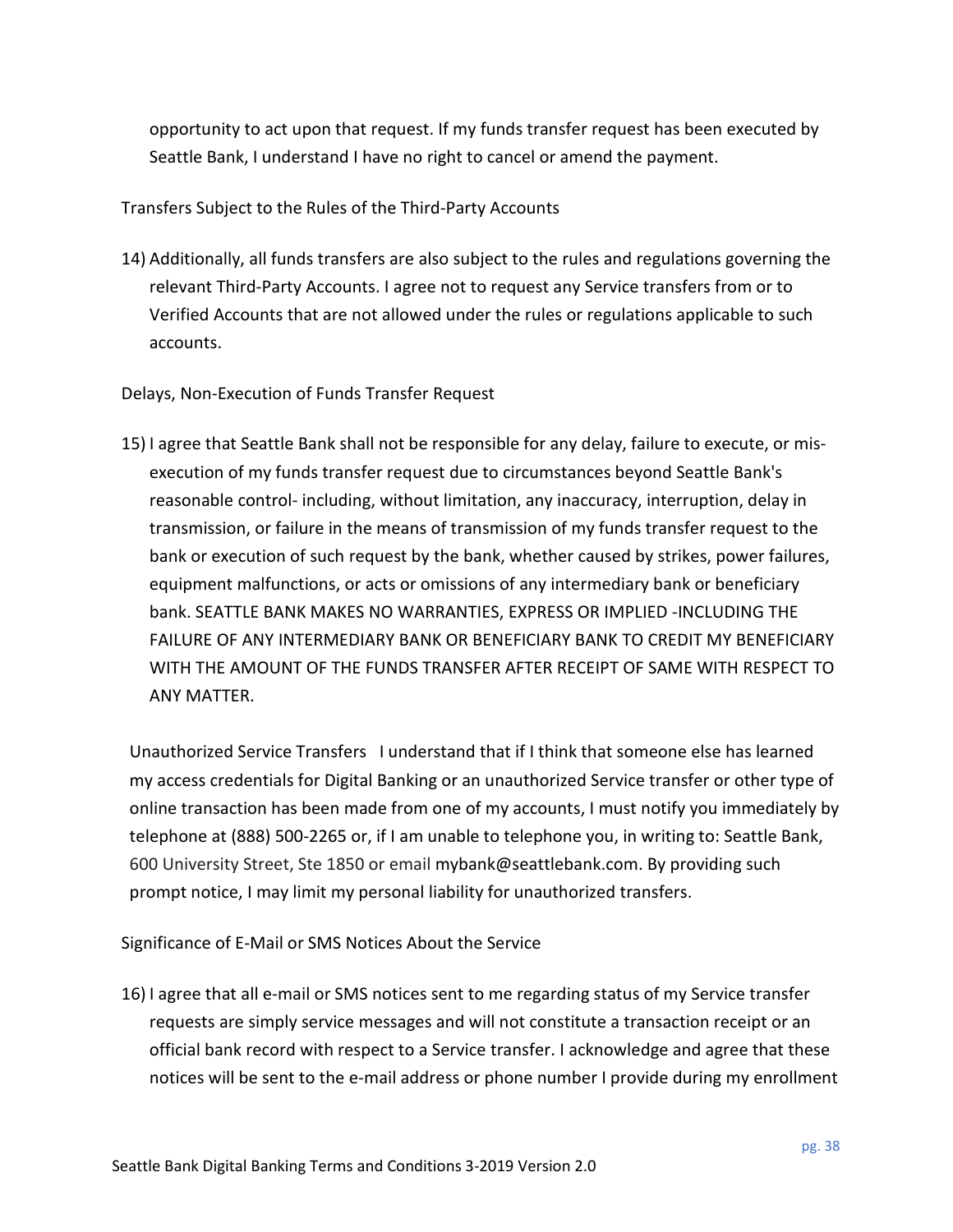in The Service, even if I have informed you separately in the past (or choose to do so in the future) to not send me marketing messages at that same e-mail or SMS address.

#### <span id="page-38-0"></span>Means of Transfer

17) I understand that Seattle Bank uses a variety of banking channels and facilities to make funds transfers but will ordinarily use The Service Network. You may choose any reasonable means that you consider suitable to complete a transfer that I request using The Service. I authorize you to choose the means you deem suitable to cause each of my Service transfer requests to be completed successfully. These other choices include banking channels, electronic means, funds transfer systems, regular or express mail, courier, telecommunications services, intermediary banks and other organizations. I agree to be bound by the rules and regulations that govern any applicable funds transfer systems, including, but not limited to, The Service Network, NACHA, EPN, Federal Reserve System and Clearing House Interbank Payment System (CHIPS). Currency of Funds Transfer

The Service is available for funds transfers to Verified Accounts in the United States only and is made in U.S. dollars only.

#### <span id="page-38-1"></span>No Unlawful or Prohibited Use

18) As a condition of using The Service, I warrant to Seattle Bank that I will not use The Service for any purpose that is unlawful or is not permitted, expressly or implicitly, by the terms of this Agreement or by any applicable law or regulation. I further warrant and represent that I will not use The Service in any manner that could damage, disable, overburden, or impair The Service or interfere with any other party's use and enjoyment of such service. I may not obtain or attempt to obtain any materials or information through any means not intentionally made available or provided for through The Service. I agree that these warranties and representations will remain in full force and effect even if this Agreement terminates for any reason.

<span id="page-38-2"></span>Service Changes and Discontinuation

19) Seattle Bank may modify or discontinue The Service, with or without notice, without liability to me at any time. You reserve the right, subject to applicable law and regulation, to terminate my right to use The Service at any time and for any reason, including, without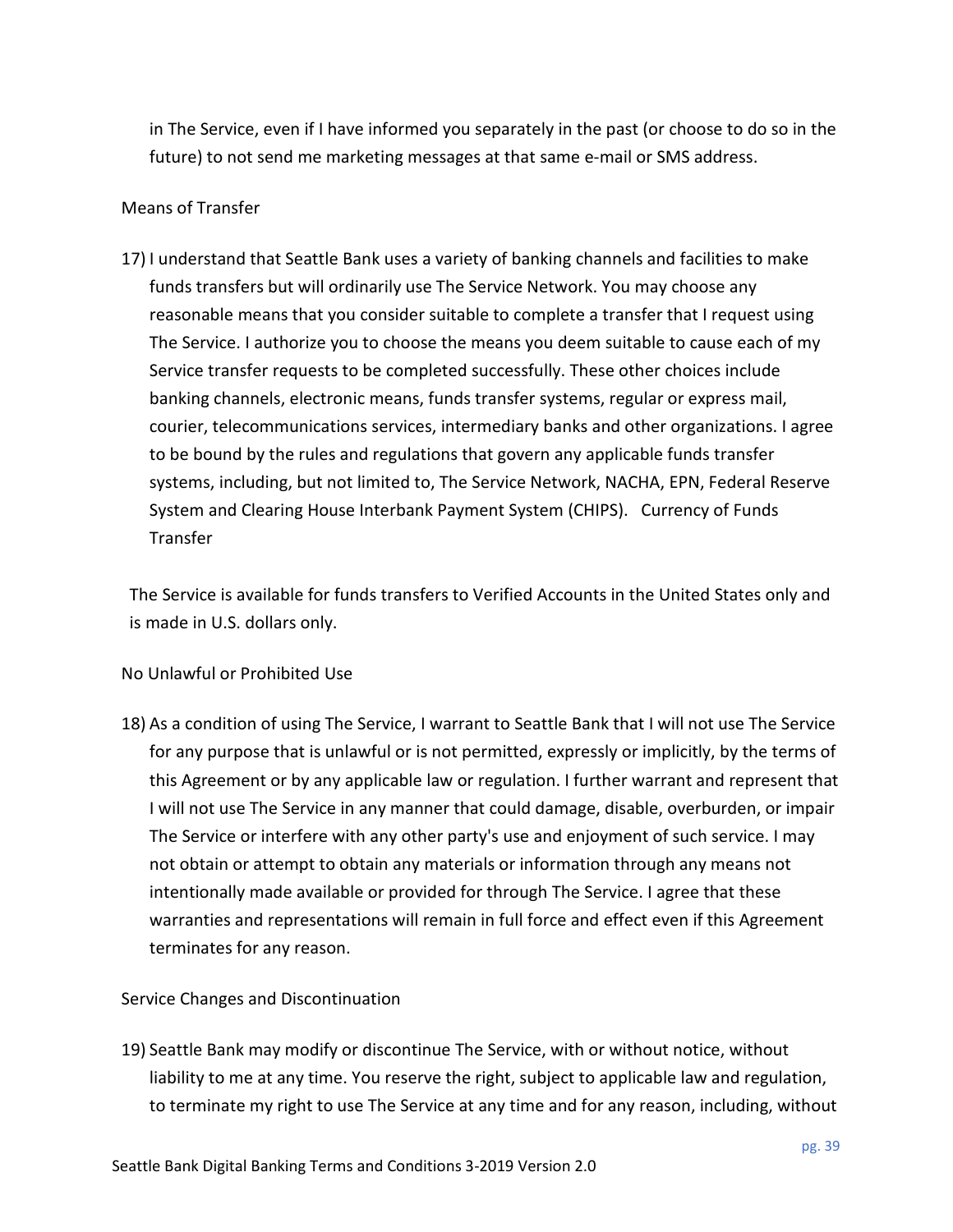limitation, if Seattle Bank, in its sole judgment, believes I have engaged in conduct or activities that violate any of the terms of this Agreement or, if I provide you with false or misleading information or interfere with other users or in the administration of The Service.

#### <span id="page-39-0"></span>Proprietary Rights

20) I acknowledge and agree that Seattle Bank and its agents own all rights in and to The Service. I am permitted to use The Service only as expressly authorized by this Agreement. I may not copy, reproduce, distribute, or create derivative works, reverse engineer or reverse compile the technology for The Service or any of your other services or technology.

#### <span id="page-39-1"></span>Indemnity

21) In consideration of the Agreement by Seattle Bank to act upon my request to make a Service transfer in the manner provided in this Agreement, I agree to indemnify and hold Seattle Bank, its directors, officers, employees and agents harmless from and against any and all claims, suits, judgments, executions, liabilities, losses, damages, costs, and expenses - including reasonable attorney's fees - in connection with or arising out of your acting upon Service transfer instructions pursuant to this Agreement. This indemnity shall not be effective to relieve and indemnify Seattle Bank against its gross negligence, bad faith, or willful misconduct.

#### <span id="page-39-2"></span>Claims; Limitation of Liability; No Warranty

22) I agree that within thirty (30) days after I receive notification that my Service transfer request has been executed, I will tell you of any errors, delays, or other problems related to my request. If my funds transfer request is delayed or erroneously executed as a result of Seattle Bank's error, Seattle Bank's sole obligation to me is to pay or refund such amounts as may be required by applicable law. Any claim for interest payable by Seattle Bank shall be at Seattle Bank's published savings account rate in effect within the state of the financial center of the account from which the funds transfer was made. In any event, if I fail to notify you of any claim concerning my funds transfer request within thirty (30) days from the date that I receive notification that my request has been executed, any claim by me shall be barred under applicable law. I AGREE THAT SEATTLE BANK SHALL NOT BE LIABLE FOR ANY COSTS, FEES, LOSSES OR DAMAGES OF ANY KIND INCURRED AS A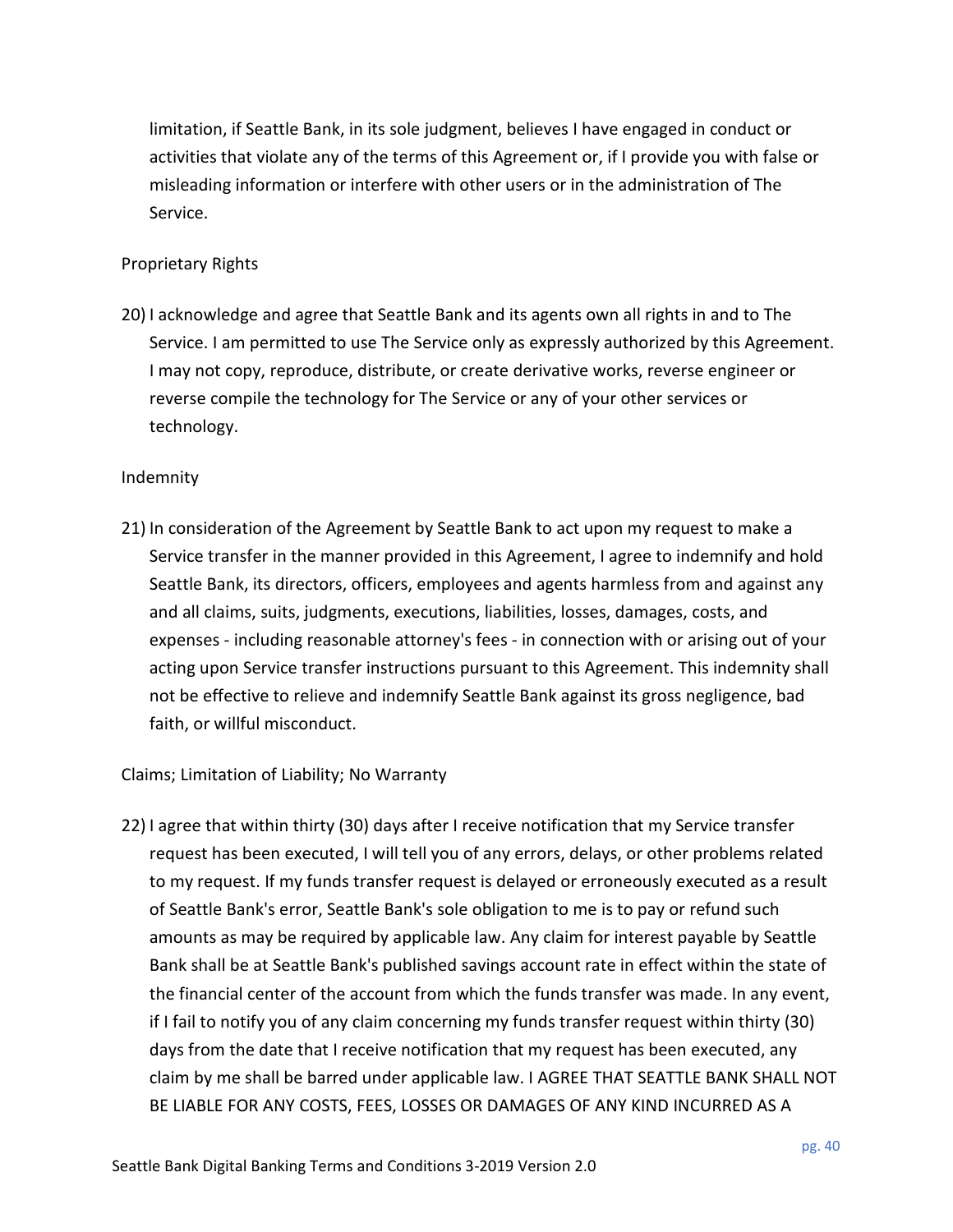RESULT OF (1) MY GRANTING YOU AUTHORITY TO VERIFY A THIRD PARTY ACCOUNT; (2) YOUR DEBIT AND/OR CREDIT OF A VERIFIED ACCOUNT OR YOUR INABILITY TO DEBIT AND/OR CREDIT SUCH ACCOUNT(S) IN ACCORDANCE WITH MY SERVICE TRANSFER INSTRUCTIONS; (3) ANY INACCURATE OR INCOMPLETE INFORMATION RECEIVED FROM ANOTHER FINANCIAL INSTITUTION IN CONNECTION WITH VERIFYING A THIRD PARTY ACCOUNT OR EXECUTING A TRANSFER WITH A VERIFIED ACCOUNT; (4) ANY CHARGES IMPOSED BY THE FINANCIAL INSTITUTION HOLDING A VERIFIED ACCOUNT; AND (5) ANY TRANSFER LIMITATIONS SET BY A FINANCIAL INSTITUTION HOLDING A VERIFIED ACCOUNT. IN NO EVENT SHALL SEATTLE BANK BE RESPONSIBLE FOR ANY INCIDENTAL OR CONSEQUENTIAL DAMAGES OR EXPENSES ARISING IN CONNECTION WITH MY SERVICE TRANSFER REQUEST. EXCEPT AS MAY BE EXPRESSLY SET FORTH IN THIS AGREEMENT, SEATTLE BANK, ITS DIRECTORS, OFFICERS, EMPLOYEES AND AGENTS HEREBY DISCLAIM ALL WARRANTIES OF ANY KIND, EXPRESS OR IMPLIED, INCLUDING WITHOUT LIMITATION ANY WARRANTY OF MERCHANTABILITY, FITNESS FOR A PARTICULAR PURPOSE OR NON-INFRINGEMENT OF INTELLECTUAL PROPERTY OR THIRD-PARTY RIGHTS. SEATTLE BANK MAKES NO WARRANTY OR REPRESENTATION REGARDING THE RESULTS THAT MAY BE OBTAINED FROM THE USE OF THE SERVICE, THE ACCURACY OR RELIABILITY OF ANY INFORMATION OBTAINED THROUGH THE SERVICE, THE ACCURACY OF ANY INFORMATION RETRIEVED BY SEATTLE BANK FROM ANY FINANCIAL INSTITUTION HOLDING ANY VERIFIED ACCOUNT OR THAT THE SERVICE WILL MEET ANY REQUIREMENTS OF ANY USER, BE UNINTERRUPTED, TIMELY, SECURE OR ERROR FREE.

#### <span id="page-40-0"></span>Amendments

23) I agree that you reserve the right to change the terms and conditions of this Agreement as required by law or bank policy. Unless otherwise required by law, you may amend this Agreement without prior notice to me. If you choose to notify me of an amendment or are required to do so by law, you may ask me to agree to an amended version of this Agreement electronically, or mail or deliver a separate notice, statement message or electronic message to me at the last address you have on tile for me.

#### <span id="page-40-1"></span>Governing Law

24) This Agreement shall be governed by the laws of the state in which the home financial center of the Eligible Seattle Bank Account from which funds transfer was made is located and federal law, as applicable.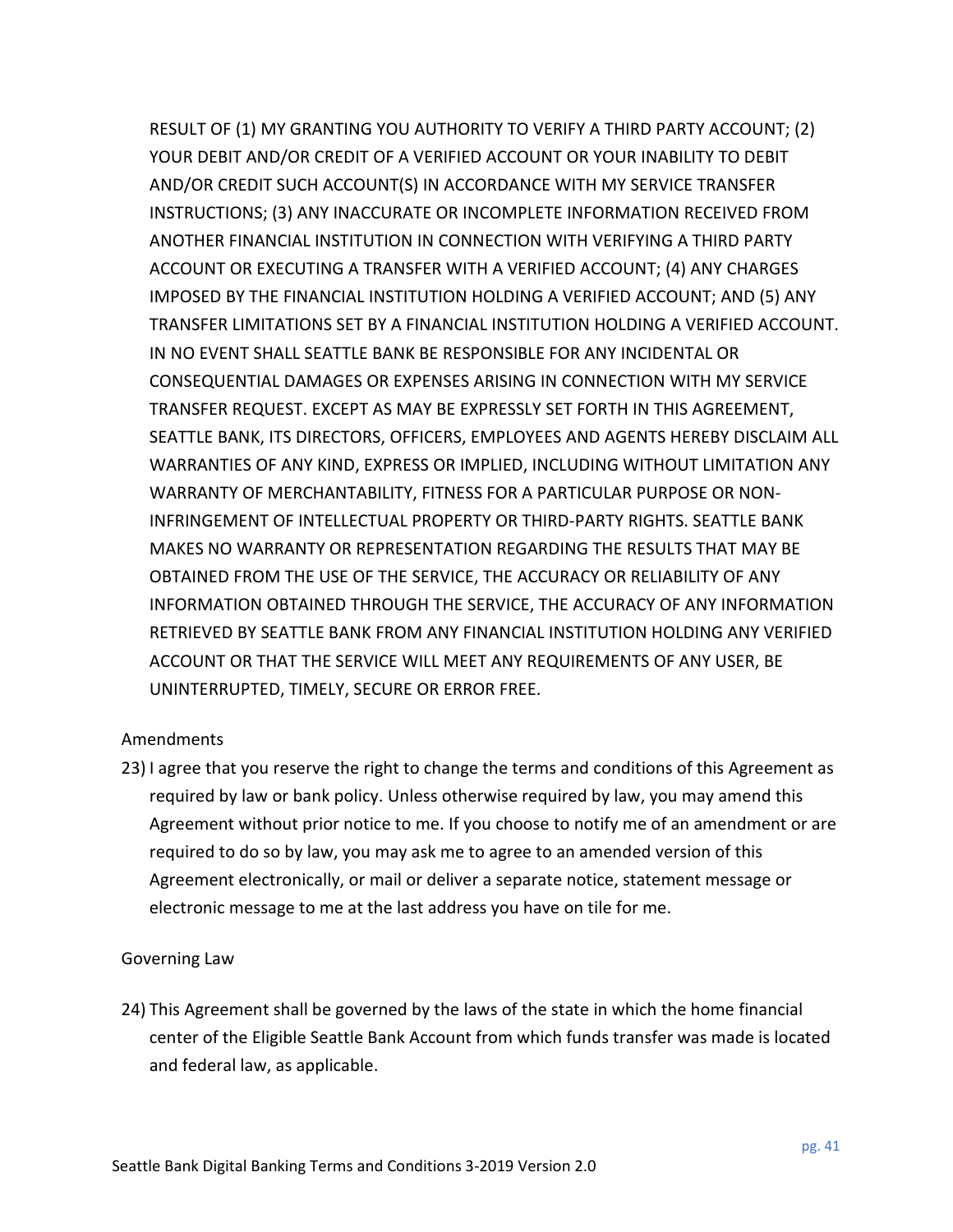<span id="page-41-0"></span>Electronic Consent and Acceptance of Terms and Conditions

25) To enroll to use The Service, I consent to receive the terms and conditions of the User Agreement for the Account to Account Service, and any amendments to it. In the event any change to this Agreement requires prior notice to me, Seattle Bank will notify me by email, at the public e-mail address I have provided for notices pertaining to this service, of the new or different terms and conditions or will provide me with a link within such e-mail where I may view the new or different terms and conditions on a web site. I understand and agree that you reserve the right to provide any such notices to me in printed form. A record of each funds transfer request will be made available to me electronically at the time each Service transfer is requested and in summary form as part of the periodic statement for my Eligible Seattle Bank Account to or from which the Service transfer is requested. I may withdraw my consent to having this information provided to me electronically by contacting you by telephone at (888)500-2265, however, by doing so I understand that I will terminate my right to use The Service. Withdrawing my consent in this manner will not prevent me from re-enrolling for The Service.

#### <span id="page-41-1"></span>Service/Fee Schedule

| <b>Type of Transfer</b>           |             |
|-----------------------------------|-------------|
| Fee Incoming TO Seattle Bank      | <b>FREE</b> |
| <b>Outbound FROM Seattle Bank</b> | <b>FREE</b> |
| NSF                               | \$32.00     |
| Uncollected                       | \$32.00     |
| <b>Stop Payment</b>               | \$22.00     |

# <span id="page-41-2"></span>**SMS TEXT AND EMAIL ALERTS TERMS AND CONDITIONS:**

#### <span id="page-41-3"></span>Terms and Use

1) The following Alerts terms and conditions ("Alerts Terms of Use") only apply to the Alerts feature (as defined below). If Alerts are not available to you, then this Alerts Terms of Use does not apply. To the extent there is any conflict between the terms of the Agreement and this Alerts Terms of Use with respect to Alerts, then the terms in this Alerts Terms of Use shall apply. Alerts. Your enrollment in Seattle Bank Digital Banking (the "Service") includes enrollment to receive transaction alerts and notifications ("Alerts"). Alerts are electronic notices from us that contain transactional information about your Seattle Bank account(s).

Seattle Bank offers their customers SMS text and email alerts for specific items such as: account password/PIN changes, users added to an account, updated contact information,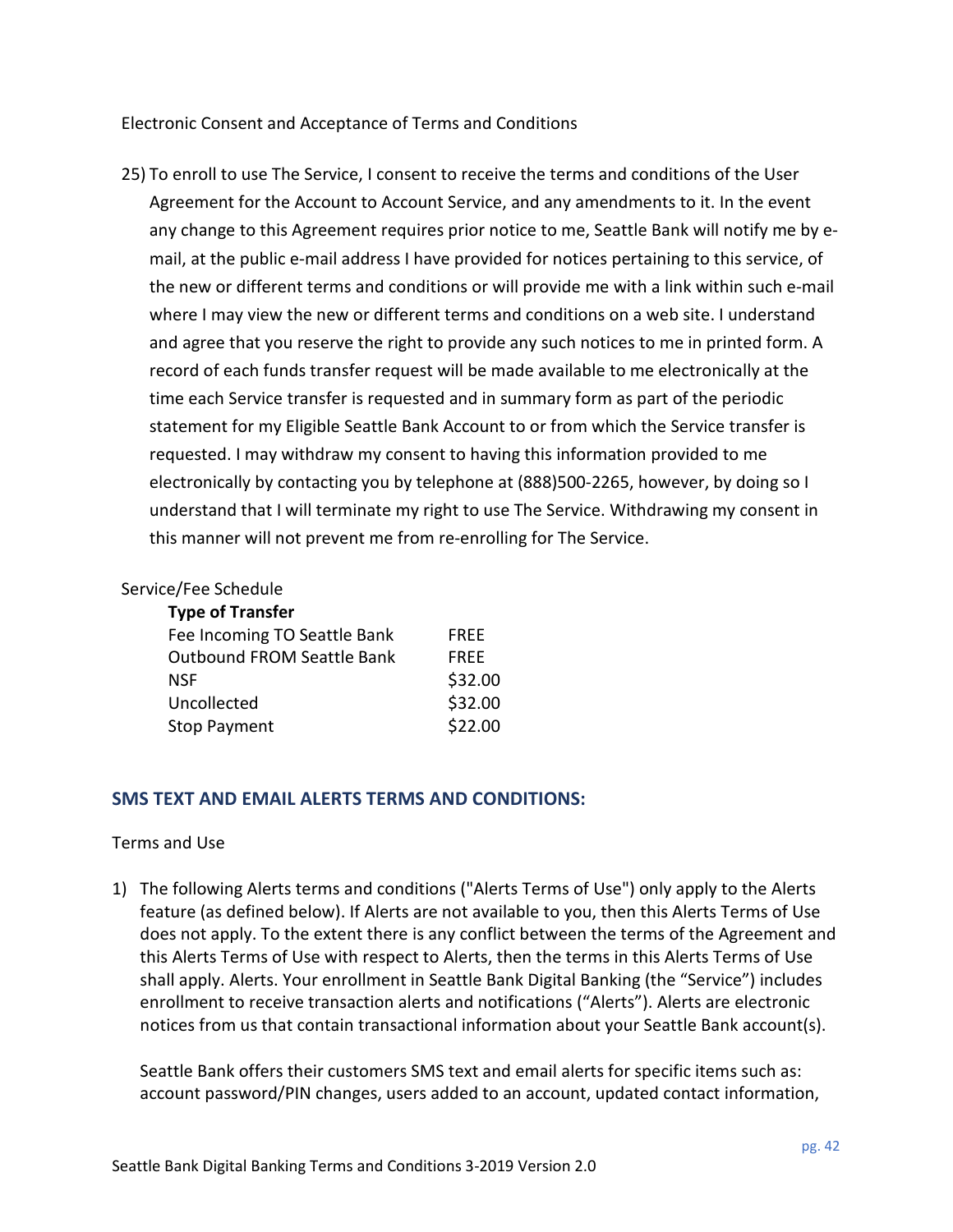low balance alerts, etc. Enrollment requires identification of the user's banking relationship as well as providing a mobile phone number or email address. Additionally, customers may select the type of alerts and other preferences which will determine, together with their account data, the frequency of alerts being delivered. This program will be on-going. Message & Data rates may apply.

• Mandatory Alerts provide you with important account notifications, such as information about changes to your Online Banking password, PIN, or login information. You do not have the option to suppress these Mandatory Alerts.

• Account Alerts provide you with notification of important account activities or when certain changes are made to your Service accounts. These Alerts are automatically activated for you. Although you may suppress these Account Alerts, we strongly recommend that you do not do so because they provide important information related to your Service accounts.

• Additional Alerts must be activated by you to be enabled. These Additional Alerts can be accessed from the "More" menu within Seattle Bank Digital Banking. Account Alerts and Additional Alerts must be managed and/or added online through the Service. You cannot maintain all Alerts through your mobile device. We may add new Alerts from time to time or cancel old Alerts. We usually notify you when we cancel Alerts but are not obligated to do so. Seattle Bank reserves the right to terminate its Alerts service at any time without prior notice to you. Methods of Delivery. We may provide Alerts through one or more channels ("EndPoints"):

- (a) a mobile device, by text message;
- (b) a mobile device, by push notification;
- (c) an email account, by an e-mail message; or

(d) your Seattle Bank Online Banking message in-box, by an e-mail message. You agree to receive Alerts through these EndPoints, and it is your responsibility to determine that each of the service providers for the EndPoints described in (a) through (c) above supports the email, push notification, and text message Alerts provided through the Alerts service. Please be advised that text or data charges or rates may be imposed by your EndPoint service provider. Alert frequency varies by account and preferences. You agree to provide us a valid mobile phone number or email address so that we may send you Alerts. If your email address or your mobile device's number changes, you are responsible for informing us of that change. Your Alerts will be updated to reflect the changes that you communicate to us with regard to your primary and secondary email addresses or mobile device number. In case of questions please contact customer service at 888-500-2265.

Our participating carriers include (but are not limited to) AT&T, SprintPCS, T-Mobile®, U.S. Cellular®, Verizon Wireless, MetroPCS. Limitations. Seattle Bank provides Alerts as a convenience to you for information purposes only. An Alert does not constitute a bank record for the deposit or credit account to which it pertains. We strive to provide Alerts in a timely manner with accurate information. However, you acknowledge and agree that your receipt of any Alerts may be delayed or prevented by factor(s) affecting your mobile phone service provider, internet service provider(s) and other factors outside Seattle Bank's control. We neither guarantee the delivery nor the accuracy of the contents of each Alert. You agree to not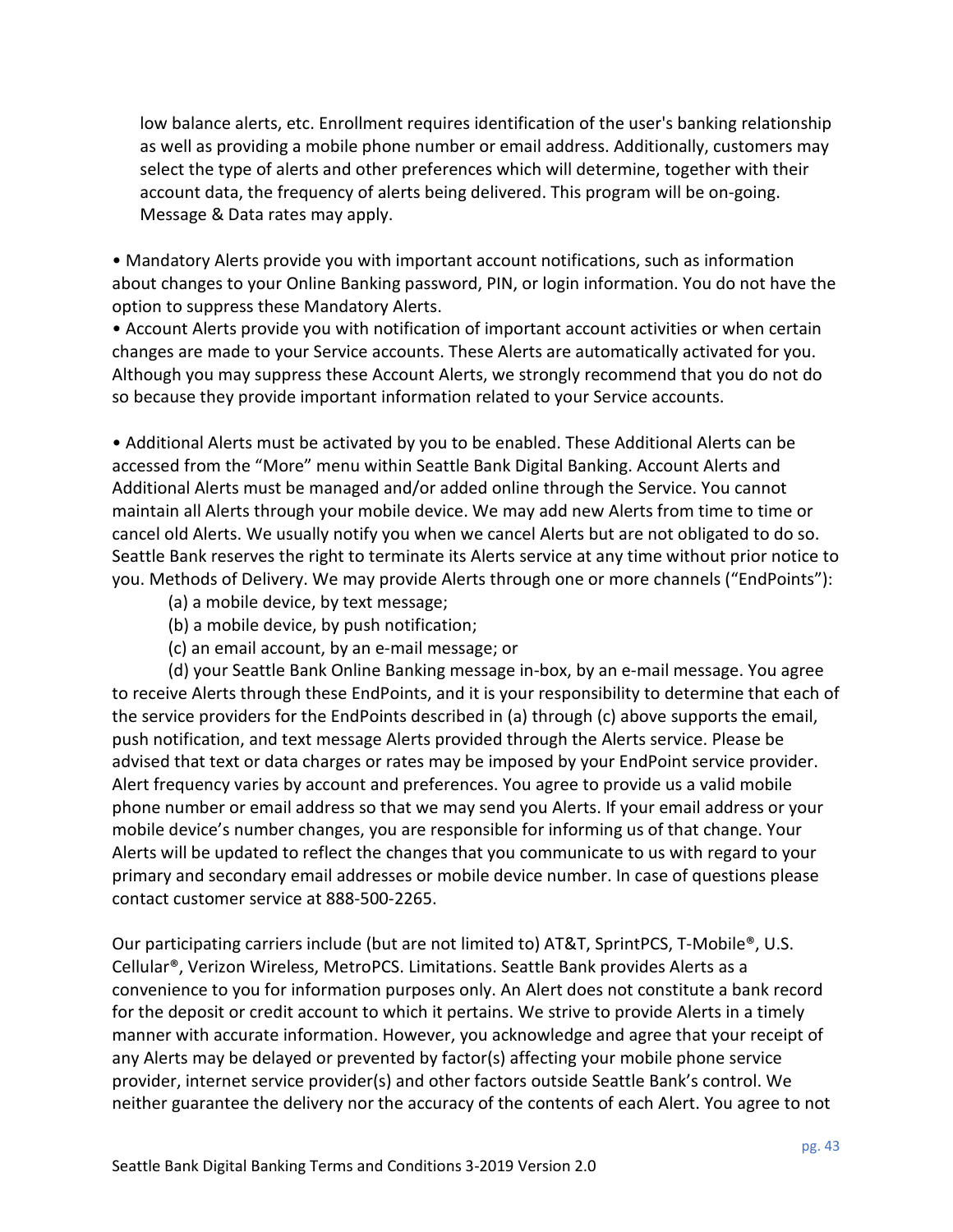hold Seattle Bank, its directors, officers, employees, agents and service providers liable for losses or damages, including attorneys' fees, that may arise, directly or indirectly, in whole or in part, from

- (a) a non-delivery, delayed delivery, or the misdirected delivery of an Alert;
- (b) inaccurate or incomplete content in an Alert; or
- (c) your reliance on or use of the information provided in an Alert for any purpose.

Alert Information. As Alerts delivered via SMS, email and push notifications may not be encrypted, we will never include your passcode or full account number. You acknowledge and agree that Alerts may not be encrypted and may include your name and some information about your accounts, and anyone with access to your Alerts will be able to view the contents of these messages.

Privacy and User Information – Data Analytics.

You acknowledge that in connection with your use of Digital Banking, Seattle Bank and its affiliates and service providers, including Fiserv, Inc. and its affiliates, may receive data about your usage of the service (such as session length, number of transactions and geolocation), and other data and information provided by you or from other sources in connection with Digital Banking or the Software. Seattle Bank and its affiliates and service providers will maintain reasonable safeguards to protect the information from unauthorized disclosure or use, but reserve the right to use and disclose this information as reasonably necessary to deliver Digital Banking, perform analytics to improve the service, and as otherwise permitted by law, including compliance with court orders or lawful instructions from a government agency, to protect the personal safety of subscribers or the public, to defend claims, and as otherwise authorized by you. [https://cms.bancvue.com/custom/fi/seattlebank/fb/disclosure/Financial-Privacy-](https://cms.bancvue.com/custom/fi/seattlebank/fb/disclosure/Financial-Privacy-Notice_6.13.pdf)[Notice\\_6.13.pdf](https://cms.bancvue.com/custom/fi/seattlebank/fb/disclosure/Financial-Privacy-Notice_6.13.pdf)

# <span id="page-43-0"></span>**"OTHER" DIGITAL BANKING TERMS AND CONDITIONS**

**Questions:** You may contact us at 888.500.2265, We can answer any questions you have about the program.

#### <span id="page-43-1"></span>**Terms & Conditions**

By participating in Digital Banking, you are agreeing to the terms and conditions presented here. Any software you may obtain from Digital Banking ("Software") may not be available at any time for any reason outside of the reasonable control of Seattle Bank or any service provider.

#### <span id="page-43-2"></span>**Privacy and User Information**

You acknowledge that in connection with your use of Digital Banking, Seattle Bank and its affiliates and service providers, including Malauzai Software, Inc. and its affiliates, may receive and may share with one another names, domain names, addresses, passwords, telephone and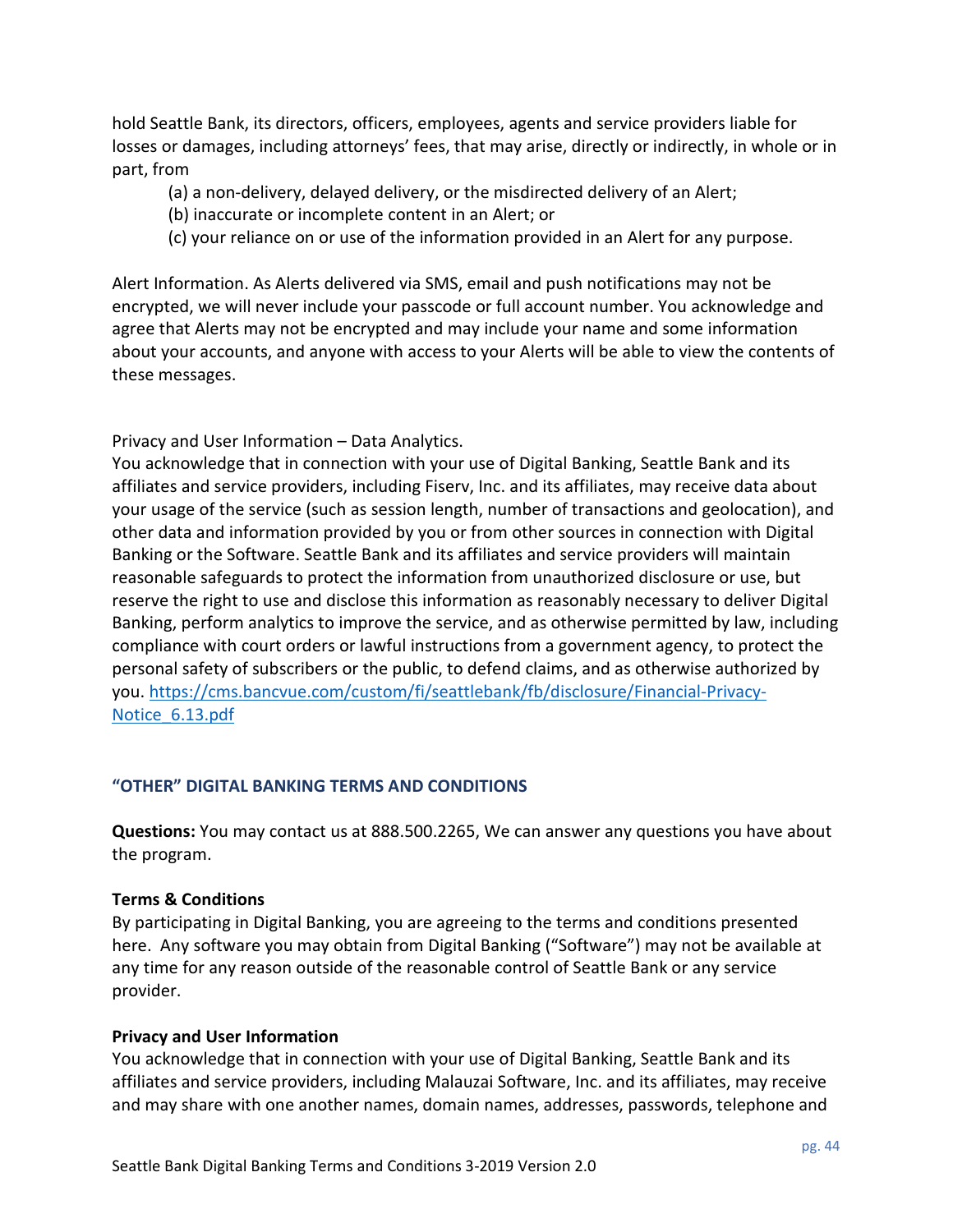device numbers, the content of messages, data files and other data and information provided by you or from other sources in connection with Digital Banking or the Software (collectively "User Information"). Seattle Bank and its affiliates and service providers will maintain reasonable safeguards to protect the information from unauthorized disclosure or use, but reserve the right to use and disclose this information as reasonably necessary to deliver Digital Banking and as otherwise permitted by law, including compliance with court orders or lawful instructions from a government agency, to protect the personal safety of subscribers or the public, to defend claims, and as otherwise authorized by you. Seattle Bank and its affiliates and service providers also reserve the right to monitor use of Digital Banking and the Software for purposes of verifying compliance with the law, these terms and conditions and any applicable license, but disclaim any obligation to monitor, filter, or edit any content.

#### <span id="page-44-0"></span>**Restrictions on Use**

You agree not to use Digital Banking or the Software in or for any illegal, fraudulent, unauthorized or improper manner or purpose and will only be used in compliance with all applicable laws, rules and regulations, including all applicable state, federal, and international Internet, data, telecommunications, telemarketing, "spam," and import/export laws and regulations, including the U.S. Export Administration Regulations. Without limiting the foregoing, you agree that you will not use Digital Banking or the Software to transmit or disseminate:

- 1. junk mail, spam, or unsolicited material to persons or entities that have not agreed to receive such material or to whom you do not otherwise have a legal right to send such material;
- 2. material that infringes or violates any third party's intellectual property rights, rights of publicity, privacy, or confidentiality, or the rights or legal obligations of any wireless service provider or any of its clients or subscribers;
- 3. material or data that is illegal, or material or data, as determined by Seattle Bank (in its sole discretion), that is harassing, coercive, defamatory, libelous, abusive, threatening, obscene, or otherwise objectionable, materials that are harmful to minors or excessive in quantity, or materials the transmission of which could diminish or harm the reputation of Seattle Bank or any third-party service provider involved in the provision of Digital Banking;
- 4. material or data that is alcoholic beverage-related (e.g., beer, wine, or liquor), tobaccorelated (e.g., cigarettes, cigars, pipes, chewing tobacco), guns or weapons-related (e.g., firearms, bullets), illegal drugs-related (e.g., marijuana, cocaine), pornographic-related (e.g., adult themes, sexual content), crime-related (e.g., organized crime, notorious characters), violence-related (e.g., violent games), death-related (e.g., funeral homes, mortuaries), hate-related (e.g. racist organizations), gambling-related (e.g., casinos, lotteries), specifically mentions any wireless carrier or copies or parodies the products or services of any wireless carrier;
- 5. viruses, Trojan horses, worms, time bombs, cancelbots, or other computer programming routines that are intended to damage, detrimentally interfere with, surreptitiously intercept or expropriate any system, data, or personal information;
- 6. any material or information that is false, misleading, or inaccurate;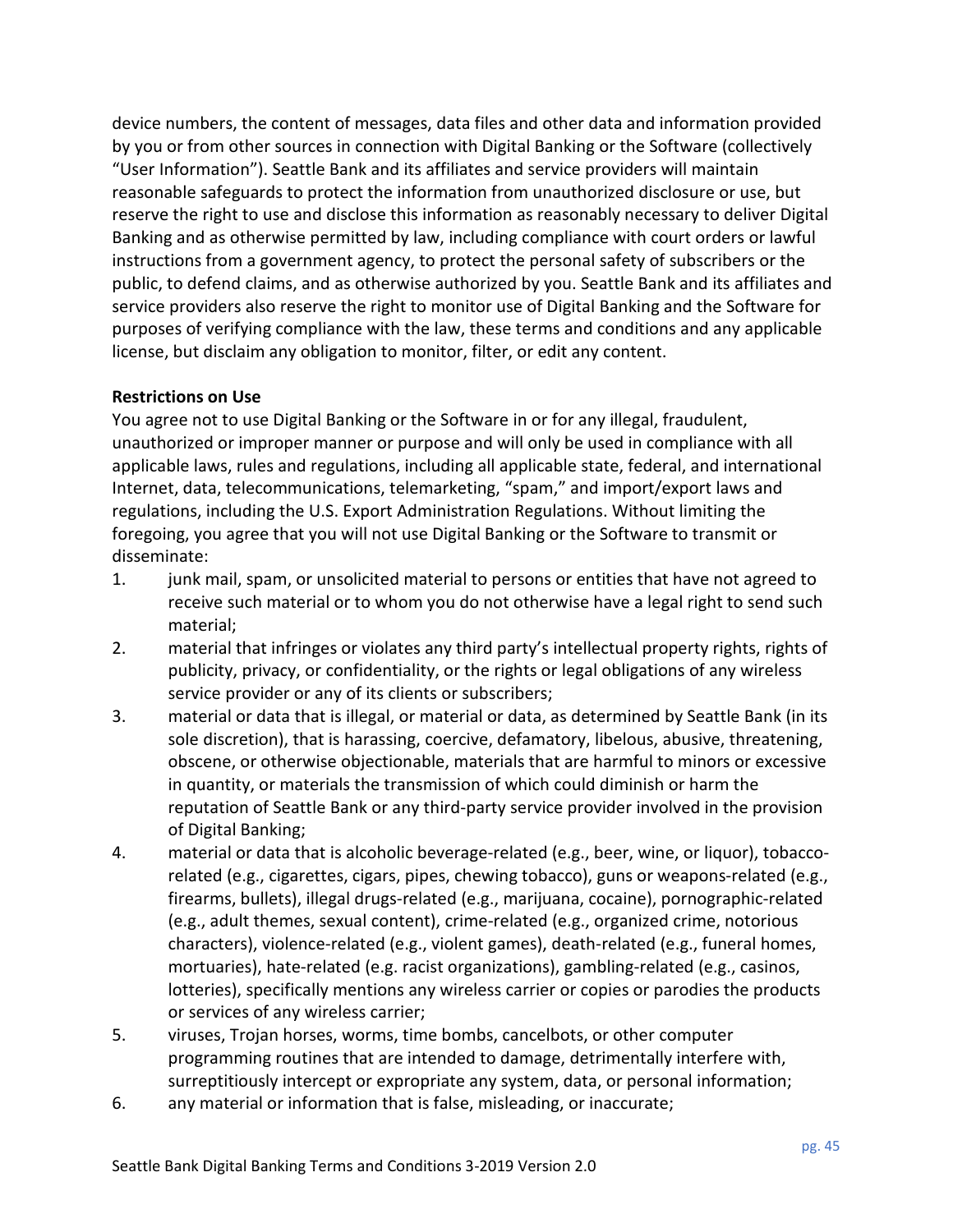- 7. any material that would expose Seattle Bank, any third-party service provider involved in providing Digital Banking, or any other third party to liability; or
- 8. any signal or impulse that could cause electrical, magnetic, optical, or other technical harm to the equipment or facilities of Fiserv or any third party.

You agree that you will not attempt to:

- a. access any software or services for which your use has not been authorized; or
- b. use or attempt to use a third party's account; or
- c. interfere in any manner with the provision of Digital Banking or the Software, the security of Digital Banking or the Software, or other customers of Digital Banking or the Software; or
- d. otherwise abuse Digital Banking or the Software. For joint accounts opened by one or more individuals over the age of 18 (an adult account holder), with a minor under age 18, each adult account holder, individually and collectively, assumes all liability for the financial transactions of the minor until the minor reaches the age of 18. Minors must be at least age 13 to utilize online or Digital Banking services; however, minors may not utilize Bill Pay or Send Money services. Any adult account holder may establish transaction limits for the minor (if applicable), determining whether the minor may have check writing or withdrawal privileges, and for designating which online and Digital Banking services the minor may utilize, including: mobile deposit capture, online funds transfers, and receipt of eStatements. The adult account holder will communicate these instructions to Seattle Bank when the account is opened and may amend or cancel these instructions at any time the account remains open or until the minor reaches the age of 18, whichever occurs first. When the minor reaches age 18, he/she will have full access rights to the account as an adult account holder. If no special instructions or limits are set by the adult accountholder, the minor's transaction limits and privileges will be set at standard limits. Use of Google Maps: You agree to abide by the Google terms and conditions of use found at http://maps.google.com/help/terms\_maps.html and the Google Legal Notices found at http://www.maps.google.com/help/legal notices\_maps.html, or other URLs as may be updated by Google.

# <span id="page-45-0"></span>**Claims; Limitation of Liability; No Warranty**

THE DIGITAL BANKING APP, THE SERVICES AND RELATED DOCUMENTATION ARE PROVIDED "AS IS" WITHOUT WARRANTY OF ANY KIND, EITHER EXPRESSED OR IMPLIED, INCLUDING, BUT NOT LIMITED TO, THE IMPLIED WARRANTIES OF TITLE, MERCHANTABILITY, FITNESS FOR A PARTICULAR PURPOSE, AND NON- INFRINGEMENT. IN PARTICULAR, WE DO NOT GUARANTEE CONTINUOUS, UNINTERRUPTED OR SECURE ACCESS TO ANY PART OF OUR SERVICE, AND OPERATION OF THE DIGITAL BANKING APP OR THE SERVICES MAY BE INTERFERED WITH BY NUMEROUS FACTORS OUTSIDE OF OUR CONTROL. SOME STATES DO NOT ALLOW THE DISCLAIMER OF CERTAIN IMPLIED WARRANTIES, SO THE FOREGOING DISCLAIMERS MAY NOT APPLY TO YOU TO THE EXTENT THEY ARE PROHIBITED BY STATE LAW.